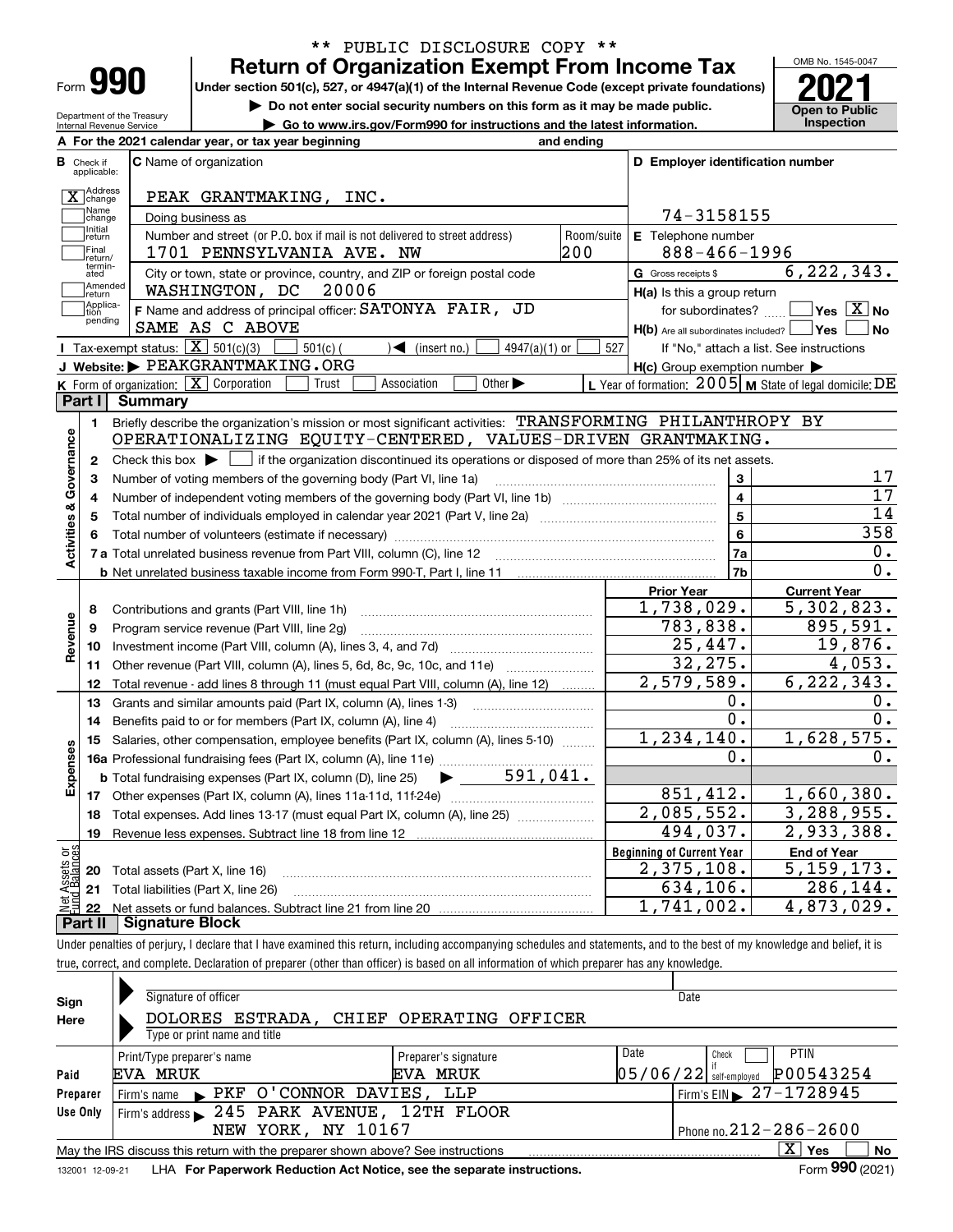|              | PEAK GRANTMAKING, INC.<br>Form 990 (2021)<br><b>Part III Statement of Program Service Accomplishments</b>                                    | 74-3158155<br>Page <sup>2</sup>         |
|--------------|----------------------------------------------------------------------------------------------------------------------------------------------|-----------------------------------------|
|              |                                                                                                                                              |                                         |
|              | Check if Schedule O contains a response or note to any line in this Part III                                                                 | $\overline{\mathtt{x}}$                 |
| 1.           | Briefly describe the organization's mission:<br>TRANSFORMING PHILANTHROPY BY ELEVATING THE FIELD OF GRANTS MANAGEMENT                        |                                         |
|              | AND EMPOWERING GRANTS MANAGEMENT PROFESSIONALS TO LEAD THE WAY IN                                                                            |                                         |
|              | OPERATIONALIZING EQUITY-CENTERED, VALUES-DRIVEN GRANTMAKING PRACTICES.                                                                       |                                         |
|              |                                                                                                                                              |                                         |
| $\mathbf{2}$ | Did the organization undertake any significant program services during the year which were not listed on the                                 |                                         |
|              | prior Form 990 or 990-EZ?                                                                                                                    | $\sqrt{}$ Yes $\sqrt{X}$ No             |
|              | If "Yes," describe these new services on Schedule O.                                                                                         |                                         |
| 3            |                                                                                                                                              | $\Box$ Yes $[\overline{\mathrm{X}}]$ No |
|              | If "Yes," describe these changes on Schedule O.                                                                                              |                                         |
| 4            | Describe the organization's program service accomplishments for each of its three largest program services, as measured by expenses.         |                                         |
|              | Section 501(c)(3) and 501(c)(4) organizations are required to report the amount of grants and allocations to others, the total expenses, and |                                         |
|              | revenue, if any, for each program service reported.                                                                                          |                                         |
| 4a           | $1,635,020.$ including grants of \$<br>) (Expenses \$<br>(Code:                                                                              | 538, 302.<br>$0 \cdot$ ) (Revenue \$    |
|              | PROGRAMS: PEAK GRANTMAKING IS HELPING OUR MEMBERS MOVE FROM                                                                                  |                                         |
|              | CONVERSATION TO ACTION, BY IDENTIFYING AND ADOPTING EQUITABLE,                                                                               |                                         |
|              | EFFECTIVE GRANTMAKING PRACTICES, TRANSFORMING HOW GRANTS GET MADE.                                                                           | THE                                     |
|              | PRINCIPLES FOR PEAK GRANTMAKING ARE OUR CALL TO ACTION TO TRANSFORM THE                                                                      |                                         |
|              | PRACTICE OF PHILANTHROPY INTO THE PRACTICE OF PRINCIPLED GRANTMAKING.                                                                        |                                         |
|              | PEAK SUPPORTED MEMBERS IN ADVANCING PRACTICE CHANGE WITH OPPORTUNITIES                                                                       |                                         |
|              | FOR EMERGENT LEARNING AND PEER CONNECTION ACROSS 132 EVENTS WITH NEARLY                                                                      |                                         |
|              | 9,000 PARTICIPANTS. OUR 14 REGIONAL CHAPTERS HELD 79 MEETINGS                                                                                | UP 22%                                  |
|              | <b>FROM 2020</b><br>THAT COLLECTIVELY GENERATED A 63% INCREASE IN PARTICIPANTS.                                                              |                                         |
|              | OUR SECOND ALL-VIRTUAL ANNUAL CONFERENCE HAD 1,281 ATTENDEES, UP 13%                                                                         |                                         |
|              | FROM 2020. WE LAUNCHED FOUR AFFINITY GROUPS, THREE CAUCUSES, AND THREE                                                                       |                                         |
|              | COMMUNITIES OF PRACTICE TO PROVIDE NEW OPPORTUNITIES FOR PEER LEARNING,                                                                      |                                         |
|              |                                                                                                                                              | 357,784.                                |
| 4b           | 497, 723. including grants of \$<br>(Expenses \$<br>(Code:                                                                                   | $0 \cdot$ ) (Revenue \$                 |
|              | MEMBER ENGAGEMENT: PEAK GRANTMAKING BUILDS AND GROWS THE PROFESSION OF                                                                       |                                         |
|              | GRANTS MANAGEMENT BY ATTRACTING AND RETAINING MEMBERS, AND BY                                                                                |                                         |
|              | RECRUITING AND TRAINING AN EXPANDED CADRE OF VOLUNTEERS WHO ADVANCE THE                                                                      |                                         |
|              | PRACTICE OF GRANTS MANAGEMENT IN THEIR ORGANIZATIONS AND REGIONS.                                                                            |                                         |
|              | PEAK INSTITUTIONAL MEMBERSHIP EXPANDED SIGNIFICANTLY, UP                                                                                     | 9% TO 511                               |
|              | CONTRIBUTING ORGANIZATIONS. OVERALL, OUR NETWORK GREW BY 17% TO 6,510                                                                        |                                         |
|              | PHILANTHROPY PROFESSIONALS. BENEFITS OF MEMBERSHIP INCLUDE A GROWING                                                                         |                                         |
|              | SUITE OF RESOURCES, TOOLS, PUBLICATIONS, PROGRAMS, EVENTS, AND ONGOING                                                                       |                                         |
|              | MEMBER SUPPORT. IN RETURN, A RECORD 358 INDIVIDUALS VOLUNTEERED THEIR                                                                        |                                         |
|              | TIME TO PROVIDE COMMUNITY SUPPORT BY LEADING PEER NETWORKS, SHARING                                                                          |                                         |
|              | KNOWLEDGE, AND CONTRIBUTING THOUGHT LEADERSHIP. OUR VOLUNTEER CORPS                                                                          |                                         |
|              | INCLUDES 17 BOARD MEMBERS, 74 CHAPTER LEADERS, 38 ADVISORY COUNCIL                                                                           |                                         |
|              | including grants of \$<br>$\overline{4c}$ (Code: ) (Expenses \$                                                                              |                                         |
|              |                                                                                                                                              |                                         |
|              |                                                                                                                                              |                                         |
|              |                                                                                                                                              |                                         |
|              |                                                                                                                                              |                                         |
|              |                                                                                                                                              |                                         |
|              |                                                                                                                                              |                                         |
|              |                                                                                                                                              |                                         |
|              |                                                                                                                                              |                                         |
|              |                                                                                                                                              |                                         |
|              |                                                                                                                                              |                                         |
|              |                                                                                                                                              |                                         |
|              |                                                                                                                                              |                                         |
|              | 4d Other program services (Describe on Schedule O.)                                                                                          |                                         |
|              | (Expenses \$<br>including grants of \$<br>) (Revenue \$                                                                                      |                                         |
|              | 2, 132, 743.<br>4e Total program service expenses                                                                                            |                                         |
|              |                                                                                                                                              |                                         |
|              |                                                                                                                                              |                                         |
|              | SEE SCHEDULE O FOR CONTINUATION(S)<br>132002 12-09-21                                                                                        | Form 990 (2021)                         |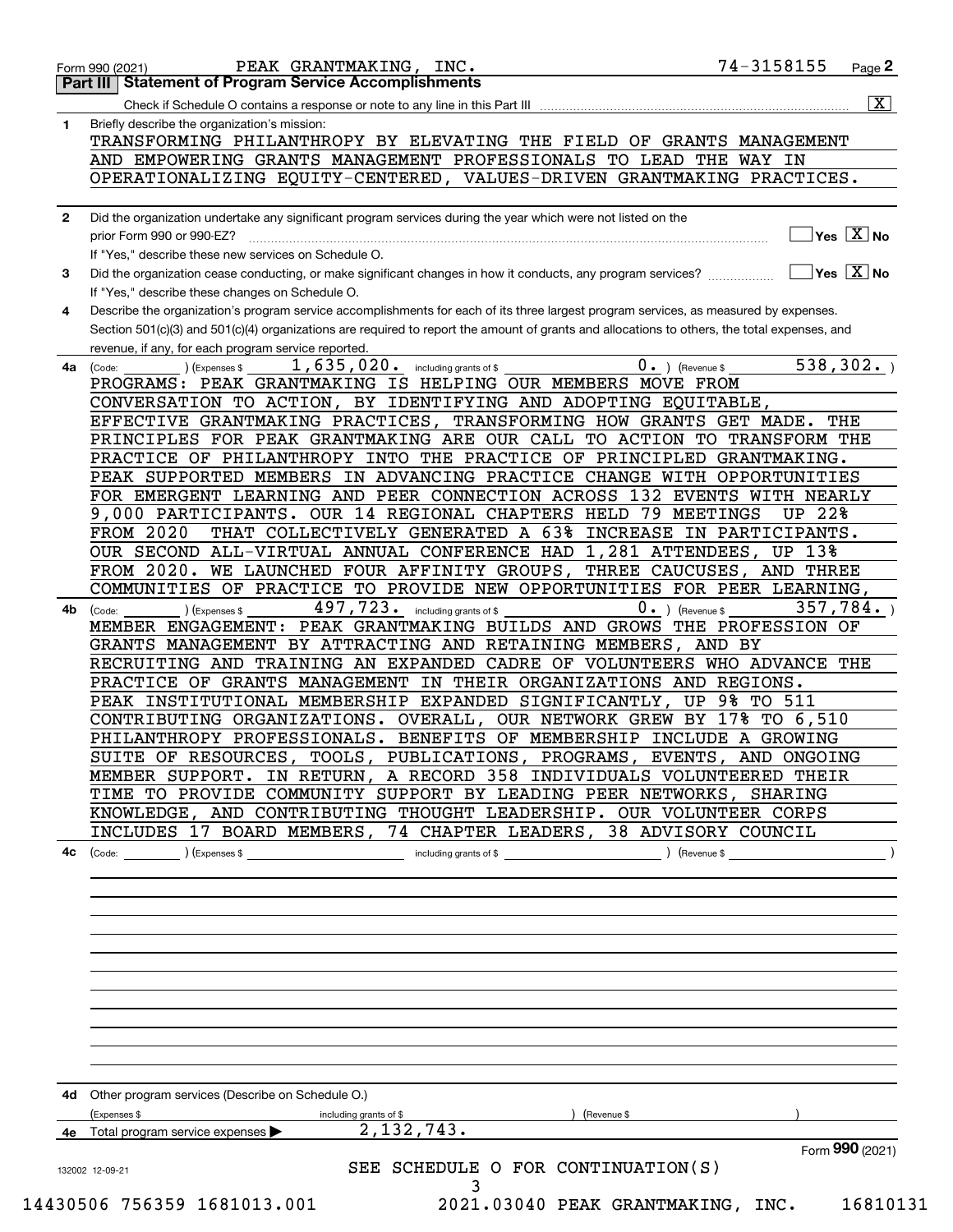Form 990 (2021) Page **3Part IV Checklist of Required Schedules** PEAK GRANTMAKING, INC. 74-3158155

|     |                                                                                                                                       |                 | Yes         | No              |
|-----|---------------------------------------------------------------------------------------------------------------------------------------|-----------------|-------------|-----------------|
| 1.  | Is the organization described in section $501(c)(3)$ or $4947(a)(1)$ (other than a private foundation)?                               |                 |             |                 |
|     | If "Yes," complete Schedule A measure and a control of the state of the state of the state of the state of the                        | 1               | х           |                 |
| 2   |                                                                                                                                       | $\mathbf{2}$    | $\mathbf X$ |                 |
| З   | Did the organization engage in direct or indirect political campaign activities on behalf of or in opposition to candidates for       |                 |             |                 |
|     |                                                                                                                                       | 3               |             | х               |
| 4   | Section 501(c)(3) organizations. Did the organization engage in lobbying activities, or have a section 501(h) election in effect      |                 |             |                 |
|     |                                                                                                                                       | 4               |             | х               |
| 5   | Is the organization a section 501(c)(4), 501(c)(5), or 501(c)(6) organization that receives membership dues, assessments, or          |                 |             |                 |
|     |                                                                                                                                       | 5               |             | х               |
| 6   | Did the organization maintain any donor advised funds or any similar funds or accounts for which donors have the right to             |                 |             |                 |
|     | provide advice on the distribution or investment of amounts in such funds or accounts? If "Yes," complete Schedule D, Part I          | 6               |             | x               |
| 7   | Did the organization receive or hold a conservation easement, including easements to preserve open space,                             |                 |             |                 |
|     |                                                                                                                                       | $\overline{7}$  |             | x               |
| 8   | Did the organization maintain collections of works of art, historical treasures, or other similar assets? If "Yes," complete          |                 |             |                 |
|     |                                                                                                                                       | 8               |             | x               |
| 9   | Did the organization report an amount in Part X, line 21, for escrow or custodial account liability, serve as a custodian for         |                 |             |                 |
|     | amounts not listed in Part X; or provide credit counseling, debt management, credit repair, or debt negotiation services?             |                 |             |                 |
|     |                                                                                                                                       | 9               |             | х               |
|     |                                                                                                                                       |                 |             |                 |
| 10  | Did the organization, directly or through a related organization, hold assets in donor-restricted endowments                          |                 |             | x               |
|     |                                                                                                                                       | 10              |             |                 |
| 11  | If the organization's answer to any of the following questions is "Yes," then complete Schedule D, Parts VI, VII, VIII, IX, or X,     |                 |             |                 |
|     | as applicable.                                                                                                                        |                 |             |                 |
|     | a Did the organization report an amount for land, buildings, and equipment in Part X, line 10? If "Yes," complete Schedule D,         |                 |             |                 |
|     |                                                                                                                                       | 11a             | X           |                 |
|     | <b>b</b> Did the organization report an amount for investments - other securities in Part X, line 12, that is 5% or more of its total |                 |             |                 |
|     |                                                                                                                                       | 11b             |             | x               |
|     | c Did the organization report an amount for investments - program related in Part X, line 13, that is 5% or more of its total         |                 |             |                 |
|     |                                                                                                                                       | 11c             |             | X               |
|     | d Did the organization report an amount for other assets in Part X, line 15, that is 5% or more of its total assets reported in       |                 |             |                 |
|     |                                                                                                                                       | 11d             |             | x               |
|     | e Did the organization report an amount for other liabilities in Part X, line 25? If "Yes," complete Schedule D, Part X               | 11e             |             | $\mathbf X$     |
| f   | Did the organization's separate or consolidated financial statements for the tax year include a footnote that addresses               |                 |             |                 |
|     | the organization's liability for uncertain tax positions under FIN 48 (ASC 740)? If "Yes," complete Schedule D, Part X                | 11f             | X           |                 |
|     | 12a Did the organization obtain separate, independent audited financial statements for the tax year? If "Yes," complete               |                 |             |                 |
|     |                                                                                                                                       | 12a             | X           |                 |
|     | <b>b</b> Was the organization included in consolidated, independent audited financial statements for the tax year?                    |                 |             |                 |
|     | If "Yes," and if the organization answered "No" to line 12a, then completing Schedule D, Parts XI and XII is optional                 | 12 <sub>b</sub> |             |                 |
| 13  | Is the organization a school described in section 170(b)(1)(A)(ii)? If "Yes," complete Schedule E                                     | 13              |             | $\mathbf X$     |
| 14a | Did the organization maintain an office, employees, or agents outside of the United States?                                           | 14a             |             | x               |
| b   | Did the organization have aggregate revenues or expenses of more than \$10,000 from grantmaking, fundraising, business,               |                 |             |                 |
|     | investment, and program service activities outside the United States, or aggregate foreign investments valued at \$100,000            |                 |             |                 |
|     |                                                                                                                                       | 14b             |             | x               |
| 15  | Did the organization report on Part IX, column (A), line 3, more than \$5,000 of grants or other assistance to or for any             |                 |             |                 |
|     |                                                                                                                                       | 15              |             | x               |
| 16  | Did the organization report on Part IX, column (A), line 3, more than \$5,000 of aggregate grants or other assistance to              |                 |             |                 |
|     |                                                                                                                                       | 16              |             | x               |
|     |                                                                                                                                       |                 |             |                 |
| 17  | Did the organization report a total of more than \$15,000 of expenses for professional fundraising services on Part IX,               |                 |             | x               |
|     |                                                                                                                                       | 17              |             |                 |
| 18  | Did the organization report more than \$15,000 total of fundraising event gross income and contributions on Part VIII, lines          |                 |             |                 |
|     |                                                                                                                                       | 18              |             | x               |
| 19  | Did the organization report more than \$15,000 of gross income from gaming activities on Part VIII, line 9a? If "Yes."                |                 |             |                 |
|     |                                                                                                                                       | 19              |             | x               |
|     |                                                                                                                                       | 20a             |             | X               |
|     | b If "Yes" to line 20a, did the organization attach a copy of its audited financial statements to this return?                        | 20 <sub>b</sub> |             |                 |
| 21  | Did the organization report more than \$5,000 of grants or other assistance to any domestic organization or                           |                 |             |                 |
|     |                                                                                                                                       | 21              |             | х               |
|     | 132003 12-09-21                                                                                                                       |                 |             | Form 990 (2021) |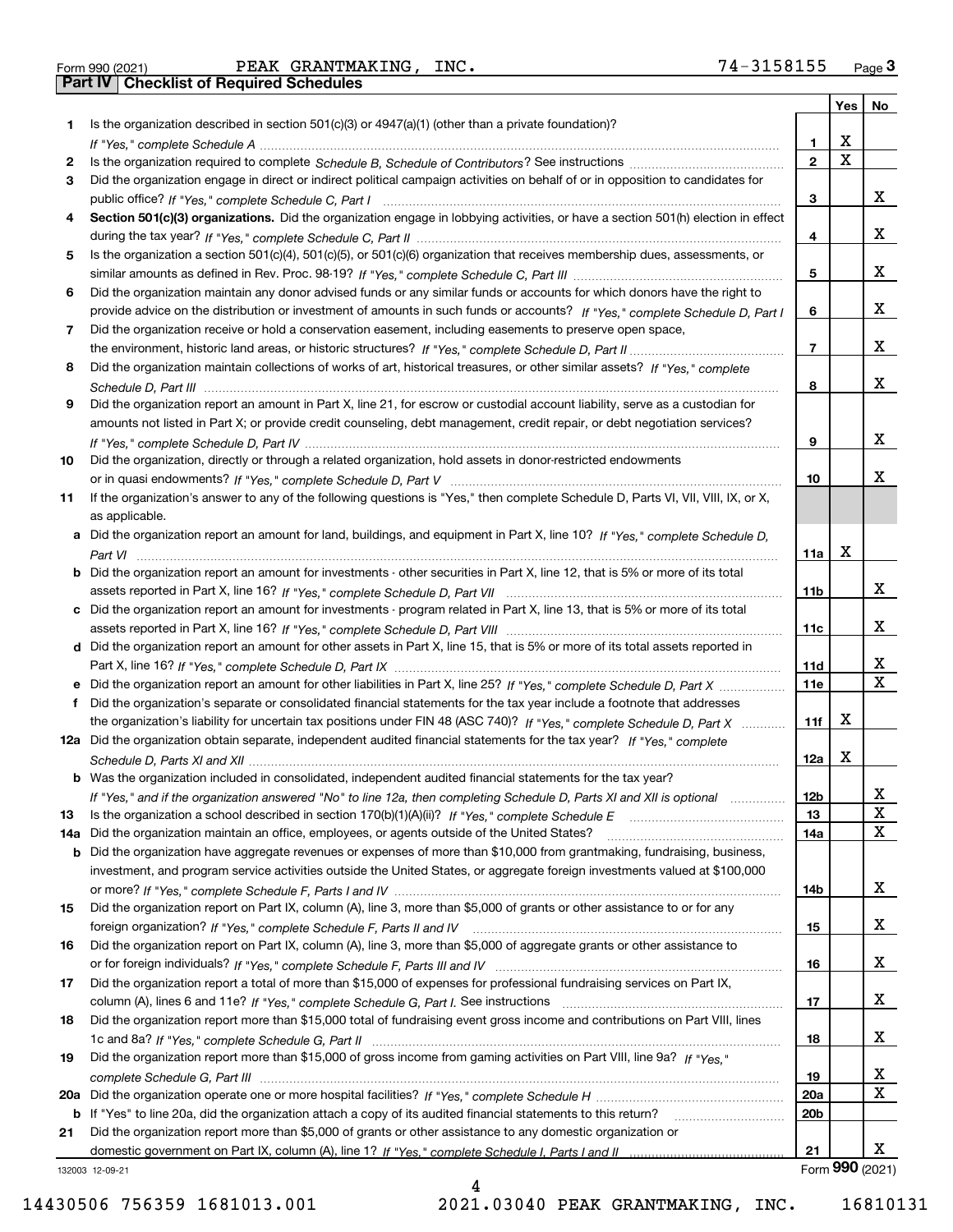*(continued)*

|               |                                                                                                                                    |     | Yes | No               |  |  |  |
|---------------|------------------------------------------------------------------------------------------------------------------------------------|-----|-----|------------------|--|--|--|
| 22            | Did the organization report more than \$5,000 of grants or other assistance to or for domestic individuals on                      |     |     |                  |  |  |  |
|               |                                                                                                                                    | 22  |     | x                |  |  |  |
| 23            | Did the organization answer "Yes" to Part VII, Section A, line 3, 4, or 5, about compensation of the organization's current        |     |     |                  |  |  |  |
|               | and former officers, directors, trustees, key employees, and highest compensated employees? If "Yes," complete                     |     |     |                  |  |  |  |
|               | Schedule J                                                                                                                         | 23  | x   |                  |  |  |  |
|               | 24a Did the organization have a tax-exempt bond issue with an outstanding principal amount of more than \$100,000 as of the        |     |     |                  |  |  |  |
|               | last day of the year, that was issued after December 31, 2002? If "Yes," answer lines 24b through 24d and complete                 |     |     |                  |  |  |  |
|               |                                                                                                                                    | 24a |     | x                |  |  |  |
|               | <b>b</b> Did the organization invest any proceeds of tax-exempt bonds beyond a temporary period exception?                         | 24b |     |                  |  |  |  |
|               | c Did the organization maintain an escrow account other than a refunding escrow at any time during the year to defease             |     |     |                  |  |  |  |
|               |                                                                                                                                    | 24c |     |                  |  |  |  |
|               | d Did the organization act as an "on behalf of" issuer for bonds outstanding at any time during the year?                          | 24d |     |                  |  |  |  |
|               | 25a Section 501(c)(3), 501(c)(4), and 501(c)(29) organizations. Did the organization engage in an excess benefit                   |     |     |                  |  |  |  |
|               |                                                                                                                                    | 25a |     | x                |  |  |  |
|               | b Is the organization aware that it engaged in an excess benefit transaction with a disqualified person in a prior year, and       |     |     |                  |  |  |  |
|               | that the transaction has not been reported on any of the organization's prior Forms 990 or 990-EZ? If "Yes," complete              |     |     |                  |  |  |  |
|               | Schedule L. Part I                                                                                                                 | 25b |     | x                |  |  |  |
| 26            | Did the organization report any amount on Part X, line 5 or 22, for receivables from or payables to any current                    |     |     |                  |  |  |  |
|               | or former officer, director, trustee, key employee, creator or founder, substantial contributor, or 35%                            |     |     |                  |  |  |  |
|               |                                                                                                                                    | 26  |     | x                |  |  |  |
| 27            | Did the organization provide a grant or other assistance to any current or former officer, director, trustee, key employee,        |     |     |                  |  |  |  |
|               | creator or founder, substantial contributor or employee thereof, a grant selection committee member, or to a 35% controlled        |     |     |                  |  |  |  |
|               | entity (including an employee thereof) or family member of any of these persons? If "Yes," complete Schedule L, Part III           |     |     |                  |  |  |  |
| 28            | Was the organization a party to a business transaction with one of the following parties (see the Schedule L, Part IV,             |     |     |                  |  |  |  |
|               | instructions for applicable filing thresholds, conditions, and exceptions):                                                        |     |     |                  |  |  |  |
|               | a A current or former officer, director, trustee, key employee, creator or founder, or substantial contributor? If                 |     |     |                  |  |  |  |
|               |                                                                                                                                    | 28a |     | x<br>$\mathbf X$ |  |  |  |
|               |                                                                                                                                    |     |     |                  |  |  |  |
|               | c A 35% controlled entity of one or more individuals and/or organizations described in line 28a or 28b? If                         |     |     |                  |  |  |  |
|               |                                                                                                                                    | 28c |     | х                |  |  |  |
| 29            |                                                                                                                                    | 29  |     | $\mathbf X$      |  |  |  |
| 30            | Did the organization receive contributions of art, historical treasures, or other similar assets, or qualified conservation        |     |     |                  |  |  |  |
|               |                                                                                                                                    | 30  |     | x                |  |  |  |
| 31            | Did the organization liquidate, terminate, or dissolve and cease operations? If "Yes," complete Schedule N, Part I                 | 31  |     | $\mathbf x$      |  |  |  |
| 32            | Did the organization sell, exchange, dispose of, or transfer more than 25% of its net assets? If "Yes," complete                   |     |     |                  |  |  |  |
|               |                                                                                                                                    | 32  |     | х                |  |  |  |
| 33            | Did the organization own 100% of an entity disregarded as separate from the organization under Regulations                         |     |     |                  |  |  |  |
|               |                                                                                                                                    | 33  |     | х                |  |  |  |
| 34            | Was the organization related to any tax-exempt or taxable entity? If "Yes," complete Schedule R, Part II, III, or IV, and          |     |     |                  |  |  |  |
|               |                                                                                                                                    | 34  |     | X                |  |  |  |
|               | 35a Did the organization have a controlled entity within the meaning of section 512(b)(13)?                                        | 35a |     | X                |  |  |  |
|               | <b>b</b> If "Yes" to line 35a, did the organization receive any payment from or engage in any transaction with a controlled entity |     |     |                  |  |  |  |
|               |                                                                                                                                    | 35b |     |                  |  |  |  |
| 36            | Section 501(c)(3) organizations. Did the organization make any transfers to an exempt non-charitable related organization?         |     |     |                  |  |  |  |
|               |                                                                                                                                    | 36  |     | x                |  |  |  |
| 37            | Did the organization conduct more than 5% of its activities through an entity that is not a related organization                   |     |     |                  |  |  |  |
|               |                                                                                                                                    | 37  |     | x                |  |  |  |
| 38            | Did the organization complete Schedule O and provide explanations on Schedule O for Part VI, lines 11b and 19?                     |     |     |                  |  |  |  |
|               | Note: All Form 990 filers are required to complete Schedule O                                                                      | 38  | X   |                  |  |  |  |
| <b>Part V</b> | <b>Statements Regarding Other IRS Filings and Tax Compliance</b>                                                                   |     |     |                  |  |  |  |
|               | Check if Schedule O contains a response or note to any line in this Part V                                                         |     |     |                  |  |  |  |
|               |                                                                                                                                    |     | Yes | No               |  |  |  |
|               | 19<br><b>1a</b> Enter the number reported in box 3 of Form 1096. Enter 0 if not applicable <i>mummumumum</i><br>1a                 |     |     |                  |  |  |  |
|               | 0<br><b>b</b> Enter the number of Forms W-2G included on line 1a. Enter -0- if not applicable <i>manumumum</i><br>1b               |     |     |                  |  |  |  |
|               | c Did the organization comply with backup withholding rules for reportable payments to vendors and reportable gaming               |     |     |                  |  |  |  |
|               | (gambling) winnings to prize winners?                                                                                              | 1c  |     |                  |  |  |  |
|               | 132004 12-09-21                                                                                                                    |     |     | Form 990 (2021)  |  |  |  |
|               | 5                                                                                                                                  |     |     |                  |  |  |  |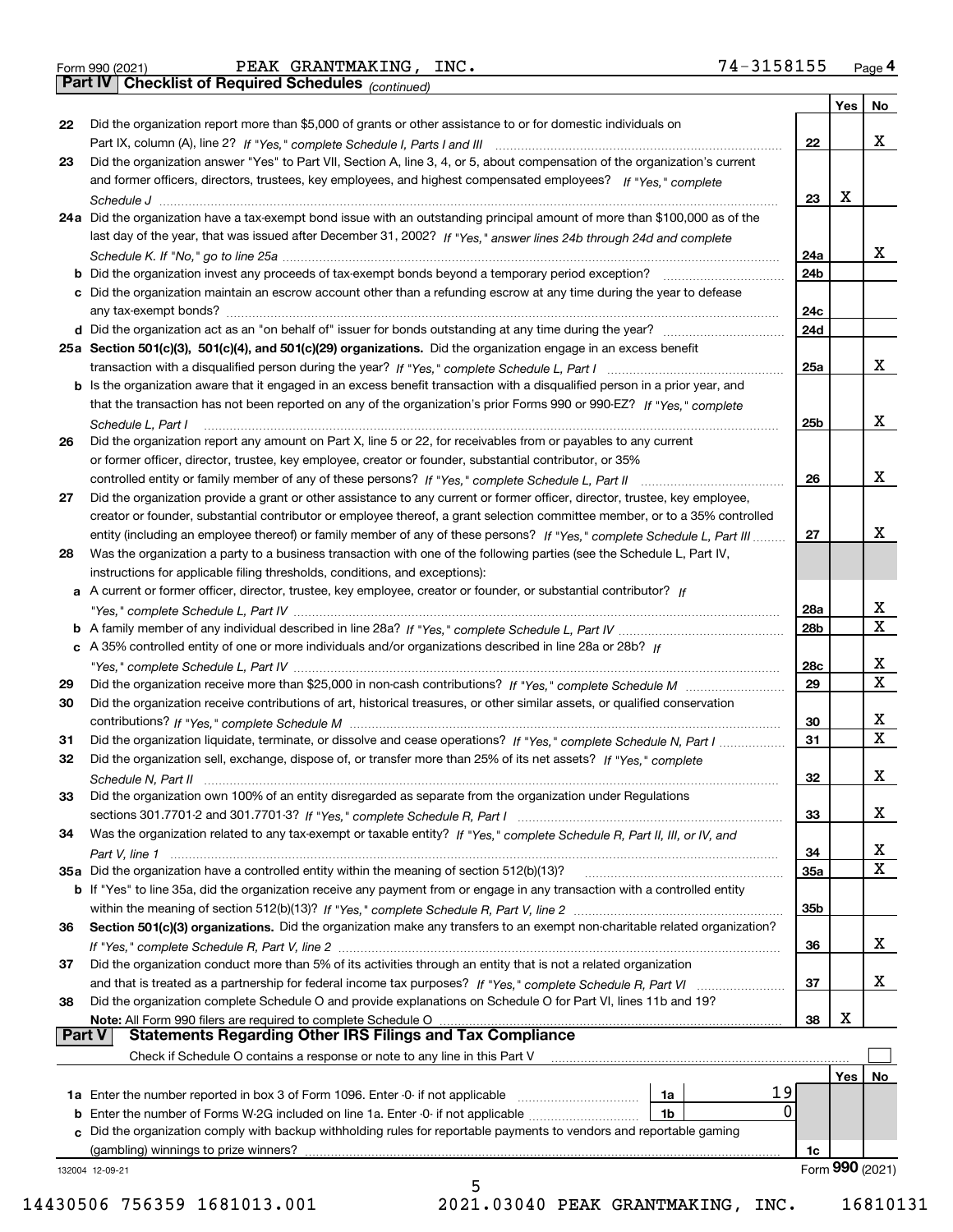|         | Statements Regarding Other IRS Filings and Tax Compliance (continued)                                                                                    |     |    |                |     |                         |
|---------|----------------------------------------------------------------------------------------------------------------------------------------------------------|-----|----|----------------|-----|-------------------------|
|         |                                                                                                                                                          |     |    |                | Yes | No                      |
|         | 2a Enter the number of employees reported on Form W-3, Transmittal of Wage and Tax Statements,                                                           |     | 14 |                |     |                         |
|         | filed for the calendar year ending with or within the year covered by this return                                                                        | 2a  |    |                | x   |                         |
|         |                                                                                                                                                          |     |    | 2 <sub>b</sub> |     |                         |
|         |                                                                                                                                                          |     |    |                |     |                         |
|         | 3a Did the organization have unrelated business gross income of \$1,000 or more during the year?                                                         |     |    | 3a             |     | X                       |
|         |                                                                                                                                                          |     |    | 3 <sub>b</sub> |     |                         |
|         | 4a At any time during the calendar year, did the organization have an interest in, or a signature or other authority over, a                             |     |    |                |     |                         |
|         | financial account in a foreign country (such as a bank account, securities account, or other financial account)?                                         |     |    | 4a             |     | х                       |
|         | <b>b</b> If "Yes," enter the name of the foreign country $\blacktriangleright$                                                                           |     |    |                |     |                         |
|         | See instructions for filing requirements for FinCEN Form 114, Report of Foreign Bank and Financial Accounts (FBAR).                                      |     |    |                |     |                         |
|         |                                                                                                                                                          |     |    | 5a             |     | х                       |
| b       |                                                                                                                                                          |     |    | 5b             |     | $\overline{\mathbf{X}}$ |
|         |                                                                                                                                                          |     |    | 5c             |     |                         |
|         | 6a Does the organization have annual gross receipts that are normally greater than \$100,000, and did the organization solicit                           |     |    |                |     |                         |
|         | any contributions that were not tax deductible as charitable contributions?                                                                              |     |    | 6a             |     | x                       |
|         | <b>b</b> If "Yes," did the organization include with every solicitation an express statement that such contributions or gifts                            |     |    |                |     |                         |
|         |                                                                                                                                                          |     |    | 6b             |     |                         |
| 7       | Organizations that may receive deductible contributions under section 170(c).                                                                            |     |    |                |     |                         |
| а       | Did the organization receive a payment in excess of \$75 made partly as a contribution and partly for goods and services provided to the payor?          |     |    | 7a             | х   |                         |
| b       | If "Yes," did the organization notify the donor of the value of the goods or services provided?                                                          |     |    | 7b             |     | X                       |
|         | c Did the organization sell, exchange, or otherwise dispose of tangible personal property for which it was required                                      |     |    |                |     |                         |
|         |                                                                                                                                                          |     |    | 7c             |     | х                       |
|         | d If "Yes," indicate the number of Forms 8282 filed during the year [11] [11] No. 2010 [12] Henry Manuscover, 1                                          | 7d  |    |                |     |                         |
| е       | Did the organization receive any funds, directly or indirectly, to pay premiums on a personal benefit contract?                                          |     |    | 7e             |     | х                       |
| f       | Did the organization, during the year, pay premiums, directly or indirectly, on a personal benefit contract?                                             |     |    | 7f             |     | $\mathbf X$             |
| g       | If the organization received a contribution of qualified intellectual property, did the organization file Form 8899 as required?                         |     |    | 7g             |     |                         |
| h       | If the organization received a contribution of cars, boats, airplanes, or other vehicles, did the organization file a Form 1098-C?                       |     |    | 7h             |     |                         |
| 8       | Sponsoring organizations maintaining donor advised funds. Did a donor advised fund maintained by the                                                     |     |    |                |     |                         |
|         | sponsoring organization have excess business holdings at any time during the year?                                                                       |     |    | 8              |     |                         |
| 9       | Sponsoring organizations maintaining donor advised funds.                                                                                                |     |    |                |     |                         |
|         | Did the sponsoring organization make any taxable distributions under section 4966?                                                                       |     |    | 9a             |     |                         |
| а       |                                                                                                                                                          |     |    | 9b             |     |                         |
| b<br>10 | Did the sponsoring organization make a distribution to a donor, donor advisor, or related person? [[[[[[[[[[[<br>Section 501(c)(7) organizations. Enter: |     |    |                |     |                         |
|         |                                                                                                                                                          | 10a |    |                |     |                         |
|         | Gross receipts, included on Form 990, Part VIII, line 12, for public use of club facilities                                                              | 10b |    |                |     |                         |
|         |                                                                                                                                                          |     |    |                |     |                         |
| 11      | Section 501(c)(12) organizations. Enter:                                                                                                                 |     |    |                |     |                         |
|         |                                                                                                                                                          | 11a |    |                |     |                         |
|         | b Gross income from other sources. (Do not net amounts due or paid to other sources against                                                              |     |    |                |     |                         |
|         |                                                                                                                                                          | 11b |    |                |     |                         |
|         | 12a Section 4947(a)(1) non-exempt charitable trusts. Is the organization filing Form 990 in lieu of Form 1041?                                           |     |    | 12a            |     |                         |
|         | <b>b</b> If "Yes," enter the amount of tax-exempt interest received or accrued during the year                                                           | 12b |    |                |     |                         |
| 13      | Section 501(c)(29) qualified nonprofit health insurance issuers.                                                                                         |     |    |                |     |                         |
|         | a Is the organization licensed to issue qualified health plans in more than one state?                                                                   |     |    | 13а            |     |                         |
|         | Note: See the instructions for additional information the organization must report on Schedule O.                                                        |     |    |                |     |                         |
|         | <b>b</b> Enter the amount of reserves the organization is required to maintain by the states in which the                                                |     |    |                |     |                         |
|         |                                                                                                                                                          | 13b |    |                |     |                         |
|         |                                                                                                                                                          | 13с |    |                |     |                         |
|         | 14a Did the organization receive any payments for indoor tanning services during the tax year?                                                           |     |    | 14a            |     | X                       |
|         |                                                                                                                                                          |     |    | 14b            |     |                         |
| 15      | Is the organization subject to the section 4960 tax on payment(s) of more than \$1,000,000 in remuneration or                                            |     |    |                |     |                         |
|         |                                                                                                                                                          |     |    | 15             |     | x                       |
|         | If "Yes," see the instructions and file Form 4720, Schedule N.                                                                                           |     |    |                |     |                         |
| 16      | Is the organization an educational institution subject to the section 4968 excise tax on net investment income?                                          |     |    | 16             |     | х                       |
|         | If "Yes," complete Form 4720, Schedule O.                                                                                                                |     |    |                |     |                         |
| 17      | Section 501(c)(21) organizations. Did the trust, any disqualified person, or mine operator engage in any                                                 |     |    |                |     |                         |
|         |                                                                                                                                                          |     |    | 17             |     |                         |
|         | If "Yes," complete Form 6069.                                                                                                                            |     |    |                |     |                         |
|         |                                                                                                                                                          |     |    |                |     | Form 990 (2021)         |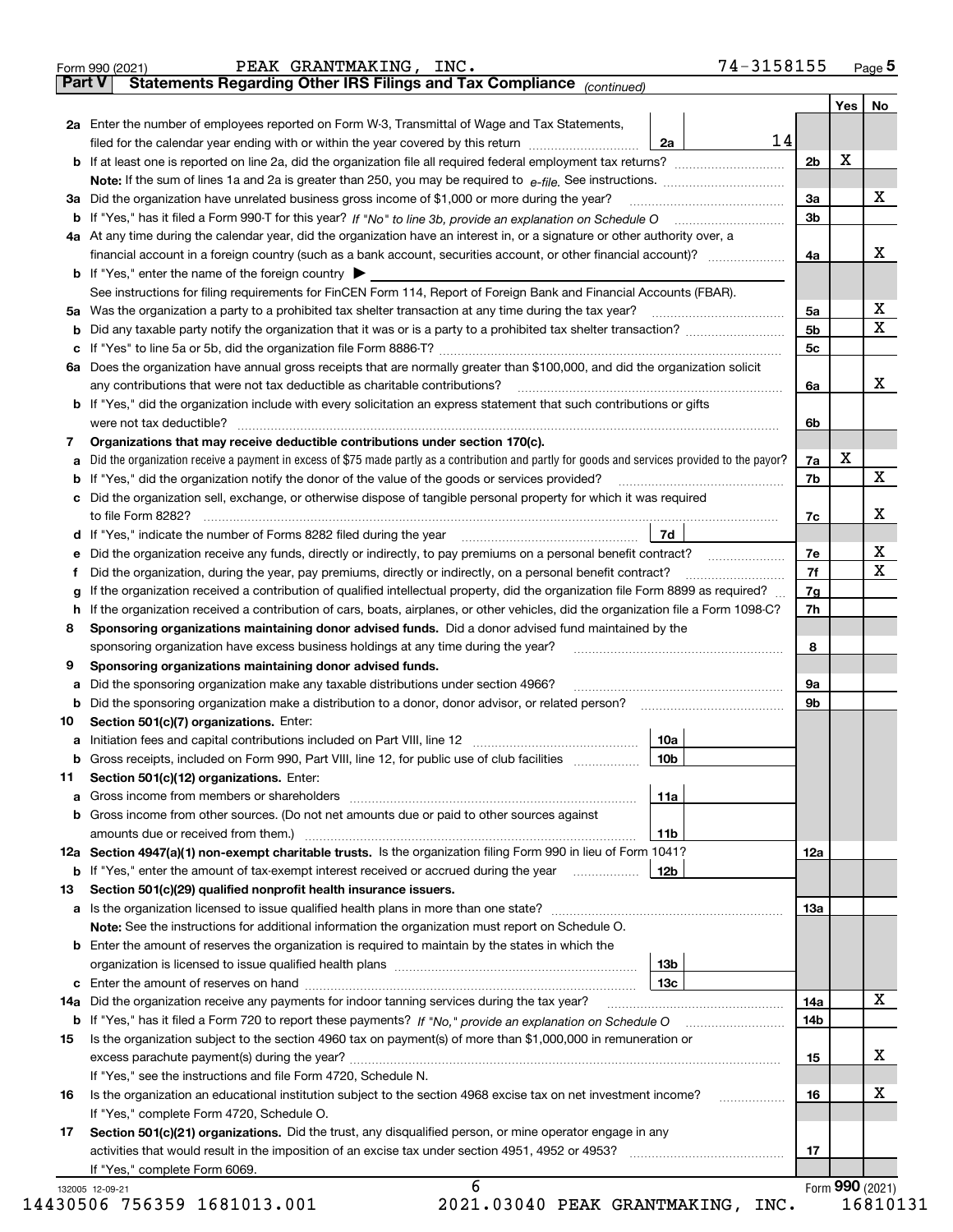|  | Form 990 (2021) |
|--|-----------------|
|  |                 |

|  | PEAK GRANTMAKING, | INC |
|--|-------------------|-----|
|--|-------------------|-----|

| Form 990 (2021) |                                                                             | PEAK GRANTMAKING, INC. | 74-3158155                                                                                                                     | $P$ age $6$             |
|-----------------|-----------------------------------------------------------------------------|------------------------|--------------------------------------------------------------------------------------------------------------------------------|-------------------------|
|                 |                                                                             |                        | Part VI   Governance, Management, and Disclosure. For each "Yes" response to lines 2 through 7b below, and for a "No" response |                         |
|                 |                                                                             |                        | to line 8a, 8b, or 10b below, describe the circumstances, processes, or changes on Schedule O. See instructions.               |                         |
|                 | Check if Schedule O contains a response or note to any line in this Part VI |                        |                                                                                                                                | $\overline{\mathbf{X}}$ |

|    |                                                                                                                                                                                                                   |    | 17 |                              | Yes             | No                      |
|----|-------------------------------------------------------------------------------------------------------------------------------------------------------------------------------------------------------------------|----|----|------------------------------|-----------------|-------------------------|
|    | <b>1a</b> Enter the number of voting members of the governing body at the end of the tax year<br>.<br>If there are material differences in voting rights among members of the governing body, or if the governing | 1a |    |                              |                 |                         |
|    | body delegated broad authority to an executive committee or similar committee, explain on Schedule O.                                                                                                             |    |    |                              |                 |                         |
|    | Enter the number of voting members included on line 1a, above, who are independent                                                                                                                                | 1b | 17 |                              |                 |                         |
| b  | Did any officer, director, trustee, or key employee have a family relationship or a business relationship with any other                                                                                          |    |    |                              |                 |                         |
| 2  | officer, director, trustee, or key employee?                                                                                                                                                                      |    |    |                              |                 | X                       |
|    | Did the organization delegate control over management duties customarily performed by or under the direct supervision                                                                                             |    |    | $\mathbf{2}$                 |                 |                         |
| 3  |                                                                                                                                                                                                                   |    |    |                              |                 | X                       |
|    | Did the organization make any significant changes to its governing documents since the prior Form 990 was filed?                                                                                                  |    |    | 3<br>$\overline{\mathbf{4}}$ |                 | $\overline{\mathbf{x}}$ |
| 4  |                                                                                                                                                                                                                   |    |    | 5                            |                 | $\mathbf x$             |
| 5  |                                                                                                                                                                                                                   |    |    | 6                            | X               |                         |
| 6  | Did the organization have members or stockholders?                                                                                                                                                                |    |    |                              |                 |                         |
| 7a | Did the organization have members, stockholders, or other persons who had the power to elect or appoint one or                                                                                                    |    |    |                              | x               |                         |
|    |                                                                                                                                                                                                                   |    |    | 7a                           |                 |                         |
|    | <b>b</b> Are any governance decisions of the organization reserved to (or subject to approval by) members, stockholders, or                                                                                       |    |    |                              |                 |                         |
|    | persons other than the governing body?                                                                                                                                                                            |    |    | 7b                           | X               |                         |
| 8  | Did the organization contemporaneously document the meetings held or written actions undertaken during the year by the following:                                                                                 |    |    |                              | X               |                         |
| a  |                                                                                                                                                                                                                   |    |    | 8a                           |                 |                         |
| b  |                                                                                                                                                                                                                   |    |    | 8b                           | X               |                         |
| 9  | Is there any officer, director, trustee, or key employee listed in Part VII, Section A, who cannot be reached at the                                                                                              |    |    |                              |                 |                         |
|    |                                                                                                                                                                                                                   |    |    | 9                            |                 | x                       |
|    | <b>Section B. Policies</b> (This Section B requests information about policies not required by the Internal Revenue Code.)                                                                                        |    |    |                              |                 |                         |
|    |                                                                                                                                                                                                                   |    |    |                              | Yes             | No                      |
|    |                                                                                                                                                                                                                   |    |    | 10a                          | X               |                         |
|    | <b>b</b> If "Yes," did the organization have written policies and procedures governing the activities of such chapters, affiliates,                                                                               |    |    |                              |                 |                         |
|    |                                                                                                                                                                                                                   |    |    | 10 <sub>b</sub>              | Х               |                         |
|    | 11a Has the organization provided a complete copy of this Form 990 to all members of its governing body before filing the form?                                                                                   |    |    | 11a                          | X               |                         |
|    | <b>b</b> Describe on Schedule O the process, if any, used by the organization to review this Form 990.                                                                                                            |    |    |                              |                 |                         |
|    |                                                                                                                                                                                                                   |    |    | 12a                          | X               |                         |
| b  |                                                                                                                                                                                                                   |    |    | 12b                          | X               |                         |
|    | c Did the organization regularly and consistently monitor and enforce compliance with the policy? If "Yes." describe                                                                                              |    |    |                              |                 |                         |
|    |                                                                                                                                                                                                                   |    |    | 12c                          | Х               |                         |
| 13 |                                                                                                                                                                                                                   |    |    | 13                           | X               |                         |
| 14 | Did the organization have a written document retention and destruction policy? manufactured and the organization have a written document retention and destruction policy?                                        |    |    | 14                           | X               |                         |
| 15 | Did the process for determining compensation of the following persons include a review and approval by independent                                                                                                |    |    |                              |                 |                         |
|    | persons, comparability data, and contemporaneous substantiation of the deliberation and decision?                                                                                                                 |    |    |                              |                 |                         |
|    |                                                                                                                                                                                                                   |    |    | <b>15a</b>                   | X               |                         |
|    |                                                                                                                                                                                                                   |    |    | 15b                          | X               |                         |
|    | If "Yes" to line 15a or 15b, describe the process on Schedule O. See instructions.                                                                                                                                |    |    |                              |                 |                         |
|    | 16a Did the organization invest in, contribute assets to, or participate in a joint venture or similar arrangement with a                                                                                         |    |    |                              |                 |                         |
|    | taxable entity during the year?                                                                                                                                                                                   |    |    | 16a                          |                 | X                       |
|    | b If "Yes," did the organization follow a written policy or procedure requiring the organization to evaluate its participation                                                                                    |    |    |                              |                 |                         |
|    | in joint venture arrangements under applicable federal tax law, and take steps to safeguard the organization's                                                                                                    |    |    |                              |                 |                         |
|    | exempt status with respect to such arrangements?                                                                                                                                                                  |    |    | 16b                          |                 |                         |
|    | <b>Section C. Disclosure</b>                                                                                                                                                                                      |    |    |                              |                 |                         |
| 17 | <b>NONE</b><br>List the states with which a copy of this Form 990 is required to be filed $\blacktriangleright$                                                                                                   |    |    |                              |                 |                         |
| 18 | Section 6104 requires an organization to make its Forms 1023 (1024 or 1024-A, if applicable), 990, and 990-T (section 501(c)(3)s only) available                                                                  |    |    |                              |                 |                         |
|    | for public inspection. Indicate how you made these available. Check all that apply.                                                                                                                               |    |    |                              |                 |                         |
|    | $\boxed{\text{X}}$ Upon request<br>$\mid$ $\rm X \mid$ Own website<br>Another's website<br>Other (explain on Schedule O)                                                                                          |    |    |                              |                 |                         |
| 19 | Describe on Schedule O whether (and if so, how) the organization made its governing documents, conflict of interest policy, and financial                                                                         |    |    |                              |                 |                         |
|    | statements available to the public during the tax year.                                                                                                                                                           |    |    |                              |                 |                         |
| 20 | State the name, address, and telephone number of the person who possesses the organization's books and records                                                                                                    |    |    |                              |                 |                         |
|    | EUN WOO PARK, MARCUM LLP $-$ (202) 822-5000                                                                                                                                                                       |    |    |                              |                 |                         |
|    | 1899 L ST NW SUITE 850, WASHINGTON, DC<br>20036                                                                                                                                                                   |    |    |                              |                 |                         |
|    | 132006 12-09-21                                                                                                                                                                                                   |    |    |                              | Form 990 (2021) |                         |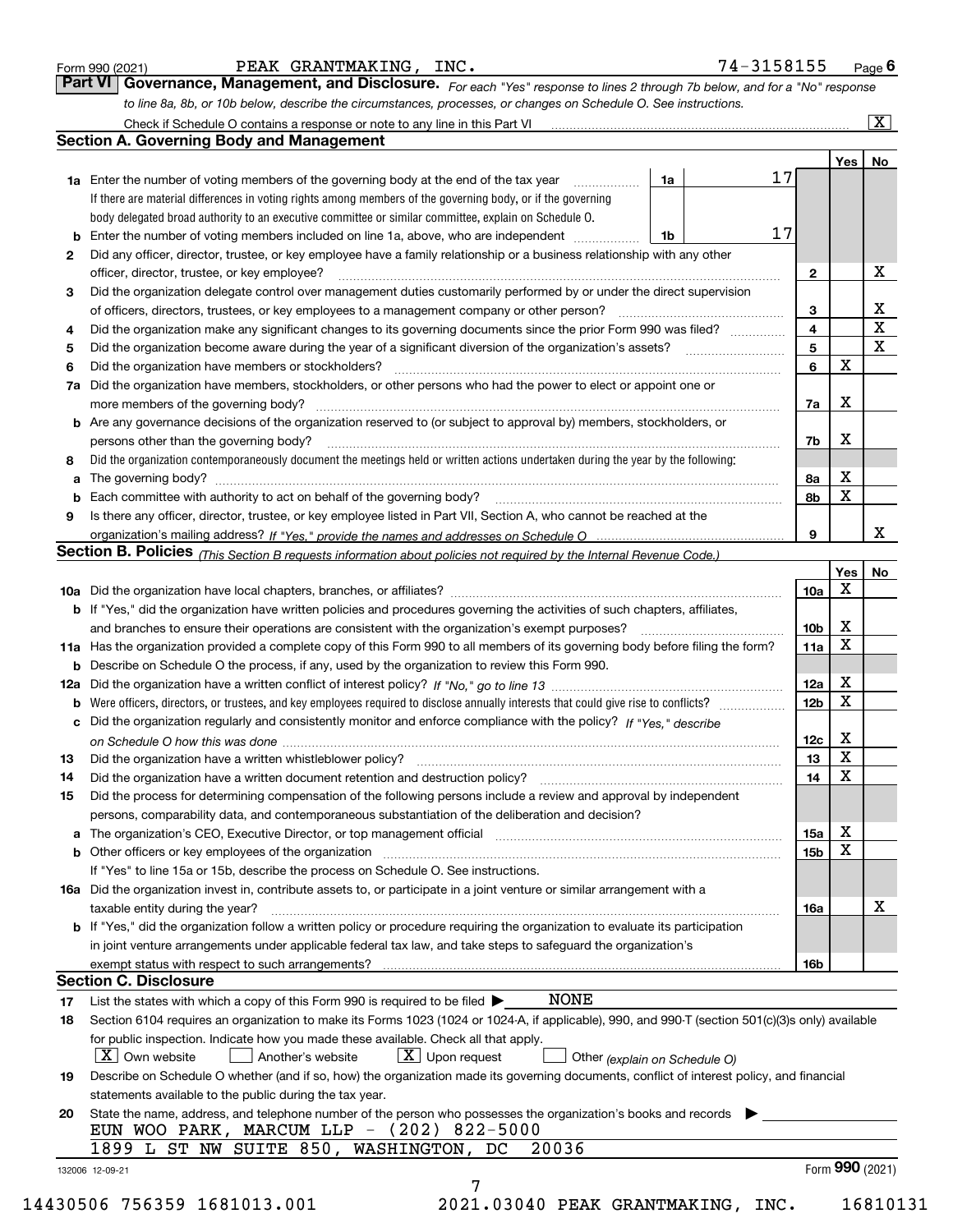| Form 990 (2021) | PEAK GRANTMAKING, INC.                                                                                                                                     | 74-3158155 | Page |
|-----------------|------------------------------------------------------------------------------------------------------------------------------------------------------------|------------|------|
|                 | Part VII Compensation of Officers, Directors, Trustees, Key Employees, Highest Compensated                                                                 |            |      |
|                 | <b>Employees, and Independent Contractors</b>                                                                                                              |            |      |
|                 | Check if Schedule O contains a response or note to any line in this Part VII                                                                               |            |      |
| Section A.      | Officers, Directors, Trustees, Key Employees, and Highest Compensated Employees                                                                            |            |      |
|                 | 1a Complete this table for all persons required to be listed. Report compensation for the calendar year ending with or within the organization's tax year. |            |      |

**1a •** List all of the organization's current officers, directors, trustees (whether individuals or organizations), regardless of amount of compensation.

Enter -0- in columns (D), (E), and (F) if no compensation was paid.

 $\bullet$  List all of the organization's  $\sf current$  key employees, if any. See the instructions for definition of "key employee."

**•** List the organization's five current highest compensated employees (other than an officer, director, trustee, or key employee) who received reportable compensation (box 5 of Form W-2, Form 1099-MISC, and/or box 1 of Form 1099-NEC) of more than \$100,000 from the organization and any related organizations.

**•** List all of the organization's former officers, key employees, and highest compensated employees who received more than \$100,000 of reportable compensation from the organization and any related organizations.

**former directors or trustees**  ¥ List all of the organization's that received, in the capacity as a former director or trustee of the organization, more than \$10,000 of reportable compensation from the organization and any related organizations.

See the instructions for the order in which to list the persons above.

Check this box if neither the organization nor any related organization compensated any current officer, director, or trustee.  $\mathcal{L}^{\text{max}}$ 

| (A)                                   | (B)               |                                |                                                                  | (C)         |              |                                  |        | (D)             | (E)                           | (F)                   |
|---------------------------------------|-------------------|--------------------------------|------------------------------------------------------------------|-------------|--------------|----------------------------------|--------|-----------------|-------------------------------|-----------------------|
| Name and title                        | Average           |                                | (do not check more than one                                      |             | Position     |                                  |        | Reportable      | Reportable                    | Estimated             |
|                                       | hours per         |                                | box, unless person is both an<br>officer and a director/trustee) |             |              |                                  |        | compensation    | compensation                  | amount of             |
|                                       | week<br>(list any |                                |                                                                  |             |              |                                  |        | from<br>the     | from related<br>organizations | other<br>compensation |
|                                       | hours for         | Individual trustee or director |                                                                  |             |              |                                  |        | organization    | (W-2/1099-MISC/               | from the              |
|                                       | related           |                                |                                                                  |             |              |                                  |        | (W-2/1099-MISC/ | 1099-NEC)                     | organization          |
|                                       | organizations     |                                | Institutional trustee                                            |             |              |                                  |        | 1099-NEC)       |                               | and related           |
|                                       | below             |                                |                                                                  |             | Key employee |                                  |        |                 |                               | organizations         |
|                                       | line)             |                                |                                                                  | Officer     |              | Highest compensated<br> employee | Former |                 |                               |                       |
| SATONYA FAIR<br>(1)                   | 40.00             |                                |                                                                  |             |              |                                  |        |                 |                               |                       |
| CHIEF EXECUTIVE OFFICER               |                   |                                |                                                                  | $\rm X$     |              |                                  |        | 240,700.        | $0$ .                         | 17,896.               |
| <b>DOLORES ESTRADA</b><br>(2)         | 40.00             |                                |                                                                  |             |              |                                  |        |                 |                               |                       |
| CHIEF OPERATING OFFICER               |                   |                                |                                                                  | X           |              |                                  |        | 188,770.        | $\mathbf 0$ .                 | 16,517.               |
| BETSY F. REID<br>(3)                  | 40.00             |                                |                                                                  |             |              |                                  |        |                 |                               |                       |
| COMMUNICATIONS & MARKETING DIRECTOR   |                   |                                |                                                                  |             |              | X                                |        | 119,147.        | 0.                            | 13,657.               |
| SARA RICHMAN SANDERS<br>(4)           | 40.00             |                                |                                                                  |             |              |                                  |        |                 |                               |                       |
| MEMBERSHIP DIRECTOR                   |                   |                                |                                                                  |             |              | X                                |        | 113,294.        | 0.                            | 5,260.                |
| (5)<br>STEVEN CASEY                   | 2.00              |                                |                                                                  |             |              |                                  |        |                 |                               |                       |
| CO-CHAIR                              |                   | $\mathbf x$                    |                                                                  | X           |              |                                  |        | 0.              | 0.                            | 0.                    |
| ADRIANA JIMENEZ CHAIR EMERITUS<br>(6) | 2.00              |                                |                                                                  |             |              |                                  |        |                 |                               |                       |
| CO-CHAIR THROUGH MAY 2021             |                   | $\mathbf x$                    |                                                                  | X           |              |                                  |        | $\mathbf 0$ .   | 0.                            | $0_{.}$               |
| GARY ROMERO<br>(7)                    | 2.00              |                                |                                                                  |             |              |                                  |        |                 |                               |                       |
| CO-CHAIR                              |                   | $\mathbf x$                    |                                                                  | X           |              |                                  |        | $\mathbf 0$ .   | $\mathbf 0$ .                 | $0_{.}$               |
| KERRI HURLEY<br>(8)                   | $\overline{2.00}$ |                                |                                                                  |             |              |                                  |        |                 |                               |                       |
| <b>SECRETARY</b>                      |                   | X                              |                                                                  | X           |              |                                  |        | $\mathbf 0$ .   | $\mathbf 0$ .                 | 0.                    |
| TIM ROBINSON<br>(9)                   | 2.00              |                                |                                                                  |             |              |                                  |        |                 |                               |                       |
| TREASURER                             |                   | X                              |                                                                  | $\mathbf X$ |              |                                  |        | $\mathbf 0$ .   | 0.                            | $\mathbf 0$ .         |
| (10) JOSHUA ABEL                      | 1.00              |                                |                                                                  |             |              |                                  |        |                 |                               |                       |
| <b>DIRECTOR</b>                       |                   | X                              |                                                                  |             |              |                                  |        | $\mathbf 0$ .   | 0.                            | 0.                    |
| (11) KEVIN BOLDUC                     | 1.00              |                                |                                                                  |             |              |                                  |        |                 |                               |                       |
| <b>DIRECTOR</b>                       |                   | $\mathbf x$                    |                                                                  |             |              |                                  |        | 0.              | 0.                            | 0.                    |
| (12) JANET CAMARENA                   | 1.00              |                                |                                                                  |             |              |                                  |        |                 |                               |                       |
| <b>DIRECTOR</b>                       |                   | X                              |                                                                  |             |              |                                  |        | $\mathbf 0$ .   | 0.                            | 0.                    |
| (13) ELSA CHIN                        | 1.00              |                                |                                                                  |             |              |                                  |        |                 |                               |                       |
| <b>DIRECTOR</b>                       |                   | $\mathbf x$                    |                                                                  |             |              |                                  |        | $\mathbf 0$ .   | 0.                            | $0$ .                 |
| (14) BRIDGET DE LEON                  | 1.00              |                                |                                                                  |             |              |                                  |        |                 |                               |                       |
| <b>DIRECTOR</b>                       |                   | X                              |                                                                  |             |              |                                  |        | $\mathbf 0$ .   | 0.                            | $0_{.}$               |
| (15) JANET DISLA                      | 1.00              |                                |                                                                  |             |              |                                  |        |                 |                               |                       |
| <b>DIRECTOR</b>                       |                   | X                              |                                                                  |             |              |                                  |        | $\mathbf 0$ .   | $\mathbf 0$ .                 | $\mathbf 0$ .         |
| (16) TIAUNA GEORGE                    | 1.00              |                                |                                                                  |             |              |                                  |        |                 |                               |                       |
| <b>DIRECTOR</b>                       |                   | $\mathbf x$                    |                                                                  |             |              |                                  |        | $\mathbf 0$ .   | $\mathbf 0$ .                 | 0.                    |
| (17) ALLISON GISTER                   | 1.00              |                                |                                                                  |             |              |                                  |        |                 |                               |                       |
| <b>DIRECTOR</b>                       |                   | X                              |                                                                  |             |              |                                  |        | $\mathbf 0$ .   | 0.                            | 0.                    |
| 132007 12-09-21                       |                   |                                |                                                                  |             |              |                                  |        |                 |                               | Form 990 (2021)       |

8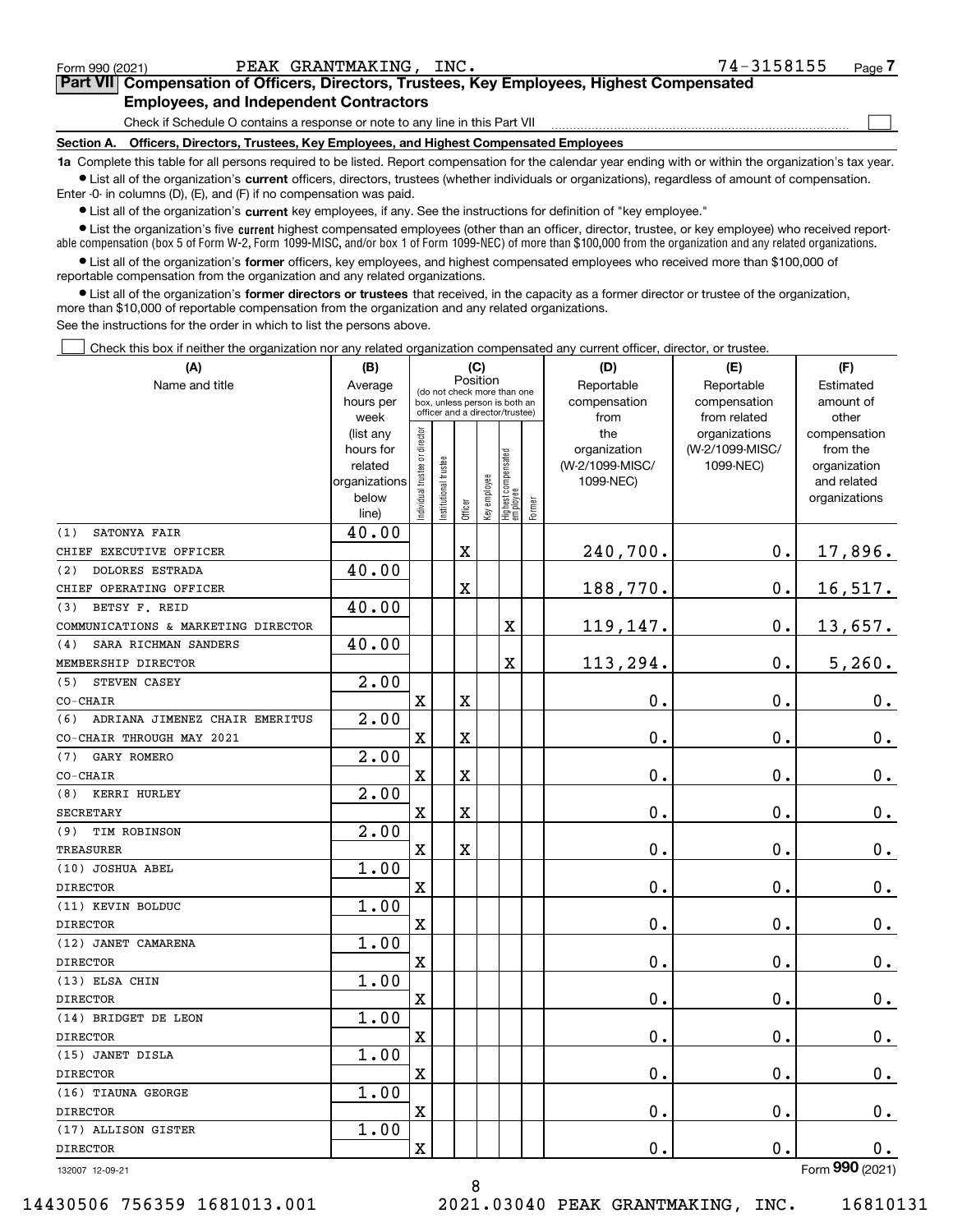|  | Form 990 (2021) |
|--|-----------------|
|  |                 |

| Part VII Section A. Officers, Directors, Trustees, Key Employees, and Highest Compensated Employees (continued)                              |                   |                                |                        |          |                         |                                                                  |        |                              |                                  |                  |                          |       |
|----------------------------------------------------------------------------------------------------------------------------------------------|-------------------|--------------------------------|------------------------|----------|-------------------------|------------------------------------------------------------------|--------|------------------------------|----------------------------------|------------------|--------------------------|-------|
| (A)                                                                                                                                          | (B)               |                                |                        | (C)      |                         |                                                                  |        | (D)                          | (E)                              |                  | (F)                      |       |
| Name and title                                                                                                                               | Average           |                                |                        | Position |                         | (do not check more than one                                      |        | Reportable                   | Reportable                       | Estimated        |                          |       |
|                                                                                                                                              | hours per         |                                |                        |          |                         | box, unless person is both an<br>officer and a director/trustee) |        | compensation<br>compensation |                                  |                  | amount of                |       |
|                                                                                                                                              | week<br>(list any |                                |                        |          |                         |                                                                  |        | from<br>from related         |                                  |                  | other                    |       |
|                                                                                                                                              | hours for         | Individual trustee or director |                        |          |                         |                                                                  |        | the<br>organization          | organizations<br>(W-2/1099-MISC/ |                  | compensation<br>from the |       |
|                                                                                                                                              | related           |                                |                        |          |                         |                                                                  |        | (W-2/1099-MISC/              | 1099-NEC)                        |                  | organization             |       |
|                                                                                                                                              | organizations     |                                |                        |          |                         |                                                                  |        | 1099-NEC)                    |                                  |                  | and related              |       |
|                                                                                                                                              | below             |                                | In stitutional trustee |          | key employee            |                                                                  |        |                              |                                  |                  | organizations            |       |
|                                                                                                                                              | line)             |                                |                        | Officer  |                         | Highest compensated<br>  employee                                | Former |                              |                                  |                  |                          |       |
| (18) TERESITA MAZ                                                                                                                            | 1.00              |                                |                        |          |                         |                                                                  |        |                              |                                  |                  |                          |       |
| <b>DIRECTOR</b>                                                                                                                              |                   | X                              |                        |          |                         |                                                                  |        | 0.                           |                                  | 0.               |                          | $0$ . |
| (19) IFY MORA                                                                                                                                | 1.00              |                                |                        |          |                         |                                                                  |        |                              |                                  |                  |                          |       |
| <b>DIRECTOR</b>                                                                                                                              |                   | $\mathbf X$                    |                        |          |                         |                                                                  |        | 0.                           |                                  | $0$ .            |                          | 0.    |
| (20) SUKI O'KANE                                                                                                                             | 1.00              |                                |                        |          |                         |                                                                  |        |                              |                                  |                  |                          |       |
| DIRECTOR THROUGH MAY 2021                                                                                                                    |                   | $\mathbf X$                    |                        |          |                         |                                                                  |        | 0.                           |                                  | 0.               |                          | 0.    |
| (21) MIYESHA PERRY                                                                                                                           | 1.00              |                                |                        |          |                         |                                                                  |        |                              |                                  |                  |                          |       |
| <b>DIRECTOR</b>                                                                                                                              |                   | X                              |                        |          |                         |                                                                  |        | 0.                           |                                  | 0.               |                          | 0.    |
| (22) ADAM SANDERS                                                                                                                            | 1.00              |                                |                        |          |                         |                                                                  |        |                              |                                  |                  |                          |       |
| <b>DIRECTOR</b>                                                                                                                              |                   | X                              |                        |          |                         |                                                                  |        | 0.                           |                                  | 0.               |                          | 0.    |
| (23) ELIZABETH TABITA                                                                                                                        | 1.00              |                                |                        |          |                         |                                                                  |        |                              |                                  |                  |                          |       |
| DIRECTOR THROUGH MAY 2021<br>(24) JANE WARD                                                                                                  |                   | $\mathbf X$                    |                        |          |                         |                                                                  |        | 0.                           |                                  | 0.               |                          | 0.    |
| <b>DIRECTOR</b>                                                                                                                              | 1.00              | X                              |                        |          |                         |                                                                  |        | 0.                           |                                  | 0.               |                          | 0.    |
|                                                                                                                                              |                   |                                |                        |          |                         |                                                                  |        |                              |                                  |                  |                          |       |
|                                                                                                                                              |                   |                                |                        |          |                         |                                                                  |        |                              |                                  |                  |                          |       |
|                                                                                                                                              |                   |                                |                        |          |                         |                                                                  |        |                              |                                  |                  |                          |       |
|                                                                                                                                              |                   |                                |                        |          |                         |                                                                  |        |                              |                                  |                  |                          |       |
| 1b Subtotal                                                                                                                                  |                   |                                |                        |          |                         |                                                                  |        | 661,911.                     |                                  | 0.               | 53,330.                  |       |
| c Total from continuation sheets to Part VII, Section A [111] [11] Contains the Total from Ref.                                              |                   |                                |                        |          |                         |                                                                  |        | $\mathbf 0$ .                |                                  | $\overline{0}$ . |                          | 0.    |
|                                                                                                                                              |                   |                                |                        |          |                         |                                                                  |        | 661,911.                     |                                  | $\overline{0}$ . | 53,330.                  |       |
| Total number of individuals (including but not limited to those listed above) who received more than \$100,000 of reportable<br>$\mathbf{2}$ |                   |                                |                        |          |                         |                                                                  |        |                              |                                  |                  |                          |       |
| compensation from the organization $\blacktriangleright$                                                                                     |                   |                                |                        |          |                         |                                                                  |        |                              |                                  |                  |                          | 4     |
|                                                                                                                                              |                   |                                |                        |          |                         |                                                                  |        |                              |                                  |                  | <b>Yes</b>               | No    |
| Did the organization list any former officer, director, trustee, key employee, or highest compensated employee on<br>3                       |                   |                                |                        |          |                         |                                                                  |        |                              |                                  |                  |                          |       |
| line 1a? If "Yes," complete Schedule J for such individual manufactured contained and the Ves," complete Schedule J for such individual      |                   |                                |                        |          |                         |                                                                  |        |                              |                                  |                  | 3                        | х     |
| For any individual listed on line 1a, is the sum of reportable compensation and other compensation from the organization<br>4                |                   |                                |                        |          |                         |                                                                  |        |                              |                                  |                  |                          |       |
|                                                                                                                                              |                   |                                |                        |          |                         |                                                                  |        |                              |                                  |                  | X<br>4                   |       |
| Did any person listed on line 1a receive or accrue compensation from any unrelated organization or individual for services<br>5              |                   |                                |                        |          |                         |                                                                  |        |                              |                                  |                  |                          |       |
|                                                                                                                                              |                   |                                |                        |          |                         |                                                                  |        |                              |                                  |                  | 5                        | x     |
| <b>Section B. Independent Contractors</b>                                                                                                    |                   |                                |                        |          |                         |                                                                  |        |                              |                                  |                  |                          |       |
| Complete this table for your five highest compensated independent contractors that received more than \$100,000 of compensation from<br>1    |                   |                                |                        |          |                         |                                                                  |        |                              |                                  |                  |                          |       |
| the organization. Report compensation for the calendar year ending with or within the organization's tax year.                               |                   |                                |                        |          |                         |                                                                  |        |                              |                                  |                  |                          |       |
| (A)                                                                                                                                          |                   |                                |                        |          |                         |                                                                  |        | (B)                          |                                  |                  | (C)                      |       |
| Name and business address                                                                                                                    |                   |                                |                        |          | Description of services |                                                                  |        | Compensation                 |                                  |                  |                          |       |
| HISTORY FACTORY, 1233 20TH STREET                                                                                                            |                   |                                |                        |          | <b>NIDEO PRODUCTION</b> |                                                                  |        |                              |                                  |                  |                          |       |
| NORTHWEST, SUITE 725, WASHINGTON, DC 20036                                                                                                   |                   |                                |                        |          |                         |                                                                  |        | SERVICES                     |                                  |                  | 189, 406.                |       |
| MARCUM LLP, 750 THIRD AVENUE, 11TH FLOOR,                                                                                                    |                   |                                |                        |          |                         |                                                                  |        |                              |                                  |                  |                          |       |
| NEW YORK, NY 10017                                                                                                                           |                   |                                |                        |          |                         |                                                                  |        | ACCOUNTING SERVICES          |                                  |                  | 130,936.                 |       |
|                                                                                                                                              |                   |                                |                        |          |                         |                                                                  |        |                              |                                  |                  |                          |       |
|                                                                                                                                              |                   |                                |                        |          |                         |                                                                  |        |                              |                                  |                  |                          |       |
|                                                                                                                                              |                   |                                |                        |          |                         |                                                                  |        |                              |                                  |                  |                          |       |
|                                                                                                                                              |                   |                                |                        |          |                         |                                                                  |        |                              |                                  |                  |                          |       |
|                                                                                                                                              |                   |                                |                        |          |                         |                                                                  |        |                              |                                  |                  |                          |       |

**2**Total number of independent contractors (including but not limited to those listed above) who received more than \$100,000 of compensation from the organization  $\blacktriangleright$ 2

Form (2021) **990**

132008 12-09-21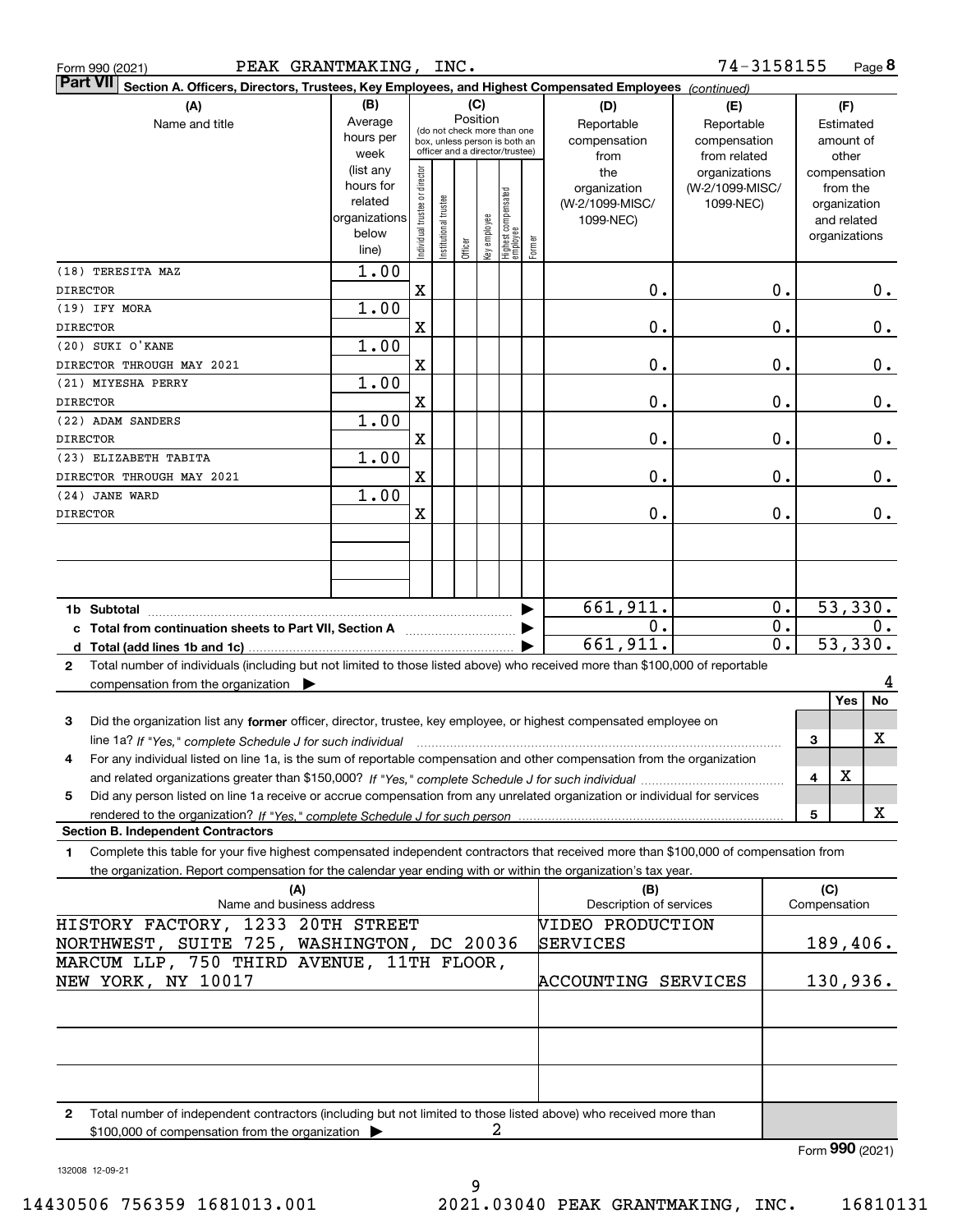|                                                           | <b>Part VIII</b> |        | <b>Statement of Revenue</b>                                                                  |                                      |                |                       |                      |                                              |                                                   |                                                                 |
|-----------------------------------------------------------|------------------|--------|----------------------------------------------------------------------------------------------|--------------------------------------|----------------|-----------------------|----------------------|----------------------------------------------|---------------------------------------------------|-----------------------------------------------------------------|
|                                                           |                  |        | Check if Schedule O contains a response or note to any line in this Part VIII                |                                      |                |                       |                      |                                              |                                                   |                                                                 |
|                                                           |                  |        |                                                                                              |                                      |                |                       | (A)<br>Total revenue | (B)<br>Related or exempt<br>function revenue | $\overline{(C)}$<br>Unrelated<br>business revenue | (D)<br>Revenue excluded<br>from tax under<br>sections 512 - 514 |
|                                                           |                  |        | 1 a Federated campaigns                                                                      |                                      | 1a             | 7,500.                |                      |                                              |                                                   |                                                                 |
| Contributions, Gifts, Grants<br>and Other Similar Amounts |                  | b      | Membership dues                                                                              |                                      | 1 <sub>b</sub> | 1,566,422.            |                      |                                              |                                                   |                                                                 |
|                                                           |                  | с      | <b>Fundraising events</b>                                                                    | $\ldots \ldots \ldots \ldots \ldots$ | 1 <sub>c</sub> |                       |                      |                                              |                                                   |                                                                 |
|                                                           |                  | d      | Related organizations                                                                        | .                                    | 1 <sub>d</sub> |                       |                      |                                              |                                                   |                                                                 |
|                                                           |                  | е      | Government grants (contributions)                                                            |                                      | 1e             | 189,873.              |                      |                                              |                                                   |                                                                 |
|                                                           |                  | f      | All other contributions, gifts, grants, and                                                  |                                      |                |                       |                      |                                              |                                                   |                                                                 |
|                                                           |                  |        | similar amounts not included above                                                           |                                      | 1f             | 3,539,028.            |                      |                                              |                                                   |                                                                 |
|                                                           |                  |        | Noncash contributions included in lines 1a-1f                                                |                                      | $1g$ \$        |                       | 5,302,823.           |                                              |                                                   |                                                                 |
|                                                           |                  | h      |                                                                                              |                                      |                | <b>Business Code</b>  |                      |                                              |                                                   |                                                                 |
|                                                           | 2a               |        | MEMBERSHIP DUES                                                                              |                                      |                | 561499                | 357,784.             | 357,784.                                     |                                                   |                                                                 |
|                                                           |                  | b      | ANNUAL CONFERENCE                                                                            |                                      |                | 561499                | 287,500.             | 287,500.                                     |                                                   |                                                                 |
|                                                           |                  | C.     | REGISTRATION FEES                                                                            |                                      |                | 561499                | 168, 817.            | 168,817.                                     |                                                   |                                                                 |
|                                                           |                  | d      | WORKSHOPS                                                                                    |                                      |                | 561499                | 46,775.              | 46,775.                                      |                                                   |                                                                 |
| Program Service<br>Revenue                                |                  | e      | CONFERENCE EXHIBITORS                                                                        |                                      |                | 561499                | 34,715.              | 34,715.                                      |                                                   |                                                                 |
|                                                           |                  | f      | All other program service revenue <i>mimimini</i>                                            |                                      |                |                       |                      |                                              |                                                   |                                                                 |
|                                                           |                  | a      |                                                                                              |                                      |                | $\blacktriangleright$ | 895,591.             |                                              |                                                   |                                                                 |
|                                                           | 3                |        | Investment income (including dividends, interest, and                                        |                                      |                |                       |                      |                                              |                                                   |                                                                 |
|                                                           |                  |        | other similar amounts)                                                                       |                                      |                |                       | 19,876.              |                                              |                                                   | 19,876.                                                         |
|                                                           | 4                |        | Income from investment of tax-exempt bond proceeds                                           |                                      |                |                       |                      |                                              |                                                   |                                                                 |
|                                                           | 5                |        |                                                                                              |                                      |                |                       |                      |                                              |                                                   |                                                                 |
|                                                           |                  |        |                                                                                              |                                      | (i) Real       | (ii) Personal         |                      |                                              |                                                   |                                                                 |
|                                                           | 6а               |        | Gross rents                                                                                  | 6a<br>6 <sub>b</sub>                 |                |                       |                      |                                              |                                                   |                                                                 |
|                                                           |                  | b<br>с | Less: rental expenses<br>Rental income or (loss)                                             | 6c                                   |                |                       |                      |                                              |                                                   |                                                                 |
|                                                           |                  | d      | Net rental income or (loss)                                                                  |                                      |                |                       |                      |                                              |                                                   |                                                                 |
|                                                           |                  |        | 7 a Gross amount from sales of                                                               |                                      | (i) Securities | (ii) Other            |                      |                                              |                                                   |                                                                 |
|                                                           |                  |        | assets other than inventory                                                                  | 7a                                   |                |                       |                      |                                              |                                                   |                                                                 |
|                                                           |                  |        | <b>b</b> Less: cost or other basis                                                           |                                      |                |                       |                      |                                              |                                                   |                                                                 |
|                                                           |                  |        | and sales expenses                                                                           | 7b                                   |                |                       |                      |                                              |                                                   |                                                                 |
| Revenue                                                   |                  |        | Gain or (loss)                                                                               | 7c                                   |                |                       |                      |                                              |                                                   |                                                                 |
|                                                           |                  |        |                                                                                              |                                      |                |                       |                      |                                              |                                                   |                                                                 |
| Other                                                     |                  |        | 8 a Gross income from fundraising events (not                                                |                                      |                |                       |                      |                                              |                                                   |                                                                 |
|                                                           |                  |        | including \$                                                                                 |                                      |                |                       |                      |                                              |                                                   |                                                                 |
|                                                           |                  |        | contributions reported on line 1c). See                                                      |                                      |                |                       |                      |                                              |                                                   |                                                                 |
|                                                           |                  |        |                                                                                              |                                      | 8a             |                       |                      |                                              |                                                   |                                                                 |
|                                                           |                  |        | <b>b</b> Less: direct expenses <i>manually contained</i>                                     |                                      | 8b             |                       |                      |                                              |                                                   |                                                                 |
|                                                           |                  | c      | Net income or (loss) from fundraising events<br>9 a Gross income from gaming activities. See |                                      |                |                       |                      |                                              |                                                   |                                                                 |
|                                                           |                  |        |                                                                                              |                                      | 9a             |                       |                      |                                              |                                                   |                                                                 |
|                                                           |                  |        | <b>b</b> Less: direct expenses <b>manually</b>                                               |                                      |                | 9 <sub>b</sub>        |                      |                                              |                                                   |                                                                 |
|                                                           |                  |        | c Net income or (loss) from gaming activities                                                |                                      |                |                       |                      |                                              |                                                   |                                                                 |
|                                                           |                  |        | 10 a Gross sales of inventory, less returns                                                  |                                      |                |                       |                      |                                              |                                                   |                                                                 |
|                                                           |                  |        |                                                                                              |                                      | 10a            | 495.                  |                      |                                              |                                                   |                                                                 |
|                                                           |                  |        | <b>b</b> Less: cost of goods sold                                                            |                                      | 10b            | 0.                    |                      |                                              |                                                   |                                                                 |
|                                                           |                  |        | c Net income or (loss) from sales of inventory                                               |                                      |                |                       | 495.                 | 495.                                         |                                                   |                                                                 |
|                                                           |                  |        |                                                                                              |                                      |                | <b>Business Code</b>  |                      |                                              |                                                   |                                                                 |
|                                                           |                  |        | 11 a OTHER INCOME                                                                            |                                      |                | 561499                | 3,558.               |                                              |                                                   | 3,558.                                                          |
|                                                           |                  | b      |                                                                                              |                                      |                |                       |                      |                                              |                                                   |                                                                 |
| Miscellaneous<br>Revenue                                  |                  | c      |                                                                                              |                                      |                |                       |                      |                                              |                                                   |                                                                 |
|                                                           |                  |        |                                                                                              |                                      |                |                       | 3,558.               |                                              |                                                   |                                                                 |
|                                                           | 12               |        |                                                                                              |                                      |                | $\blacktriangleright$ | 6, 222, 343.         | 896,086.                                     | $0$ .                                             | 23,434.                                                         |
| 132009 12-09-21                                           |                  |        |                                                                                              |                                      |                |                       |                      |                                              |                                                   | Form 990 (2021)                                                 |
|                                                           |                  |        |                                                                                              |                                      |                |                       |                      |                                              |                                                   |                                                                 |

Form 990 (2021) PEAK GRANTMAKING,INC。 Page

PEAK GRANTMAKING, INC. 74-3158155

#### 14430506 756359 1681013.001 2021.03040 PEAK GRANTMAKING, INC. 16810131

10

**9**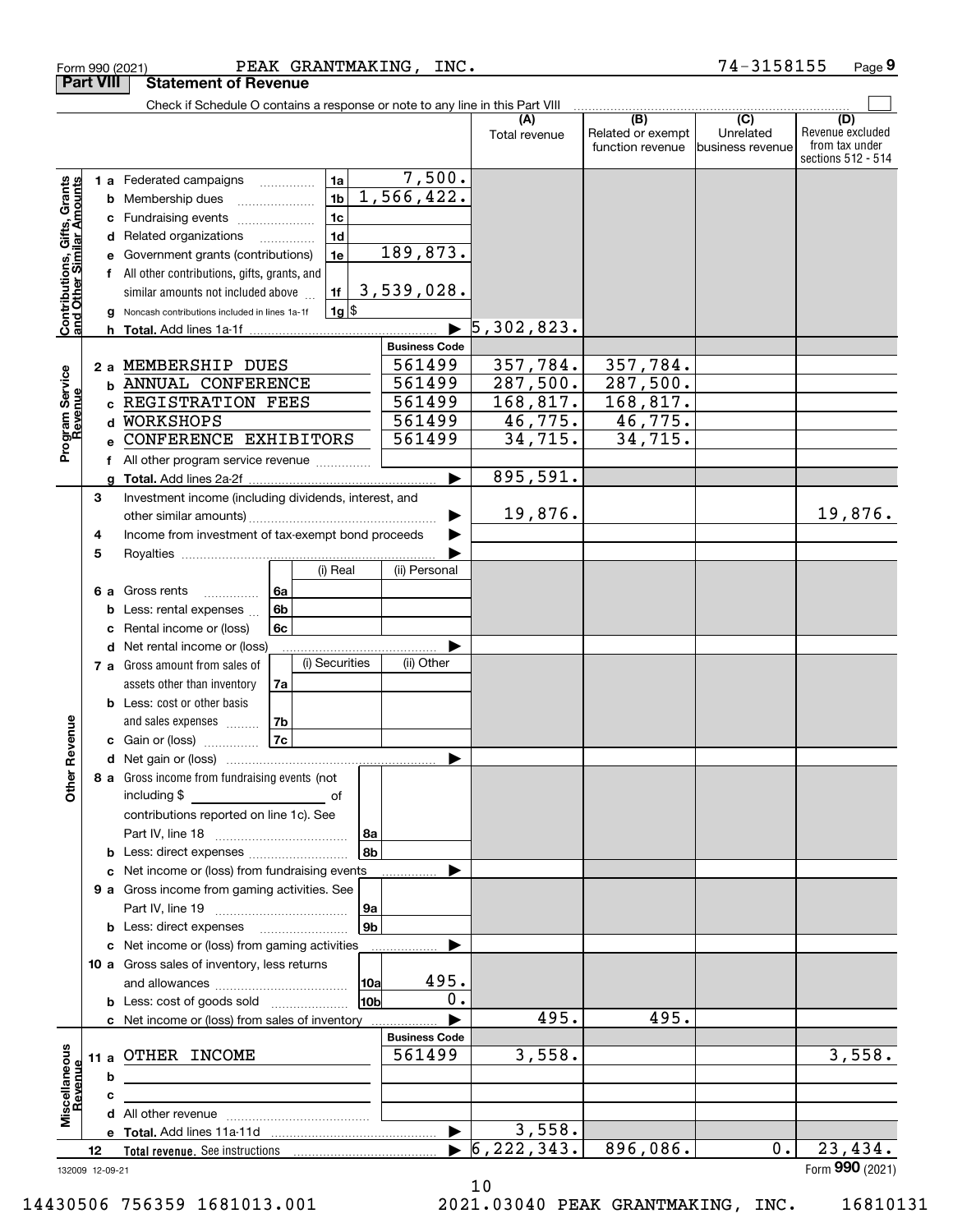|  | Form 990 (2021) |
|--|-----------------|
|  |                 |

Form 990 (2021) Page **Part IX Statement of Functional Expenses** PEAK GRANTMAKING, INC. 74-3158155

*Section 501(c)(3) and 501(c)(4) organizations must complete all columns. All other organizations must complete column (A).*

|              |                                                                                                       |                       |                                                 |                                                      | $\overline{\mathbf{x}}$        |
|--------------|-------------------------------------------------------------------------------------------------------|-----------------------|-------------------------------------------------|------------------------------------------------------|--------------------------------|
|              | Do not include amounts reported on lines 6b.<br>7b, 8b, 9b, and 10b of Part VIII.                     | (A)<br>Total expenses | $\overline{(B)}$<br>Program service<br>expenses | $\overline{C}$<br>Management and<br>general expenses | (D)<br>Fundraising<br>expenses |
| 1.           | Grants and other assistance to domestic organizations                                                 |                       |                                                 |                                                      |                                |
|              | and domestic governments. See Part IV, line 21                                                        |                       |                                                 |                                                      |                                |
| $\mathbf{2}$ | Grants and other assistance to domestic                                                               |                       |                                                 |                                                      |                                |
|              | individuals. See Part IV, line 22                                                                     |                       |                                                 |                                                      |                                |
| 3            | Grants and other assistance to foreign                                                                |                       |                                                 |                                                      |                                |
|              | organizations, foreign governments, and foreign                                                       |                       |                                                 |                                                      |                                |
|              | individuals. See Part IV, lines 15 and 16                                                             |                       |                                                 |                                                      |                                |
| 4            | Benefits paid to or for members                                                                       |                       |                                                 |                                                      |                                |
| 5            | Compensation of current officers, directors,                                                          |                       |                                                 |                                                      |                                |
|              | trustees, and key employees                                                                           | 463,883.              | 274,304.                                        | 114,690.                                             | 74,889.                        |
| 6            | Compensation not included above to disqualified                                                       |                       |                                                 |                                                      |                                |
|              | persons (as defined under section 4958(f)(1)) and                                                     |                       |                                                 |                                                      |                                |
|              | persons described in section 4958(c)(3)(B)                                                            |                       |                                                 |                                                      |                                |
| 7            | Other salaries and wages                                                                              | 939,619.              | 555,617.                                        | 232,311.                                             | 151,691.                       |
| 8            | Pension plan accruals and contributions (include                                                      |                       |                                                 |                                                      |                                |
|              | section 401(k) and 403(b) employer contributions)                                                     |                       |                                                 |                                                      |                                |
| 9            |                                                                                                       | 132,389.              | 78,285.                                         | $\frac{32,731}{22,915}$                              | $\frac{21,373.}{14,963.}$      |
| 10           |                                                                                                       | 92,684.               | 54,806.                                         |                                                      |                                |
| 11           | Fees for services (nonemployees):                                                                     |                       |                                                 |                                                      |                                |
| a            |                                                                                                       |                       |                                                 |                                                      |                                |
| b            |                                                                                                       | 216.                  |                                                 | 216.                                                 |                                |
| c            |                                                                                                       | 142,951.              |                                                 | 142,951.                                             |                                |
| d            |                                                                                                       |                       |                                                 |                                                      |                                |
|              | Professional fundraising services. See Part IV, line 17                                               |                       |                                                 |                                                      |                                |
| f            | Investment management fees                                                                            |                       |                                                 |                                                      |                                |
| $\mathbf{q}$ | Other. (If line 11g amount exceeds 10% of line 25,                                                    |                       |                                                 |                                                      |                                |
|              | column (A), amount, list line 11g expenses on Sch O.)                                                 | 572,092.              | 242,686.                                        | 122,707.                                             | 206,699.                       |
| 12           |                                                                                                       |                       |                                                 |                                                      |                                |
| 13           |                                                                                                       | 79,369.<br>216,855.   | 6,501.<br>143,612.                              | 51,806.<br>52,427.                                   | 21,062.<br>20,816.             |
| 14           |                                                                                                       |                       |                                                 |                                                      |                                |
| 15           |                                                                                                       | 49,993.               |                                                 | 49,993.                                              |                                |
| 16           |                                                                                                       | 92.                   |                                                 | 92.                                                  |                                |
| 17           | Travel                                                                                                |                       |                                                 |                                                      |                                |
| 18           | Payments of travel or entertainment expenses                                                          |                       |                                                 |                                                      |                                |
|              | for any federal, state, or local public officials                                                     | 521,606.              | 518,208.                                        | 2,184.                                               | 1,214.                         |
| 19           | Conferences, conventions, and meetings                                                                |                       |                                                 |                                                      |                                |
| 20           | Interest                                                                                              |                       |                                                 |                                                      |                                |
| 21           | Depreciation, depletion, and amortization                                                             | 6,574.                | 667.                                            | 5,907.                                               |                                |
| 22           |                                                                                                       | 4,567.                |                                                 | 4,567.                                               |                                |
| 23<br>24     | Insurance<br>Other expenses. Itemize expenses not covered                                             |                       |                                                 |                                                      |                                |
|              | above. (List miscellaneous expenses on line 24e. If                                                   |                       |                                                 |                                                      |                                |
|              | line 24e amount exceeds 10% of line 25, column (A),<br>amount, list line 24e expenses on Schedule O.) |                       |                                                 |                                                      |                                |
|              | a MISCELLANEOUS                                                                                       | 31,367.               | 1,569.                                          | 22,598.                                              | 7,200.                         |
| b.           | RECRUITMENT                                                                                           | 26,017.               |                                                 | 26,017.                                              |                                |
| C.           | PROF. DEVELOPMENT                                                                                     | 8,681.                | 44.                                             | 8,637.                                               |                                |
| d            | ALLOC OF ADMIN EXP.                                                                                   | 0.                    | 256,444.                                        | $-327,578.$                                          | $\overline{71,134.}$           |
|              | e All other expenses                                                                                  |                       |                                                 |                                                      |                                |
| 25           | Total functional expenses. Add lines 1 through 24e                                                    | 3,288,955.            | 2,132,743.                                      | 565, 171.                                            | 591,041.                       |
| 26           | Joint costs. Complete this line only if the organization                                              |                       |                                                 |                                                      |                                |
|              | reported in column (B) joint costs from a combined                                                    |                       |                                                 |                                                      |                                |
|              | educational campaign and fundraising solicitation.                                                    |                       |                                                 |                                                      |                                |
|              | Check here $\blacktriangleright$<br>if following SOP 98-2 (ASC 958-720)                               |                       |                                                 |                                                      |                                |

11

132010 12-09-21

14430506 756359 1681013.001 2021.03040 PEAK GRANTMAKING, INC. 16810131

Form (2021) **990**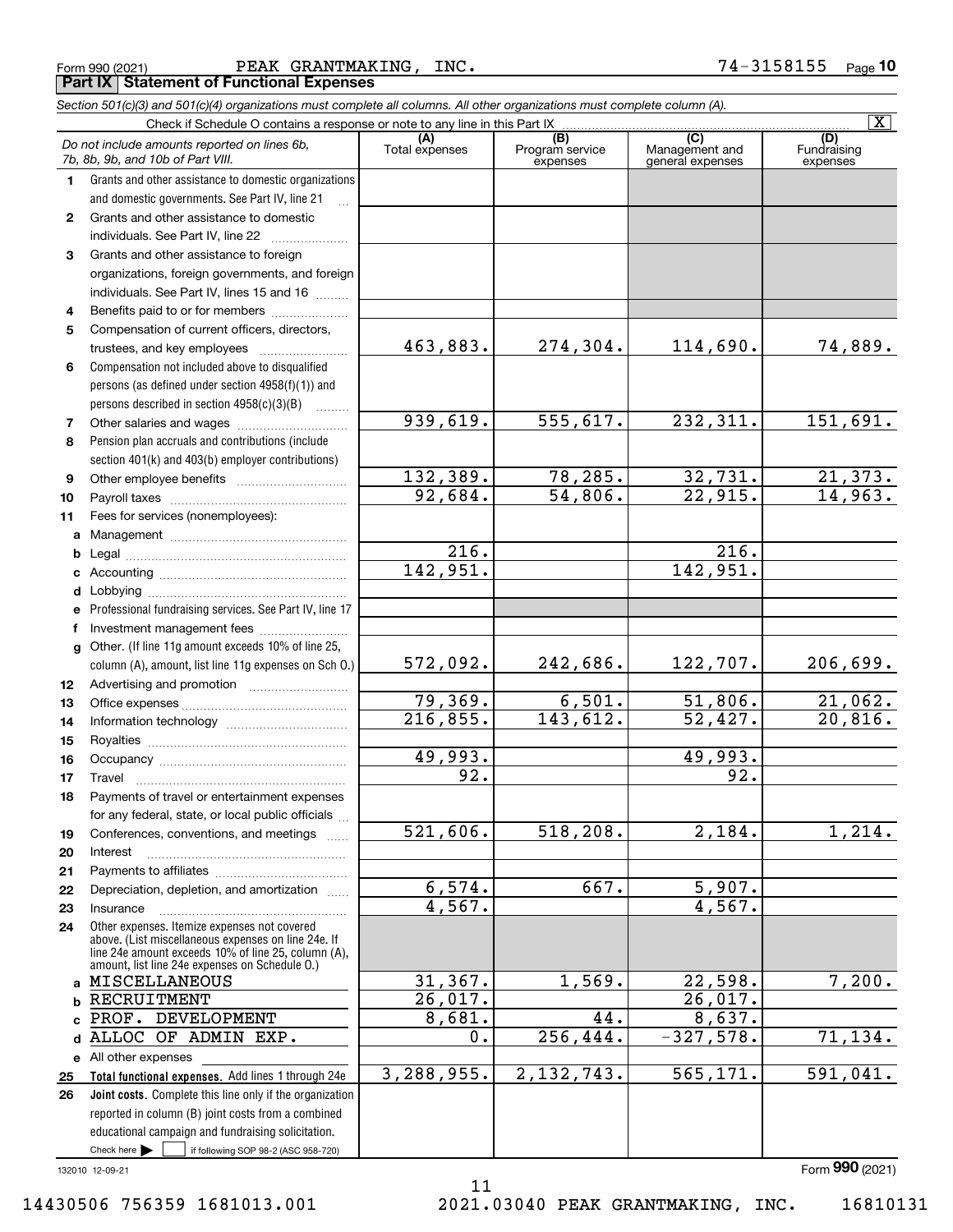**2526**

634,106. 286,144.

**2728**

 $1,539,613. |z_7| 4,601,723.$  $201,389.$  28 271,306.

 $1,741,002.$   $32 \mid 4,873,029.$ 

| Form 990 (2021)               |  |  |
|-------------------------------|--|--|
| <b>Part X   Balance Sheet</b> |  |  |

**6**

**Assets**

**232425**

**Liabilities**

Liabilities

**26**

**2728**

**Net Assets or Fund Balances**

Net Assets or Fund Balances

**Total liabilities.**  Add lines 17 through 25

Net assets without donor restrictions <sub>…………………………………………………</sub>…… Net assets with donor restrictions

Capital stock or trust principal, or current funds ~~~~~~~~~~~~~~~ Paid-in or capital surplus, or land, building, or equipment fund www.commun.com Retained earnings, endowment, accumulated income, or other funds we have all the Total net assets or fund balances ~~~~~~~~~~~~~~~~~~~~~~

parties, and other liabilities not included on lines 17-24). Complete Part X of Schedule D ~~~~~~~~~~~~~~~~~~~~~~~~~~~~~~~

**Organizations that do not follow FASB ASC 958, check here** |

**Organizations that follow FASB ASC 958, check here** | X

**and complete lines 27, 28, 32, and 33.**

**and complete lines 29 through 33.**

Total liabilities and net assets/fund balances

|                                                                            |       |                         | (A)<br>Beginning of year   |                         | (B)<br>End of year          |
|----------------------------------------------------------------------------|-------|-------------------------|----------------------------|-------------------------|-----------------------------|
| Cash - non-interest-bearing                                                |       |                         | $\overline{1}$ , 095, 557. | $\mathbf{1}$            | 2,836,741.                  |
|                                                                            |       |                         | 101,602.                   | $\mathbf{2}$            | 501,804.                    |
|                                                                            |       |                         | 25,000.                    | $\mathbf{3}$            | 177,000.                    |
|                                                                            |       |                         | 0.                         | $\overline{\mathbf{4}}$ | 100,000.                    |
| Loans and other receivables from any current or former officer, director,  |       |                         |                            |                         |                             |
| trustee, key employee, creator or founder, substantial contributor, or 35% |       |                         |                            |                         |                             |
| controlled entity or family member of any of these persons                 |       |                         |                            | 5                       |                             |
| Loans and other receivables from other disqualified persons (as defined    |       |                         |                            |                         |                             |
| under section 4958(f)(1)), and persons described in section 4958(c)(3)(B)  |       | $\ldots$                |                            | 6                       |                             |
|                                                                            |       |                         |                            | $\overline{7}$          |                             |
|                                                                            |       |                         |                            | 8                       |                             |
| Prepaid expenses and deferred charges                                      |       |                         | 94,321.                    | 9                       | 119,405.                    |
| a Land, buildings, and equipment: cost or other                            |       |                         |                            |                         |                             |
| basis. Complete Part VI of Schedule D  10a                                 |       | 191,395.                |                            |                         |                             |
| <b>b</b> Less: accumulated depreciation                                    | 10b l | $\overline{167, 243}$ . | 2,519.                     | 10 <sub>c</sub>         | $\frac{24,152}{1,396,971.}$ |
|                                                                            |       |                         | 1,047,863.                 | 11                      |                             |
|                                                                            |       |                         |                            | 12                      |                             |
|                                                                            |       |                         |                            | 13                      |                             |
|                                                                            |       |                         |                            | 14                      |                             |
|                                                                            |       |                         | 8, 246.                    | 15                      | 3,100.                      |
|                                                                            |       |                         | 2,375,108.                 | 16                      | 5, 159, 173.                |
|                                                                            |       |                         | $\overline{5}$ 2,791.      | 17                      | 67, 205.                    |
|                                                                            |       |                         |                            | 18                      |                             |
|                                                                            |       |                         | 391,442.                   | 19                      | 218,939.                    |
|                                                                            |       |                         |                            | 20                      |                             |
| Escrow or custodial account liability. Complete Part IV of Schedule D      |       |                         | 21                         |                         |                             |
| Loans and other payables to any current or former officer, director,       |       |                         |                            |                         |                             |
| trustee, key employee, creator or founder, substantial contributor, or 35% |       |                         |                            |                         |                             |
| controlled entity or family member of any of these persons                 |       |                         |                            | 22                      |                             |
| Secured mortgages and notes payable to unrelated third parties             |       | .                       |                            | 23                      |                             |
|                                                                            |       |                         | 189,873.                   | 24                      | 0.                          |
| Other liabilities (including federal income tax, payables to related third |       |                         |                            |                         |                             |

 $2,375,108.$   $33$  5,159,173.

Form (2021) **990**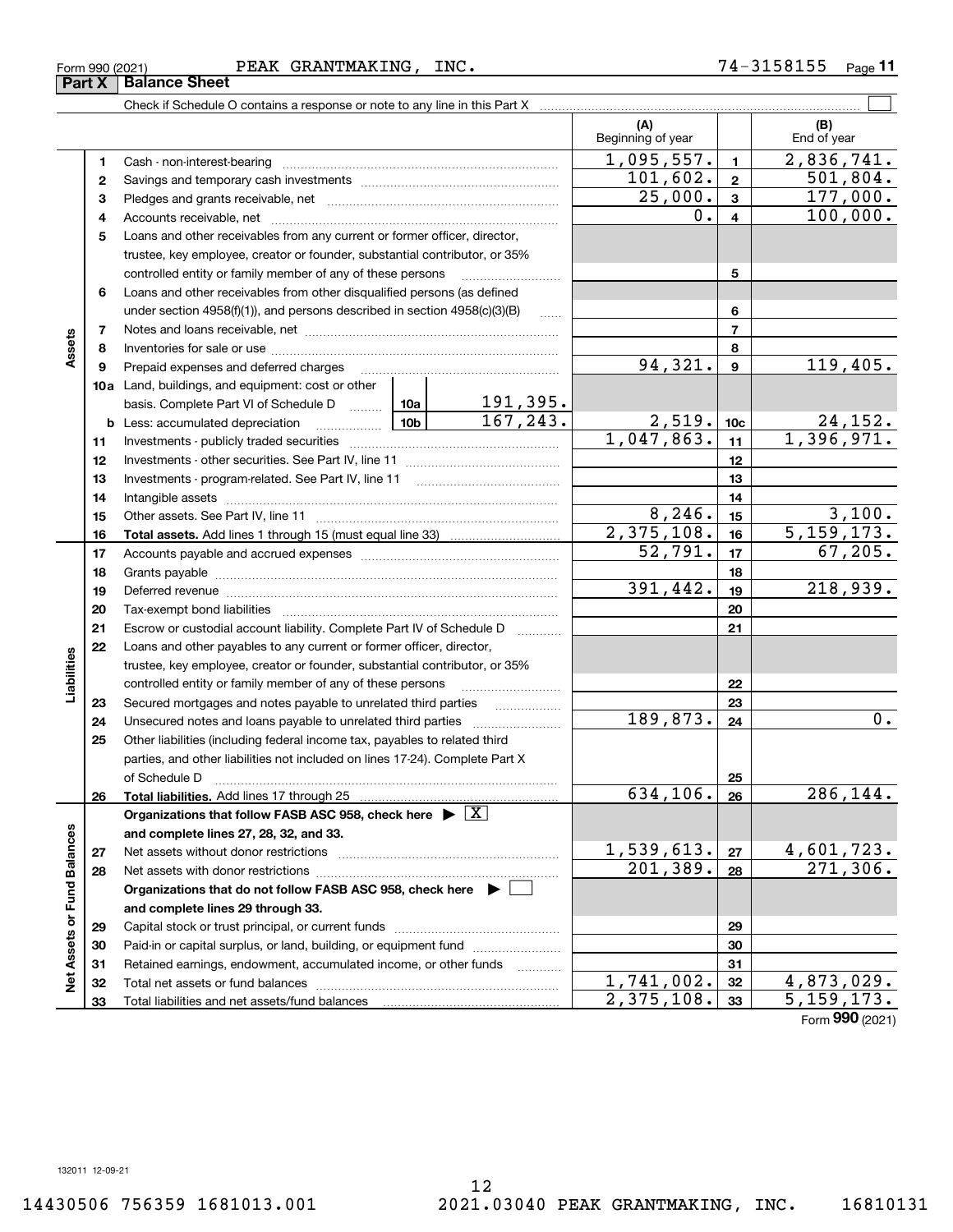|    | PEAK GRANTMAKING, INC.<br>Form 990 (2021)                                                                                       |                | 74-3158155                 |             | Page $12$ |  |  |
|----|---------------------------------------------------------------------------------------------------------------------------------|----------------|----------------------------|-------------|-----------|--|--|
|    | Part XI<br><b>Reconciliation of Net Assets</b>                                                                                  |                |                            |             |           |  |  |
|    |                                                                                                                                 |                |                            |             |           |  |  |
|    |                                                                                                                                 |                |                            |             |           |  |  |
| 1  |                                                                                                                                 | $\mathbf{1}$   | 6, 222, 343.<br>3,288,955. |             |           |  |  |
| 2  | $\overline{2}$<br>Total expenses (must equal Part IX, column (A), line 25)                                                      |                |                            |             |           |  |  |
| з  | 2,933,388.<br>3<br>Revenue less expenses. Subtract line 2 from line 1                                                           |                |                            |             |           |  |  |
| 4  |                                                                                                                                 | $\overline{4}$ | $\overline{1,741},002.$    |             |           |  |  |
| 5  |                                                                                                                                 | 5              | 129,419.                   |             |           |  |  |
| 6  |                                                                                                                                 | 6              |                            |             |           |  |  |
| 7  |                                                                                                                                 | $\overline{7}$ |                            |             |           |  |  |
| 8  | Prior period adjustments                                                                                                        | 8              |                            | 69,220.     |           |  |  |
| 9  | Other changes in net assets or fund balances (explain on Schedule O)                                                            | 9              |                            |             | 0.        |  |  |
| 10 | Net assets or fund balances at end of year. Combine lines 3 through 9 (must equal Part X, line 32,                              |                |                            |             |           |  |  |
|    |                                                                                                                                 | 10             | 4,873,029.                 |             |           |  |  |
|    | <b>Part XII</b> Financial Statements and Reporting                                                                              |                |                            |             |           |  |  |
|    |                                                                                                                                 |                |                            |             | x         |  |  |
|    |                                                                                                                                 |                |                            | Yes         | <b>No</b> |  |  |
| 1. | $\boxed{\mathbf{X}}$ Accrual<br>Accounting method used to prepare the Form 990: <u>[</u> Cash<br>Other                          |                |                            |             |           |  |  |
|    | If the organization changed its method of accounting from a prior year or checked "Other," explain on Schedule O.               |                |                            |             |           |  |  |
|    | 2a Were the organization's financial statements compiled or reviewed by an independent accountant?<br>2a                        |                |                            |             |           |  |  |
|    | If "Yes," check a box below to indicate whether the financial statements for the year were compiled or reviewed on a            |                |                            |             |           |  |  |
|    | separate basis, consolidated basis, or both:                                                                                    |                |                            |             |           |  |  |
|    | Separate basis<br><b>Consolidated basis</b><br>Both consolidated and separate basis                                             |                |                            | $\mathbf X$ |           |  |  |
|    | <b>b</b> Were the organization's financial statements audited by an independent accountant?                                     |                |                            |             |           |  |  |
|    | If "Yes," check a box below to indicate whether the financial statements for the year were audited on a separate basis,         |                |                            |             |           |  |  |
|    | consolidated basis, or both:                                                                                                    |                |                            |             |           |  |  |
|    | $\lfloor x \rfloor$ Separate basis<br><b>Consolidated basis</b><br>Both consolidated and separate basis                         |                |                            |             |           |  |  |
|    | c If "Yes" to line 2a or 2b, does the organization have a committee that assumes responsibility for oversight of the audit,     |                |                            |             |           |  |  |
|    |                                                                                                                                 |                | 2c                         | $\mathbf X$ |           |  |  |
|    | If the organization changed either its oversight process or selection process during the tax year, explain on Schedule O.       |                |                            |             |           |  |  |
|    | 3a As a result of a federal award, was the organization required to undergo an audit or audits as set forth in the Single Audit |                |                            |             |           |  |  |
|    |                                                                                                                                 |                | За                         |             | x         |  |  |
|    | b If "Yes," did the organization undergo the required audit or audits? If the organization did not undergo the required audit   |                |                            |             |           |  |  |
|    |                                                                                                                                 |                | 3b                         |             |           |  |  |
|    |                                                                                                                                 |                |                            |             |           |  |  |

Form (2021) **990**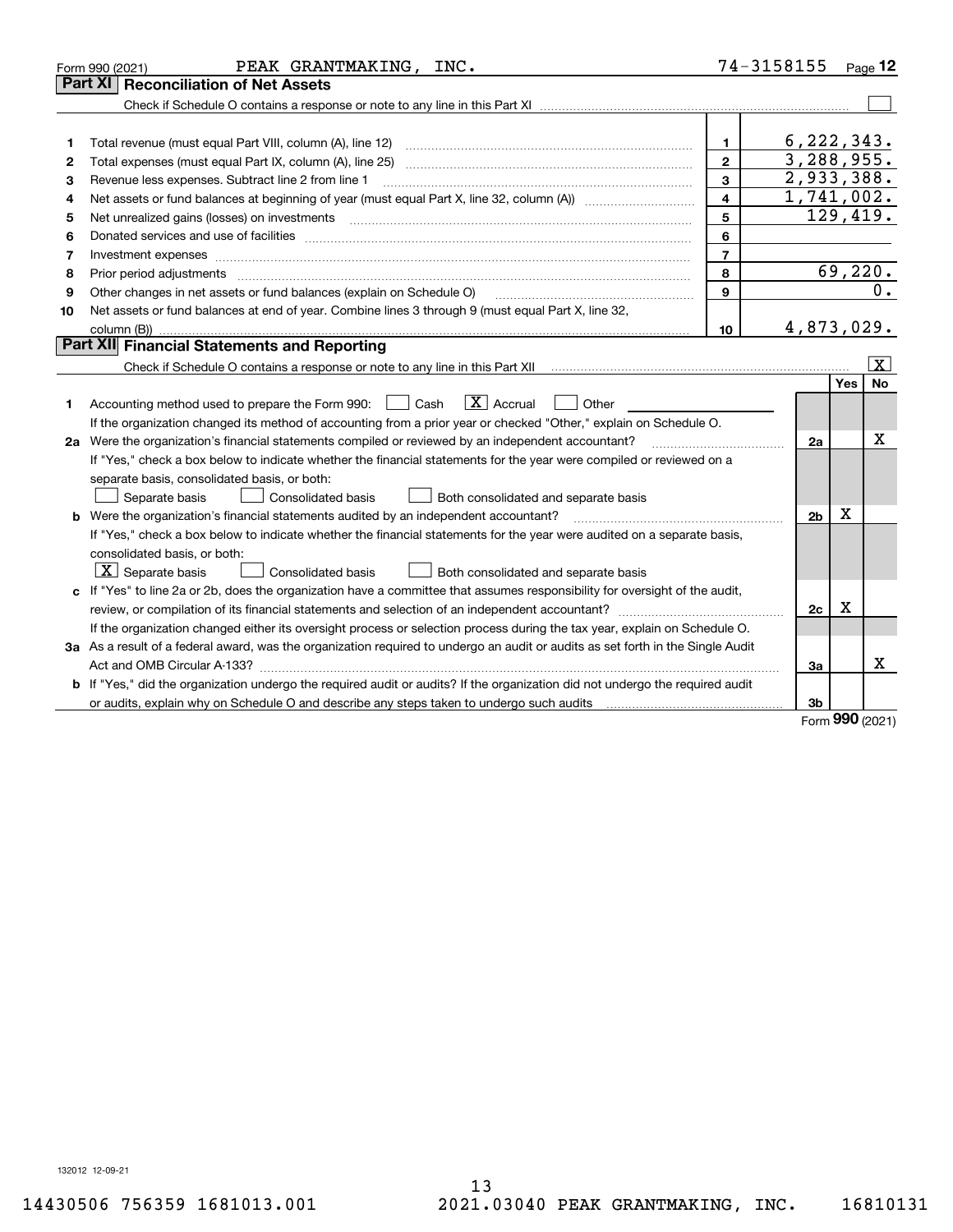| <b>SCHEDULE A</b> |  |
|-------------------|--|
|-------------------|--|

Department of the Treasury Internal Revenue Service

**(Form 990)**

# **Public Charity Status and Public Support**

**Complete if the organization is a section 501(c)(3) organization or a section 4947(a)(1) nonexempt charitable trust.**

**| Attach to Form 990 or Form 990-EZ.** 

**| Go to www.irs.gov/Form990 for instructions and the latest information.**

| OMB No. 1545-0047                   |
|-------------------------------------|
| O.                                  |
| <b>Open to Public</b><br>Inspection |

|  |  | Name of the organization |
|--|--|--------------------------|
|--|--|--------------------------|

|        |            | Name of the organization                                                                                                                     |                        |                                                       |                                    |    |                            | <b>Employer identification number</b> |  |
|--------|------------|----------------------------------------------------------------------------------------------------------------------------------------------|------------------------|-------------------------------------------------------|------------------------------------|----|----------------------------|---------------------------------------|--|
|        |            |                                                                                                                                              | PEAK GRANTMAKING, INC. |                                                       |                                    |    |                            | 74-3158155                            |  |
| Part I |            | Reason for Public Charity Status. (All organizations must complete this part.) See instructions.                                             |                        |                                                       |                                    |    |                            |                                       |  |
|        |            | The organization is not a private foundation because it is: (For lines 1 through 12, check only one box.)                                    |                        |                                                       |                                    |    |                            |                                       |  |
| 1.     |            | A church, convention of churches, or association of churches described in section 170(b)(1)(A)(i).                                           |                        |                                                       |                                    |    |                            |                                       |  |
| 2      |            | A school described in section 170(b)(1)(A)(ii). (Attach Schedule E (Form 990).)                                                              |                        |                                                       |                                    |    |                            |                                       |  |
| з      |            | A hospital or a cooperative hospital service organization described in section 170(b)(1)(A)(iii).                                            |                        |                                                       |                                    |    |                            |                                       |  |
| 4      |            | A medical research organization operated in conjunction with a hospital described in section 170(b)(1)(A)(iii). Enter the hospital's name,   |                        |                                                       |                                    |    |                            |                                       |  |
|        |            | city, and state:                                                                                                                             |                        |                                                       |                                    |    |                            |                                       |  |
| 5      |            | An organization operated for the benefit of a college or university owned or operated by a governmental unit described in                    |                        |                                                       |                                    |    |                            |                                       |  |
|        |            | section 170(b)(1)(A)(iv). (Complete Part II.)                                                                                                |                        |                                                       |                                    |    |                            |                                       |  |
| 6      |            | A federal, state, or local government or governmental unit described in section 170(b)(1)(A)(v).                                             |                        |                                                       |                                    |    |                            |                                       |  |
|        | $7 \times$ | An organization that normally receives a substantial part of its support from a governmental unit or from the general public described in    |                        |                                                       |                                    |    |                            |                                       |  |
|        |            | section 170(b)(1)(A)(vi). (Complete Part II.)                                                                                                |                        |                                                       |                                    |    |                            |                                       |  |
| 8      |            | A community trust described in section 170(b)(1)(A)(vi). (Complete Part II.)                                                                 |                        |                                                       |                                    |    |                            |                                       |  |
| 9      |            | An agricultural research organization described in section 170(b)(1)(A)(ix) operated in conjunction with a land-grant college                |                        |                                                       |                                    |    |                            |                                       |  |
|        |            | or university or a non-land-grant college of agriculture (see instructions). Enter the name, city, and state of the college or               |                        |                                                       |                                    |    |                            |                                       |  |
|        |            | university:                                                                                                                                  |                        |                                                       |                                    |    |                            |                                       |  |
| 10     |            | An organization that normally receives (1) more than 33 1/3% of its support from contributions, membership fees, and gross receipts from     |                        |                                                       |                                    |    |                            |                                       |  |
|        |            | activities related to its exempt functions, subject to certain exceptions; and (2) no more than 33 1/3% of its support from gross investment |                        |                                                       |                                    |    |                            |                                       |  |
|        |            | income and unrelated business taxable income (less section 511 tax) from businesses acquired by the organization after June 30, 1975.        |                        |                                                       |                                    |    |                            |                                       |  |
|        |            | See section 509(a)(2). (Complete Part III.)                                                                                                  |                        |                                                       |                                    |    |                            |                                       |  |
| 11     |            | An organization organized and operated exclusively to test for public safety. See section 509(a)(4).                                         |                        |                                                       |                                    |    |                            |                                       |  |
| 12     |            | An organization organized and operated exclusively for the benefit of, to perform the functions of, or to carry out the purposes of one or   |                        |                                                       |                                    |    |                            |                                       |  |
|        |            | more publicly supported organizations described in section 509(a)(1) or section 509(a)(2). See section 509(a)(3). Check the box on           |                        |                                                       |                                    |    |                            |                                       |  |
|        |            | lines 12a through 12d that describes the type of supporting organization and complete lines 12e, 12f, and 12g.                               |                        |                                                       |                                    |    |                            |                                       |  |
| а      |            | Type I. A supporting organization operated, supervised, or controlled by its supported organization(s), typically by giving                  |                        |                                                       |                                    |    |                            |                                       |  |
|        |            | the supported organization(s) the power to regularly appoint or elect a majority of the directors or trustees of the supporting              |                        |                                                       |                                    |    |                            |                                       |  |
|        |            | organization. You must complete Part IV, Sections A and B.                                                                                   |                        |                                                       |                                    |    |                            |                                       |  |
| b      |            | Type II. A supporting organization supervised or controlled in connection with its supported organization(s), by having                      |                        |                                                       |                                    |    |                            |                                       |  |
|        |            | control or management of the supporting organization vested in the same persons that control or manage the supported                         |                        |                                                       |                                    |    |                            |                                       |  |
|        |            | organization(s). You must complete Part IV, Sections A and C.                                                                                |                        |                                                       |                                    |    |                            |                                       |  |
| с      |            | Type III functionally integrated. A supporting organization operated in connection with, and functionally integrated with,                   |                        |                                                       |                                    |    |                            |                                       |  |
|        |            | its supported organization(s) (see instructions). You must complete Part IV, Sections A, D, and E.                                           |                        |                                                       |                                    |    |                            |                                       |  |
| d      |            | Type III non-functionally integrated. A supporting organization operated in connection with its supported organization(s)                    |                        |                                                       |                                    |    |                            |                                       |  |
|        |            | that is not functionally integrated. The organization generally must satisfy a distribution requirement and an attentiveness                 |                        |                                                       |                                    |    |                            |                                       |  |
|        |            | requirement (see instructions). You must complete Part IV, Sections A and D, and Part V.                                                     |                        |                                                       |                                    |    |                            |                                       |  |
|        |            | Check this box if the organization received a written determination from the IRS that it is a Type I, Type II, Type III                      |                        |                                                       |                                    |    |                            |                                       |  |
|        |            | functionally integrated, or Type III non-functionally integrated supporting organization.                                                    |                        |                                                       |                                    |    |                            |                                       |  |
|        |            | f Enter the number of supported organizations<br>g Provide the following information about the supported organization(s).                    |                        |                                                       |                                    |    |                            |                                       |  |
|        |            | (i) Name of supported                                                                                                                        | (ii) EIN               | (iii) Type of organization                            | (iv) Is the organization listed    |    | (v) Amount of monetary     | (vi) Amount of other                  |  |
|        |            | organization                                                                                                                                 |                        | (described on lines 1-10<br>above (see instructions)) | in your governing document?<br>Yes | No | support (see instructions) | support (see instructions)            |  |
|        |            |                                                                                                                                              |                        |                                                       |                                    |    |                            |                                       |  |
|        |            |                                                                                                                                              |                        |                                                       |                                    |    |                            |                                       |  |
|        |            |                                                                                                                                              |                        |                                                       |                                    |    |                            |                                       |  |
|        |            |                                                                                                                                              |                        |                                                       |                                    |    |                            |                                       |  |
|        |            |                                                                                                                                              |                        |                                                       |                                    |    |                            |                                       |  |
|        |            |                                                                                                                                              |                        |                                                       |                                    |    |                            |                                       |  |
|        |            |                                                                                                                                              |                        |                                                       |                                    |    |                            |                                       |  |
|        |            |                                                                                                                                              |                        |                                                       |                                    |    |                            |                                       |  |
|        |            |                                                                                                                                              |                        |                                                       |                                    |    |                            |                                       |  |
| Total  |            |                                                                                                                                              |                        |                                                       |                                    |    |                            |                                       |  |
|        |            |                                                                                                                                              |                        |                                                       |                                    |    |                            |                                       |  |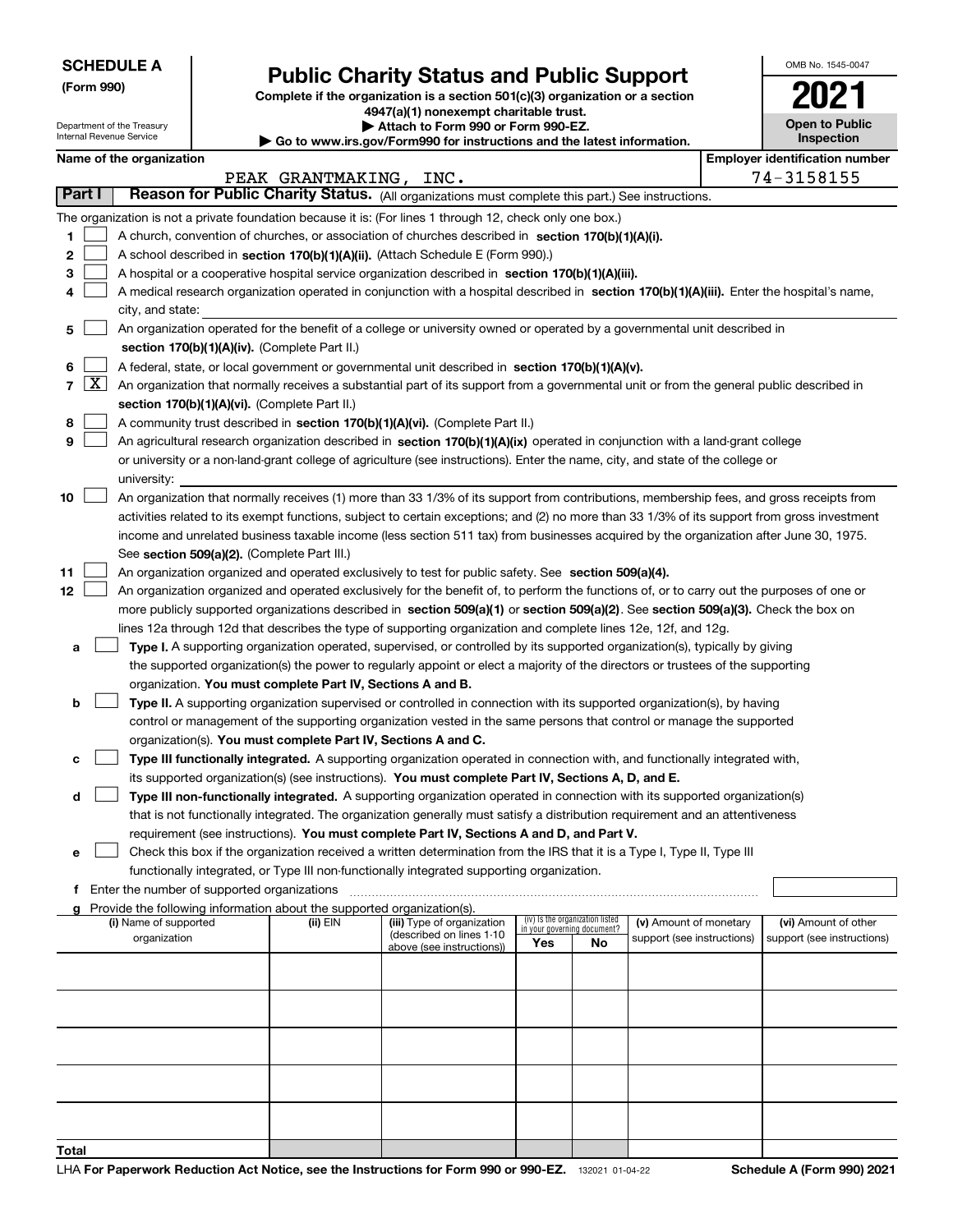Schedule A (Form 990) 2021 PEAK(GRANTMAKING,【NC。 7 4~3 L5 8 L5 5 Page PEAK GRANTMAKING, INC. 74-3158155

74-3158155 Page 2

(Complete only if you checked the box on line 5, 7, or 8 of Part I or if the organization failed to qualify under Part III. If the organization fails to qualify under the tests listed below, please complete Part III.) **Part II Support Schedule for Organizations Described in Sections 170(b)(1)(A)(iv) and 170(b)(1)(A)(vi)**

|     | <b>Section A. Public Support</b>                                                                                                                                                                                               |          |            |            |            |          |                                          |
|-----|--------------------------------------------------------------------------------------------------------------------------------------------------------------------------------------------------------------------------------|----------|------------|------------|------------|----------|------------------------------------------|
|     | Calendar year (or fiscal year beginning in)                                                                                                                                                                                    | (a) 2017 | (b) 2018   | $(c)$ 2019 | $(d)$ 2020 | (e) 2021 | (f) Total                                |
|     | 1 Gifts, grants, contributions, and                                                                                                                                                                                            |          |            |            |            |          |                                          |
|     | membership fees received. (Do not                                                                                                                                                                                              |          |            |            |            |          |                                          |
|     | include any "unusual grants.")                                                                                                                                                                                                 | 1400884. | 1294378.   | 1221104.   | 1738029.   |          | 5302823.10957218.                        |
|     | 2 Tax revenues levied for the organ-                                                                                                                                                                                           |          |            |            |            |          |                                          |
|     | ization's benefit and either paid to                                                                                                                                                                                           |          |            |            |            |          |                                          |
|     | or expended on its behalf                                                                                                                                                                                                      |          |            |            |            |          |                                          |
|     | 3 The value of services or facilities                                                                                                                                                                                          |          |            |            |            |          |                                          |
|     | furnished by a governmental unit to                                                                                                                                                                                            |          |            |            |            |          |                                          |
|     | the organization without charge                                                                                                                                                                                                |          |            |            |            |          |                                          |
|     | 4 Total. Add lines 1 through 3                                                                                                                                                                                                 | 1400884. | 1294378.   | 1221104.   | 1738029.   |          | 5302823.10957218.                        |
| 5.  | The portion of total contributions                                                                                                                                                                                             |          |            |            |            |          |                                          |
|     | by each person (other than a                                                                                                                                                                                                   |          |            |            |            |          |                                          |
|     | governmental unit or publicly                                                                                                                                                                                                  |          |            |            |            |          |                                          |
|     | supported organization) included                                                                                                                                                                                               |          |            |            |            |          |                                          |
|     | on line 1 that exceeds 2% of the                                                                                                                                                                                               |          |            |            |            |          |                                          |
|     | amount shown on line 11,                                                                                                                                                                                                       |          |            |            |            |          |                                          |
|     | column (f)                                                                                                                                                                                                                     |          |            |            |            |          | 129,072.                                 |
|     | 6 Public support. Subtract line 5 from line 4.                                                                                                                                                                                 |          |            |            |            |          | 10828146.                                |
|     | <b>Section B. Total Support</b>                                                                                                                                                                                                |          |            |            |            |          |                                          |
|     | Calendar year (or fiscal year beginning in)                                                                                                                                                                                    | (a) 2017 | $(b)$ 2018 | $(c)$ 2019 | $(d)$ 2020 | (e) 2021 | (f) Total                                |
|     | <b>7</b> Amounts from line 4                                                                                                                                                                                                   | 1400884. | 1294378.   | 1221104.   | 1738029.   |          | 5302823.10957218.                        |
| 8   | Gross income from interest,                                                                                                                                                                                                    |          |            |            |            |          |                                          |
|     | dividends, payments received on                                                                                                                                                                                                |          |            |            |            |          |                                          |
|     | securities loans, rents, royalties,                                                                                                                                                                                            |          |            |            |            |          |                                          |
|     | and income from similar sources                                                                                                                                                                                                | 20,422.  | 22,323.    | 26, 153.   | 25,447.    | 19,876.  | 114,221.                                 |
|     | <b>9</b> Net income from unrelated business                                                                                                                                                                                    |          |            |            |            |          |                                          |
|     | activities, whether or not the                                                                                                                                                                                                 |          |            |            |            |          |                                          |
|     | business is regularly carried on                                                                                                                                                                                               |          |            |            |            |          |                                          |
|     | 10 Other income. Do not include gain                                                                                                                                                                                           |          |            |            |            |          |                                          |
|     | or loss from the sale of capital                                                                                                                                                                                               |          |            |            |            |          |                                          |
|     | assets (Explain in Part VI.)                                                                                                                                                                                                   | 8,353.   | 8,962.     | 10,323.    | 30,385.    | 3,558.   | 61,581.                                  |
|     | 11 Total support. Add lines 7 through 10                                                                                                                                                                                       |          |            |            |            |          | 11133020.                                |
|     | 12 Gross receipts from related activities, etc. (see instructions)                                                                                                                                                             |          |            |            |            | 12       | 4,902,716.                               |
|     | 13 First 5 years. If the Form 990 is for the organization's first, second, third, fourth, or fifth tax year as a section 501(c)(3)                                                                                             |          |            |            |            |          |                                          |
|     | organization, check this box and stop here manufactured and content to the state of the state of the state of the state of the state of the state of the state of the state of the state of the state of the state of the stat |          |            |            |            |          |                                          |
|     | <b>Section C. Computation of Public Support Percentage</b>                                                                                                                                                                     |          |            |            |            |          |                                          |
|     |                                                                                                                                                                                                                                |          |            |            |            | 14       | 97.26<br>%                               |
|     |                                                                                                                                                                                                                                |          |            |            |            | 15       | 86.66<br>$\%$                            |
|     | 16a 33 1/3% support test - 2021. If the organization did not check the box on line 13, and line 14 is 33 1/3% or more, check this box and                                                                                      |          |            |            |            |          |                                          |
|     | stop here. The organization qualifies as a publicly supported organization                                                                                                                                                     |          |            |            |            |          | $\blacktriangleright$ $\boxed{\text{X}}$ |
|     | b 33 1/3% support test - 2020. If the organization did not check a box on line 13 or 16a, and line 15 is 33 1/3% or more, check this box                                                                                       |          |            |            |            |          |                                          |
|     | and stop here. The organization qualifies as a publicly supported organization                                                                                                                                                 |          |            |            |            |          |                                          |
|     | 17a 10% -facts-and-circumstances test - 2021. If the organization did not check a box on line 13, 16a, or 16b, and line 14 is 10% or more,                                                                                     |          |            |            |            |          |                                          |
|     | and if the organization meets the facts-and-circumstances test, check this box and stop here. Explain in Part VI how the organization                                                                                          |          |            |            |            |          |                                          |
|     | meets the facts-and-circumstances test. The organization qualifies as a publicly supported organization                                                                                                                        |          |            |            |            |          |                                          |
|     | <b>b 10% -facts-and-circumstances test - 2020.</b> If the organization did not check a box on line 13, 16a, 16b, or 17a, and line 15 is 10% or                                                                                 |          |            |            |            |          |                                          |
|     | more, and if the organization meets the facts-and-circumstances test, check this box and stop here. Explain in Part VI how the                                                                                                 |          |            |            |            |          |                                          |
|     | organization meets the facts-and-circumstances test. The organization qualifies as a publicly supported organization                                                                                                           |          |            |            |            |          |                                          |
| 18. | Private foundation. If the organization did not check a box on line 13, 16a, 16b, 17a, or 17b, check this box and see instructions                                                                                             |          |            |            |            |          |                                          |
|     |                                                                                                                                                                                                                                |          |            |            |            |          | Schedule A (Form 990) 2021               |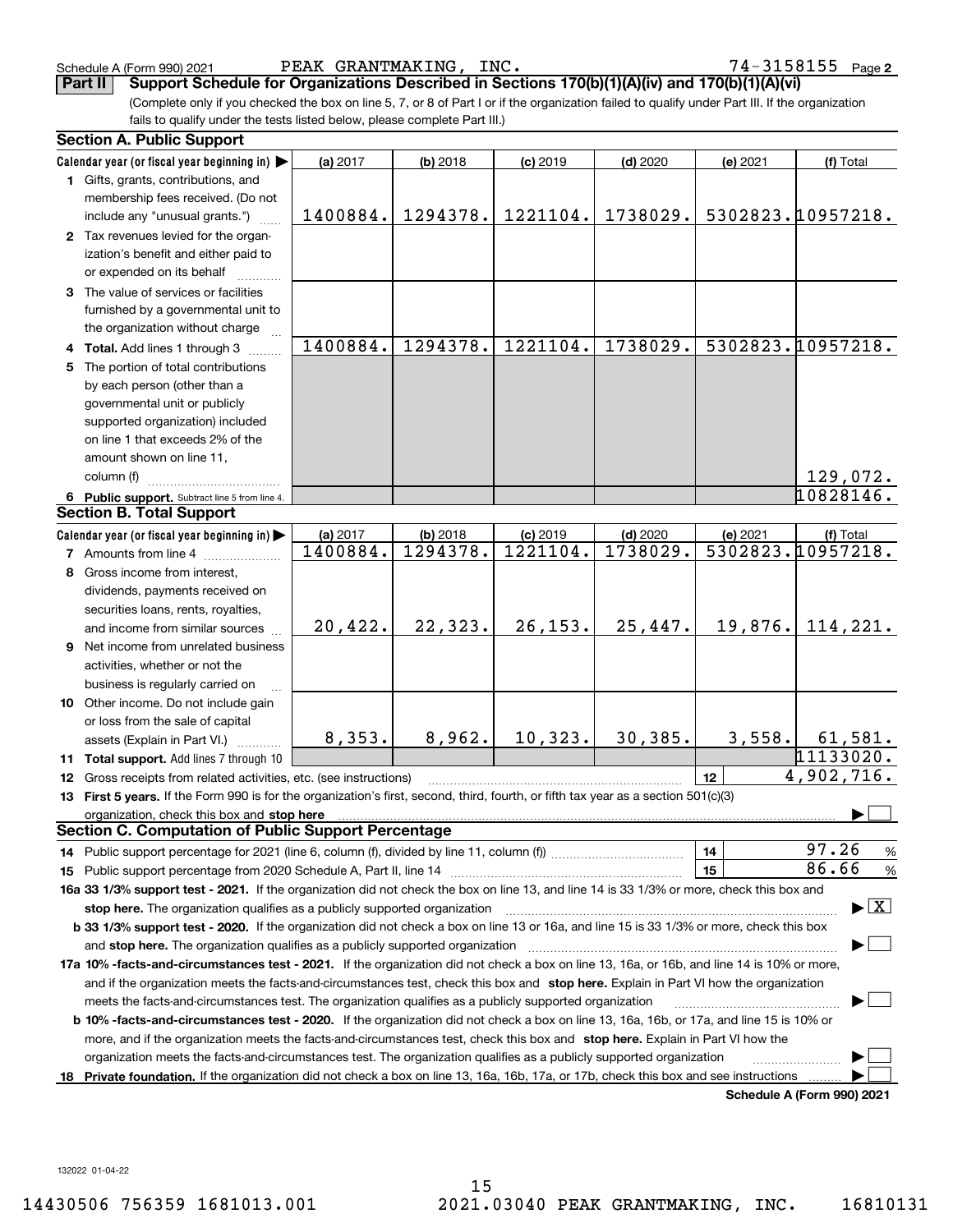| Schedule A (Form 990) 2021 |  |  |
|----------------------------|--|--|
|                            |  |  |

| Schedule A (Form 990) 2021 |  | PEAK GRANTMAKING, | INC. | 3158155 | Page 3 |
|----------------------------|--|-------------------|------|---------|--------|
|                            |  |                   |      |         |        |

**Part III Support Schedule for Organizations Described in Section 509(a)(2)** 

(Complete only if you checked the box on line 10 of Part I or if the organization failed to qualify under Part II. If the organization fails to qualify under the tests listed below, please complete Part II.)

| <b>Section A. Public Support</b>                                                                                                                                                                                                    |            |          |            |            |          |                            |
|-------------------------------------------------------------------------------------------------------------------------------------------------------------------------------------------------------------------------------------|------------|----------|------------|------------|----------|----------------------------|
| Calendar year (or fiscal year beginning in) $\blacktriangleright$                                                                                                                                                                   | (a) 2017   | (b) 2018 | $(c)$ 2019 | $(d)$ 2020 | (e) 2021 | (f) Total                  |
| 1 Gifts, grants, contributions, and                                                                                                                                                                                                 |            |          |            |            |          |                            |
| membership fees received. (Do not                                                                                                                                                                                                   |            |          |            |            |          |                            |
| include any "unusual grants.")                                                                                                                                                                                                      |            |          |            |            |          |                            |
| 2 Gross receipts from admissions,<br>merchandise sold or services per-<br>formed, or facilities furnished in<br>any activity that is related to the<br>organization's tax-exempt purpose                                            |            |          |            |            |          |                            |
| 3 Gross receipts from activities that<br>are not an unrelated trade or bus-                                                                                                                                                         |            |          |            |            |          |                            |
| iness under section 513                                                                                                                                                                                                             |            |          |            |            |          |                            |
| 4 Tax revenues levied for the organ-<br>ization's benefit and either paid to                                                                                                                                                        |            |          |            |            |          |                            |
| or expended on its behalf<br>المتمددات                                                                                                                                                                                              |            |          |            |            |          |                            |
| 5 The value of services or facilities<br>furnished by a governmental unit to                                                                                                                                                        |            |          |            |            |          |                            |
| the organization without charge                                                                                                                                                                                                     |            |          |            |            |          |                            |
| <b>6 Total.</b> Add lines 1 through 5                                                                                                                                                                                               |            |          |            |            |          |                            |
| 7a Amounts included on lines 1, 2, and<br>3 received from disqualified persons                                                                                                                                                      |            |          |            |            |          |                            |
| <b>b</b> Amounts included on lines 2 and 3 received<br>from other than disqualified persons that<br>exceed the greater of \$5,000 or 1% of the<br>amount on line 13 for the year                                                    |            |          |            |            |          |                            |
| c Add lines 7a and 7b                                                                                                                                                                                                               |            |          |            |            |          |                            |
| 8 Public support. (Subtract line 7c from line 6.)                                                                                                                                                                                   |            |          |            |            |          |                            |
| Section B. Total Support                                                                                                                                                                                                            |            |          |            |            |          |                            |
| Calendar year (or fiscal year beginning in) >                                                                                                                                                                                       | (a) $2017$ | (b) 2018 | $(c)$ 2019 | $(d)$ 2020 | (e) 2021 | (f) Total                  |
| 9 Amounts from line 6<br><b>10a</b> Gross income from interest,<br>dividends, payments received on<br>securities loans, rents, royalties,<br>and income from similar sources                                                        |            |          |            |            |          |                            |
| <b>b</b> Unrelated business taxable income<br>(less section 511 taxes) from businesses<br>acquired after June 30, 1975                                                                                                              |            |          |            |            |          |                            |
| c Add lines 10a and 10b                                                                                                                                                                                                             |            |          |            |            |          |                            |
| 11 Net income from unrelated business<br>activities not included on line 10b.<br>whether or not the business is<br>regularly carried on                                                                                             |            |          |            |            |          |                            |
| 12 Other income. Do not include gain<br>or loss from the sale of capital<br>assets (Explain in Part VI.)                                                                                                                            |            |          |            |            |          |                            |
| <b>13</b> Total support. (Add lines 9, 10c, 11, and 12.)                                                                                                                                                                            |            |          |            |            |          |                            |
| 14 First 5 years. If the Form 990 is for the organization's first, second, third, fourth, or fifth tax year as a section 501(c)(3) organization,                                                                                    |            |          |            |            |          |                            |
| check this box and <b>stop here</b> with an accommutation of the contract of the state of the contract of the contract of the contract of the contract of the contract of the contract of the contract of the contract of the contr |            |          |            |            |          |                            |
| <b>Section C. Computation of Public Support Percentage</b>                                                                                                                                                                          |            |          |            |            |          |                            |
|                                                                                                                                                                                                                                     |            |          |            |            | 15       | %                          |
| 16 Public support percentage from 2020 Schedule A, Part III, line 15                                                                                                                                                                |            |          |            |            | 16       | %                          |
| <b>Section D. Computation of Investment Income Percentage</b>                                                                                                                                                                       |            |          |            |            |          |                            |
| 17 Investment income percentage for 2021 (line 10c, column (f), divided by line 13, column (f))                                                                                                                                     |            |          |            |            | 17       | %                          |
| 18 Investment income percentage from 2020 Schedule A, Part III, line 17                                                                                                                                                             |            |          |            |            | 18       | %                          |
| 19a 33 1/3% support tests - 2021. If the organization did not check the box on line 14, and line 15 is more than 33 1/3%, and line 17 is not                                                                                        |            |          |            |            |          |                            |
| more than 33 1/3%, check this box and stop here. The organization qualifies as a publicly supported organization                                                                                                                    |            |          |            |            |          | ▶                          |
| b 33 1/3% support tests - 2020. If the organization did not check a box on line 14 or line 19a, and line 16 is more than 33 1/3%, and                                                                                               |            |          |            |            |          |                            |
| line 18 is not more than 33 1/3%, check this box and stop here. The organization qualifies as a publicly supported organization                                                                                                     |            |          |            |            |          |                            |
| 20 Private foundation. If the organization did not check a box on line 14, 19a, or 19b, check this box and see instructions                                                                                                         |            |          |            |            |          | Schedule A (Form 990) 2021 |
| 132023 01-04-22                                                                                                                                                                                                                     |            | 16       |            |            |          |                            |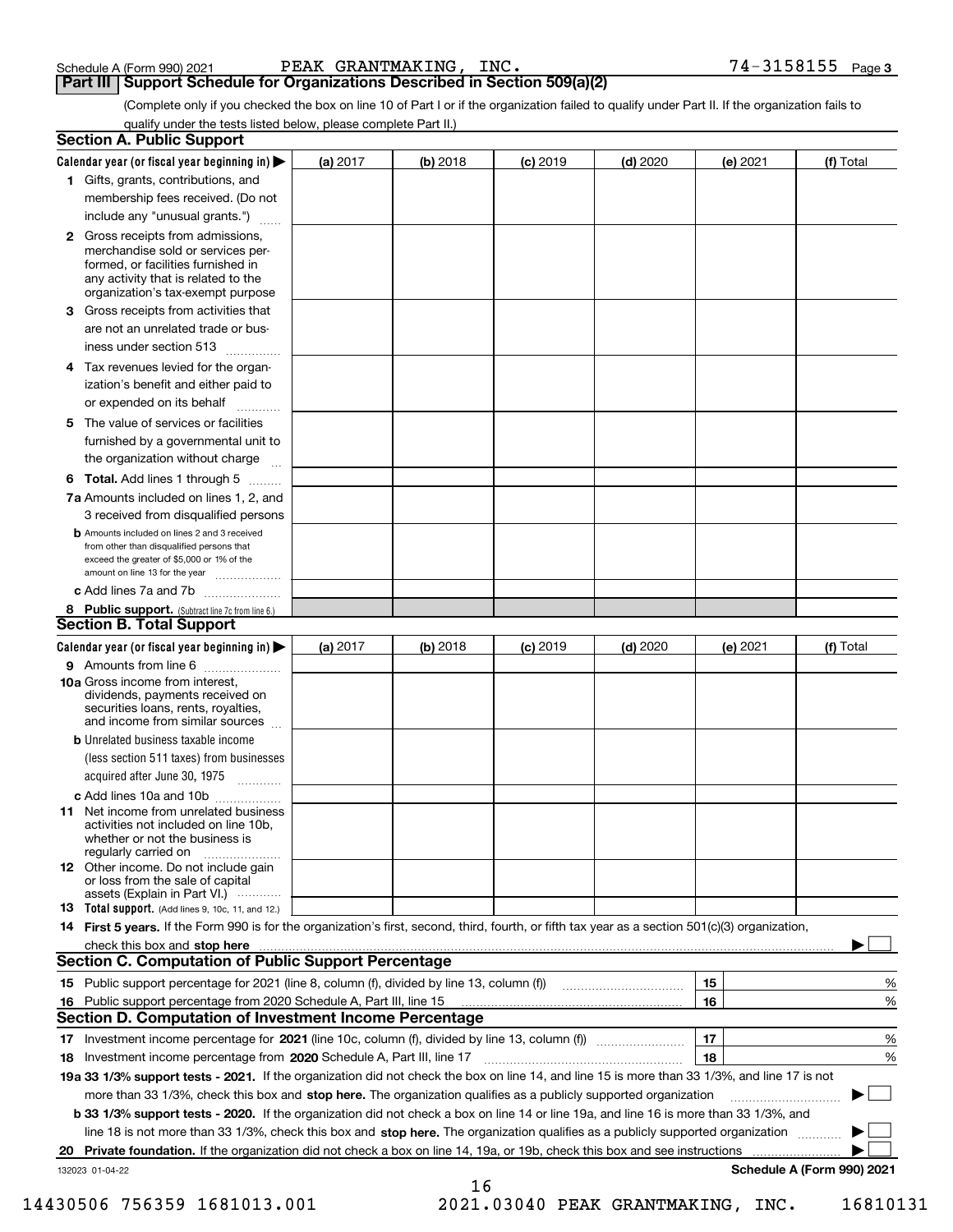Schedule A (Form 990) 2021 PEAK GRANTMAKING , INC . 7 $4$  –  $3158155$   $\,$  Page

**1**

**2**

**3a**

**3b**

**3c**

**4a**

**4b**

**4c**

**5a**

**5b5c**

**6**

**7**

**8**

**9a**

**9b**

**9c**

**10a**

**YesNo**

## **Part IV Supporting Organizations**

(Complete only if you checked a box in line 12 on Part I. If you checked box 12a, Part I, complete Sections A and B. If you checked box 12b, Part I, complete Sections A and C. If you checked box 12c, Part I, complete Sections A, D, and E. If you checked box 12d, Part I, complete Sections A and D, and complete Part V.)

#### **Section A. All Supporting Organizations**

- **1** Are all of the organization's supported organizations listed by name in the organization's governing documents? If "No," describe in **Part VI** how the supported organizations are designated. If designated by *class or purpose, describe the designation. If historic and continuing relationship, explain.*
- **2** Did the organization have any supported organization that does not have an IRS determination of status under section 509(a)(1) or (2)? If "Yes," explain in Part VI how the organization determined that the supported *organization was described in section 509(a)(1) or (2).*
- **3a** Did the organization have a supported organization described in section 501(c)(4), (5), or (6)? If "Yes," answer *lines 3b and 3c below.*
- **b** Did the organization confirm that each supported organization qualified under section 501(c)(4), (5), or (6) and satisfied the public support tests under section 509(a)(2)? If "Yes," describe in **Part VI** when and how the *organization made the determination.*
- **c**Did the organization ensure that all support to such organizations was used exclusively for section 170(c)(2)(B) purposes? If "Yes," explain in **Part VI** what controls the organization put in place to ensure such use.
- **4a***If* Was any supported organization not organized in the United States ("foreign supported organization")? *"Yes," and if you checked box 12a or 12b in Part I, answer lines 4b and 4c below.*
- **b** Did the organization have ultimate control and discretion in deciding whether to make grants to the foreign supported organization? If "Yes," describe in **Part VI** how the organization had such control and discretion *despite being controlled or supervised by or in connection with its supported organizations.*
- **c** Did the organization support any foreign supported organization that does not have an IRS determination under sections 501(c)(3) and 509(a)(1) or (2)? If "Yes," explain in **Part VI** what controls the organization used *to ensure that all support to the foreign supported organization was used exclusively for section 170(c)(2)(B) purposes.*
- **5a** Did the organization add, substitute, or remove any supported organizations during the tax year? If "Yes," answer lines 5b and 5c below (if applicable). Also, provide detail in **Part VI,** including (i) the names and EIN *numbers of the supported organizations added, substituted, or removed; (ii) the reasons for each such action; (iii) the authority under the organization's organizing document authorizing such action; and (iv) how the action was accomplished (such as by amendment to the organizing document).*
- **b** Type I or Type II only. Was any added or substituted supported organization part of a class already designated in the organization's organizing document?
- **cSubstitutions only.**  Was the substitution the result of an event beyond the organization's control?
- **6** Did the organization provide support (whether in the form of grants or the provision of services or facilities) to **Part VI.** *If "Yes," provide detail in* support or benefit one or more of the filing organization's supported organizations? anyone other than (i) its supported organizations, (ii) individuals that are part of the charitable class benefited by one or more of its supported organizations, or (iii) other supporting organizations that also
- **7**Did the organization provide a grant, loan, compensation, or other similar payment to a substantial contributor regard to a substantial contributor? If "Yes," complete Part I of Schedule L (Form 990). (as defined in section 4958(c)(3)(C)), a family member of a substantial contributor, or a 35% controlled entity with
- **8** Did the organization make a loan to a disqualified person (as defined in section 4958) not described on line 7? *If "Yes," complete Part I of Schedule L (Form 990).*
- **9a** Was the organization controlled directly or indirectly at any time during the tax year by one or more in section 509(a)(1) or (2))? If "Yes," *provide detail in* <code>Part VI.</code> disqualified persons, as defined in section 4946 (other than foundation managers and organizations described
- **b** Did one or more disqualified persons (as defined on line 9a) hold a controlling interest in any entity in which the supporting organization had an interest? If "Yes," provide detail in P**art VI**.
- **c**Did a disqualified person (as defined on line 9a) have an ownership interest in, or derive any personal benefit from, assets in which the supporting organization also had an interest? If "Yes," provide detail in P**art VI.**
- **10a** Was the organization subject to the excess business holdings rules of section 4943 because of section supporting organizations)? If "Yes," answer line 10b below. 4943(f) (regarding certain Type II supporting organizations, and all Type III non-functionally integrated
- **b** Did the organization have any excess business holdings in the tax year? (Use Schedule C, Form 4720, to *determine whether the organization had excess business holdings.)*

17

132024 01-04-21

**10bSchedule A (Form 990) 2021**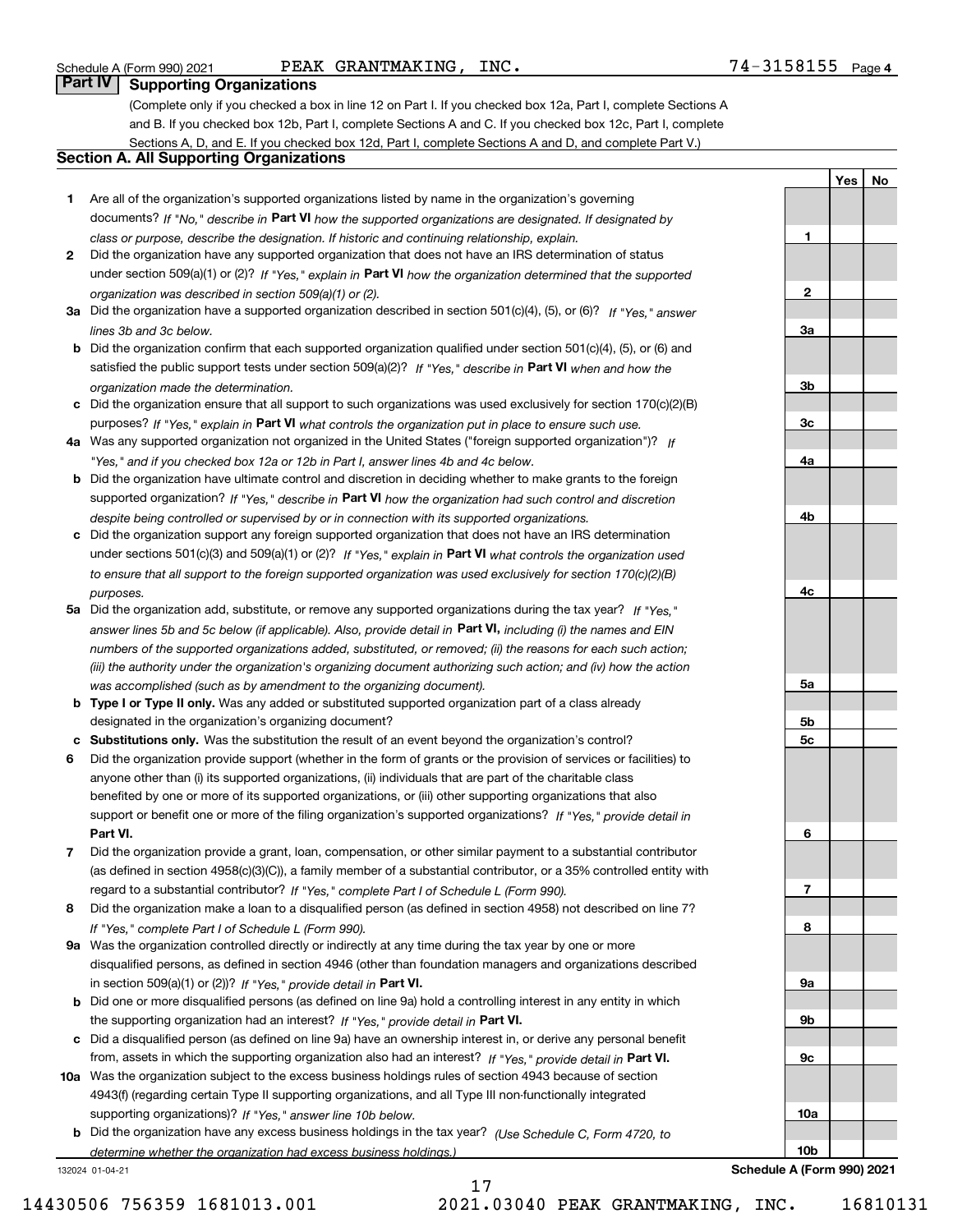|              | PEAK GRANTMAKING,<br>INC.<br>Schedule A (Form 990) 2021                                                                                                                                                                                                     | 74-3158155 Page 5 |     |    |
|--------------|-------------------------------------------------------------------------------------------------------------------------------------------------------------------------------------------------------------------------------------------------------------|-------------------|-----|----|
|              | <b>Supporting Organizations (continued)</b><br>Part IV                                                                                                                                                                                                      |                   |     |    |
|              |                                                                                                                                                                                                                                                             |                   | Yes | No |
| 11           | Has the organization accepted a gift or contribution from any of the following persons?                                                                                                                                                                     |                   |     |    |
|              | a A person who directly or indirectly controls, either alone or together with persons described on lines 11b and                                                                                                                                            |                   |     |    |
|              | 11c below, the governing body of a supported organization?                                                                                                                                                                                                  | 11a               |     |    |
|              | <b>b</b> A family member of a person described on line 11a above?                                                                                                                                                                                           | 11 <sub>b</sub>   |     |    |
|              | c A 35% controlled entity of a person described on line 11a or 11b above? If "Yes" to line 11a, 11b, or 11c, provide                                                                                                                                        |                   |     |    |
|              | detail in Part VI.                                                                                                                                                                                                                                          | 11c               |     |    |
|              | <b>Section B. Type I Supporting Organizations</b>                                                                                                                                                                                                           |                   |     |    |
|              |                                                                                                                                                                                                                                                             |                   | Yes | No |
| 1            | Did the governing body, members of the governing body, officers acting in their official capacity, or membership of one or<br>more supported organizations have the power to regularly appoint or elect at least a majority of the organization's officers, |                   |     |    |
|              | directors, or trustees at all times during the tax year? If "No," describe in Part VI how the supported organization(s)<br>effectively operated, supervised, or controlled the organization's activities. If the organization had more than one supported   |                   |     |    |
|              | organization, describe how the powers to appoint and/or remove officers, directors, or trustees were allocated among the<br>supported organizations and what conditions or restrictions, if any, applied to such powers during the tax year.                | 1                 |     |    |
| 2            | Did the organization operate for the benefit of any supported organization other than the supported                                                                                                                                                         |                   |     |    |
|              | organization(s) that operated, supervised, or controlled the supporting organization? If "Yes," explain in                                                                                                                                                  |                   |     |    |
|              | Part VI how providing such benefit carried out the purposes of the supported organization(s) that operated,                                                                                                                                                 |                   |     |    |
|              | supervised, or controlled the supporting organization.                                                                                                                                                                                                      | $\mathbf{2}$      |     |    |
|              | <b>Section C. Type II Supporting Organizations</b>                                                                                                                                                                                                          |                   |     |    |
|              |                                                                                                                                                                                                                                                             |                   | Yes | No |
| 1.           | Were a majority of the organization's directors or trustees during the tax year also a majority of the directors                                                                                                                                            |                   |     |    |
|              | or trustees of each of the organization's supported organization(s)? If "No," describe in Part VI how control                                                                                                                                               |                   |     |    |
|              | or management of the supporting organization was vested in the same persons that controlled or managed                                                                                                                                                      |                   |     |    |
|              | the supported organization(s).                                                                                                                                                                                                                              | 1                 |     |    |
|              | <b>Section D. All Type III Supporting Organizations</b>                                                                                                                                                                                                     |                   |     |    |
|              |                                                                                                                                                                                                                                                             |                   | Yes | No |
| 1            | Did the organization provide to each of its supported organizations, by the last day of the fifth month of the                                                                                                                                              |                   |     |    |
|              | organization's tax year, (i) a written notice describing the type and amount of support provided during the prior tax                                                                                                                                       |                   |     |    |
|              | year, (ii) a copy of the Form 990 that was most recently filed as of the date of notification, and (iii) copies of the                                                                                                                                      |                   |     |    |
|              | organization's governing documents in effect on the date of notification, to the extent not previously provided?                                                                                                                                            | 1                 |     |    |
| $\mathbf{2}$ | Were any of the organization's officers, directors, or trustees either (i) appointed or elected by the supported                                                                                                                                            |                   |     |    |
|              | organization(s) or (ii) serving on the governing body of a supported organization? If "No." explain in Part VI how                                                                                                                                          |                   |     |    |
|              | the organization maintained a close and continuous working relationship with the supported organization(s).                                                                                                                                                 | $\mathbf{2}$      |     |    |
| 3            | By reason of the relationship described on line 2, above, did the organization's supported organizations have a                                                                                                                                             |                   |     |    |
|              | significant voice in the organization's investment policies and in directing the use of the organization's                                                                                                                                                  |                   |     |    |
|              | income or assets at all times during the tax year? If "Yes," describe in Part VI the role the organization's                                                                                                                                                |                   |     |    |
|              | supported organizations played in this regard.                                                                                                                                                                                                              | 3                 |     |    |
|              | Section E. Type III Functionally Integrated Supporting Organizations                                                                                                                                                                                        |                   |     |    |
|              | Check the boy next to the method that the organization used to satisfy the Integral Part Test during the vear (see instructions).                                                                                                                           |                   |     |    |

- Check the box next to the method that the organization used to satisfy the Integral Part Test during the year (see instructions).
- **alinupy** The organization satisfied the Activities Test. Complete line 2 below.
- **b**The organization is the parent of each of its supported organizations. *Complete* line 3 *below.*  $\mathcal{L}^{\text{max}}$

|  |  | c □ The organization supported a governmental entity. Describe in Part VI how you supported a governmental entity (see instructions). |  |
|--|--|---------------------------------------------------------------------------------------------------------------------------------------|--|
|--|--|---------------------------------------------------------------------------------------------------------------------------------------|--|

- **2Answer lines 2a and 2b below. Yes No** Activities Test.
- **a** Did substantially all of the organization's activities during the tax year directly further the exempt purposes of the supported organization(s) to which the organization was responsive? If "Yes," then in **Part VI identify those supported organizations and explain**  *how these activities directly furthered their exempt purposes, how the organization was responsive to those supported organizations, and how the organization determined that these activities constituted substantially all of its activities.*
- **b** Did the activities described on line 2a, above, constitute activities that, but for the organization's involvement, **Part VI**  *the reasons for the organization's position that its supported organization(s) would have engaged in* one or more of the organization's supported organization(s) would have been engaged in? If "Yes," e*xplain in these activities but for the organization's involvement.*
- **3** Parent of Supported Organizations. Answer lines 3a and 3b below.

**a** Did the organization have the power to regularly appoint or elect a majority of the officers, directors, or trustees of each of the supported organizations? If "Yes" or "No" provide details in **Part VI.** 

132025 01-04-22 **b** Did the organization exercise a substantial degree of direction over the policies, programs, and activities of each of its supported organizations? If "Yes," describe in Part VI the role played by the organization in this regard.

**3bSchedule A (Form 990) 2021**

**2a**

**2b**

**3a**

18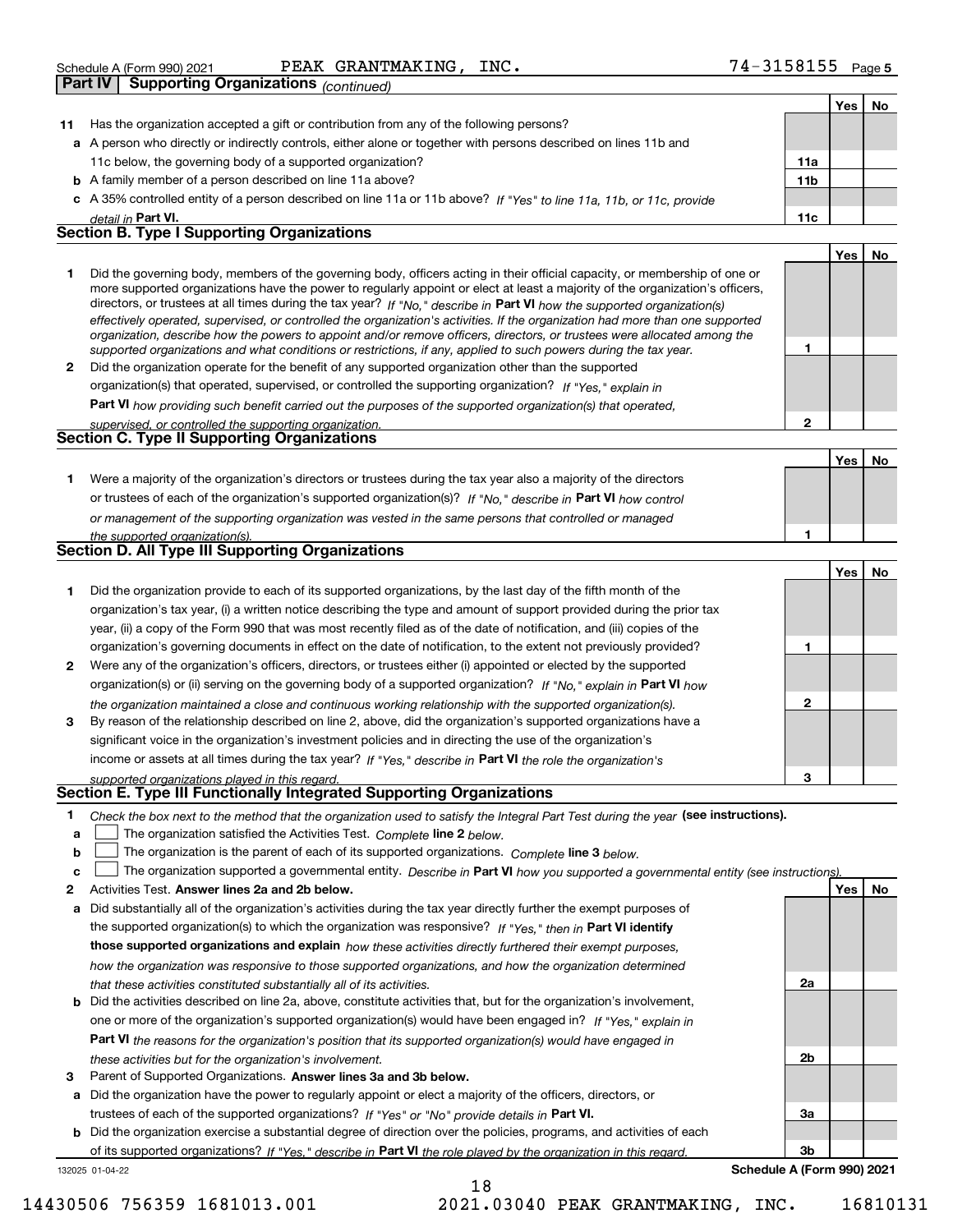| Schedule A (Form 990) 202 |  |  |  |
|---------------------------|--|--|--|
|---------------------------|--|--|--|

| Schedule A (Form 990) 2021 | PEAK GRANTMAKING, | INC. | 3158155 | Page 6 |
|----------------------------|-------------------|------|---------|--------|
|                            |                   |      |         |        |

| Part V       | Type III Non-Functionally Integrated 509(a)(3) Supporting Organizations                                                                        |                |                |                                |
|--------------|------------------------------------------------------------------------------------------------------------------------------------------------|----------------|----------------|--------------------------------|
| 1            | Check here if the organization satisfied the Integral Part Test as a qualifying trust on Nov. 20, 1970 (explain in Part VI). See instructions. |                |                |                                |
|              | All other Type III non-functionally integrated supporting organizations must complete Sections A through E.                                    |                |                |                                |
|              | Section A - Adjusted Net Income                                                                                                                |                | (A) Prior Year | (B) Current Year<br>(optional) |
| 1            | Net short-term capital gain                                                                                                                    | 1              |                |                                |
| $\mathbf{2}$ | Recoveries of prior-year distributions                                                                                                         | $\mathbf{2}$   |                |                                |
| 3            | Other gross income (see instructions)                                                                                                          | 3              |                |                                |
| 4            | Add lines 1 through 3.                                                                                                                         | 4              |                |                                |
| 5            | Depreciation and depletion                                                                                                                     | 5              |                |                                |
| 6            | Portion of operating expenses paid or incurred for production or                                                                               |                |                |                                |
|              | collection of gross income or for management, conservation, or                                                                                 |                |                |                                |
|              | maintenance of property held for production of income (see instructions)                                                                       | 6              |                |                                |
| 7            | Other expenses (see instructions)                                                                                                              | $\overline{7}$ |                |                                |
| 8            | <b>Adjusted Net Income</b> (subtract lines 5, 6, and 7 from line 4)                                                                            | 8              |                |                                |
|              | <b>Section B - Minimum Asset Amount</b>                                                                                                        |                | (A) Prior Year | (B) Current Year<br>(optional) |
| 1            | Aggregate fair market value of all non-exempt-use assets (see                                                                                  |                |                |                                |
|              | instructions for short tax year or assets held for part of year):                                                                              |                |                |                                |
|              | <b>a</b> Average monthly value of securities                                                                                                   | 1a             |                |                                |
|              | <b>b</b> Average monthly cash balances                                                                                                         | 1b             |                |                                |
|              | c Fair market value of other non-exempt-use assets                                                                                             | 1c             |                |                                |
|              | <b>d</b> Total (add lines 1a, 1b, and 1c)                                                                                                      | 1d             |                |                                |
|              | e Discount claimed for blockage or other factors                                                                                               |                |                |                                |
|              | (explain in detail in <b>Part VI</b> ):                                                                                                        |                |                |                                |
| 2            | Acquisition indebtedness applicable to non-exempt-use assets                                                                                   | $\mathbf 2$    |                |                                |
| 3            | Subtract line 2 from line 1d.                                                                                                                  | 3              |                |                                |
| 4            | Cash deemed held for exempt use. Enter 0.015 of line 3 (for greater amount,                                                                    |                |                |                                |
|              | see instructions).                                                                                                                             | 4              |                |                                |
| 5            | Net value of non-exempt-use assets (subtract line 4 from line 3)                                                                               | 5              |                |                                |
| 6            | Multiply line 5 by 0.035.                                                                                                                      | 6              |                |                                |
| 7            | Recoveries of prior-year distributions                                                                                                         | $\overline{7}$ |                |                                |
| 8            | Minimum Asset Amount (add line 7 to line 6)                                                                                                    | 8              |                |                                |
|              | <b>Section C - Distributable Amount</b>                                                                                                        |                |                | <b>Current Year</b>            |
| 1            | Adjusted net income for prior year (from Section A, line 8, column A)                                                                          | 1              |                |                                |
| 2            | Enter 0.85 of line 1.                                                                                                                          | $\overline{2}$ |                |                                |
| 3            | Minimum asset amount for prior year (from Section B, line 8, column A)                                                                         | 3              |                |                                |
| 4            | Enter greater of line 2 or line 3.                                                                                                             | 4              |                |                                |
| 5            | Income tax imposed in prior year                                                                                                               | 5              |                |                                |
| 6            | <b>Distributable Amount.</b> Subtract line 5 from line 4, unless subject to                                                                    |                |                |                                |
|              | emergency temporary reduction (see instructions).                                                                                              | 6              |                |                                |
| 7            | Check here if the current year is the organization's first as a non-functionally integrated Type III supporting organization (see              |                |                |                                |

**7** instructions).

**Schedule A (Form 990) 2021**

132026 01-04-22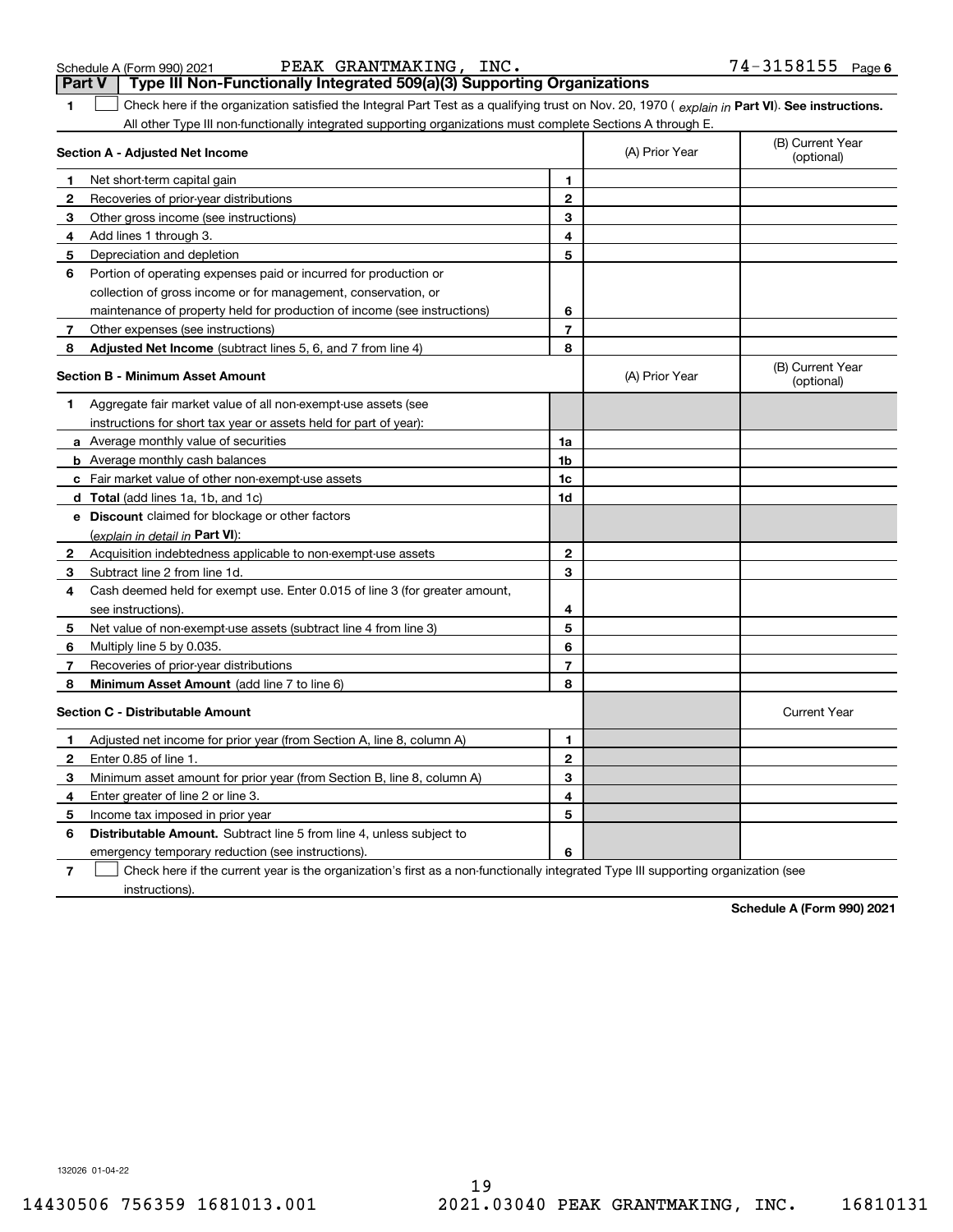**1** Amounts paid to supported organizations to accomplish exempt purposes **234**Amounts paid to acquire exempt-use assets **5** Qualified set-aside amounts (prior IRS approval required - *provide details in* Part VI) **6** Other distributions ( *describe in* Part VI). See instructions. **78**Distributions to attentive supported organizations to which the organization is responsive **Total annual distributions.** Add lines 1 through 6. (*provide details in* Part VI). See instructions. Amounts paid to perform activity that directly furthers exempt purposes of supported organizations, in excess of income from activity Administrative expenses paid to accomplish exempt purposes of supported organizations

|              | <i><u><b>Drovide details in Fart VII.</b></u></i> See instructions. |                                    |                                               | u |                                                  |
|--------------|---------------------------------------------------------------------|------------------------------------|-----------------------------------------------|---|--------------------------------------------------|
| 9            | Distributable amount for 2021 from Section C, line 6                | 9                                  |                                               |   |                                                  |
| 10           | Line 8 amount divided by line 9 amount                              |                                    | 10                                            |   |                                                  |
|              | <b>Section E - Distribution Allocations</b> (see instructions)      | (i)<br><b>Excess Distributions</b> | (ii)<br><b>Underdistributions</b><br>Pre-2021 |   | (iii)<br><b>Distributable</b><br>Amount for 2021 |
| 1            | Distributable amount for 2021 from Section C, line 6                |                                    |                                               |   |                                                  |
| $\mathbf{2}$ | Underdistributions, if any, for years prior to 2021 (reason-        |                                    |                                               |   |                                                  |
|              | able cause required $\cdot$ explain in Part VI). See instructions.  |                                    |                                               |   |                                                  |
| 3            | Excess distributions carryover, if any, to 2021                     |                                    |                                               |   |                                                  |
|              | <b>a</b> From 2016                                                  |                                    |                                               |   |                                                  |
|              | <b>b</b> From 2017                                                  |                                    |                                               |   |                                                  |
|              | c From 2018                                                         |                                    |                                               |   |                                                  |
|              | d From 2019                                                         |                                    |                                               |   |                                                  |
|              | e From 2020                                                         |                                    |                                               |   |                                                  |
|              | f Total of lines 3a through 3e                                      |                                    |                                               |   |                                                  |
|              | g Applied to underdistributions of prior years                      |                                    |                                               |   |                                                  |
|              | h Applied to 2021 distributable amount                              |                                    |                                               |   |                                                  |
| i.           | Carryover from 2016 not applied (see instructions)                  |                                    |                                               |   |                                                  |
|              | Remainder. Subtract lines 3g, 3h, and 3i from line 3f.              |                                    |                                               |   |                                                  |
| 4            | Distributions for 2021 from Section D.                              |                                    |                                               |   |                                                  |
|              | line $7:$<br>\$                                                     |                                    |                                               |   |                                                  |
|              | <b>a</b> Applied to underdistributions of prior years               |                                    |                                               |   |                                                  |
|              | <b>b</b> Applied to 2021 distributable amount                       |                                    |                                               |   |                                                  |
|              | <b>c</b> Remainder. Subtract lines 4a and 4b from line 4.           |                                    |                                               |   |                                                  |
| 5            | Remaining underdistributions for years prior to 2021, if            |                                    |                                               |   |                                                  |
|              | any. Subtract lines 3g and 4a from line 2. For result greater       |                                    |                                               |   |                                                  |
|              | than zero, $explain in$ Part VI. See instructions.                  |                                    |                                               |   |                                                  |
| 6            | Remaining underdistributions for 2021. Subtract lines 3h            |                                    |                                               |   |                                                  |
|              | and 4b from line 1. For result greater than zero, explain in        |                                    |                                               |   |                                                  |
|              | <b>Part VI.</b> See instructions.                                   |                                    |                                               |   |                                                  |
| 7            | Excess distributions carryover to 2022. Add lines 3j                |                                    |                                               |   |                                                  |
|              | and 4c.                                                             |                                    |                                               |   |                                                  |
| 8            | Breakdown of line 7:                                                |                                    |                                               |   |                                                  |
|              | a Excess from 2017                                                  |                                    |                                               |   |                                                  |
|              | <b>b</b> Excess from 2018                                           |                                    |                                               |   |                                                  |
|              | c Excess from 2019                                                  |                                    |                                               |   |                                                  |
|              | d Excess from 2020                                                  |                                    |                                               |   |                                                  |
|              | e Excess from 2021                                                  |                                    |                                               |   |                                                  |
|              |                                                                     |                                    |                                               |   | <b>Calcadole A (Fauge 000) 000</b>               |

**Section D - Distributions Current Year Part V** Type III Non-Functionally Integrated 509(a)(3) Supporting Organizations (continued)

**1**

**8**

**Schedule A (Form 990) 2021**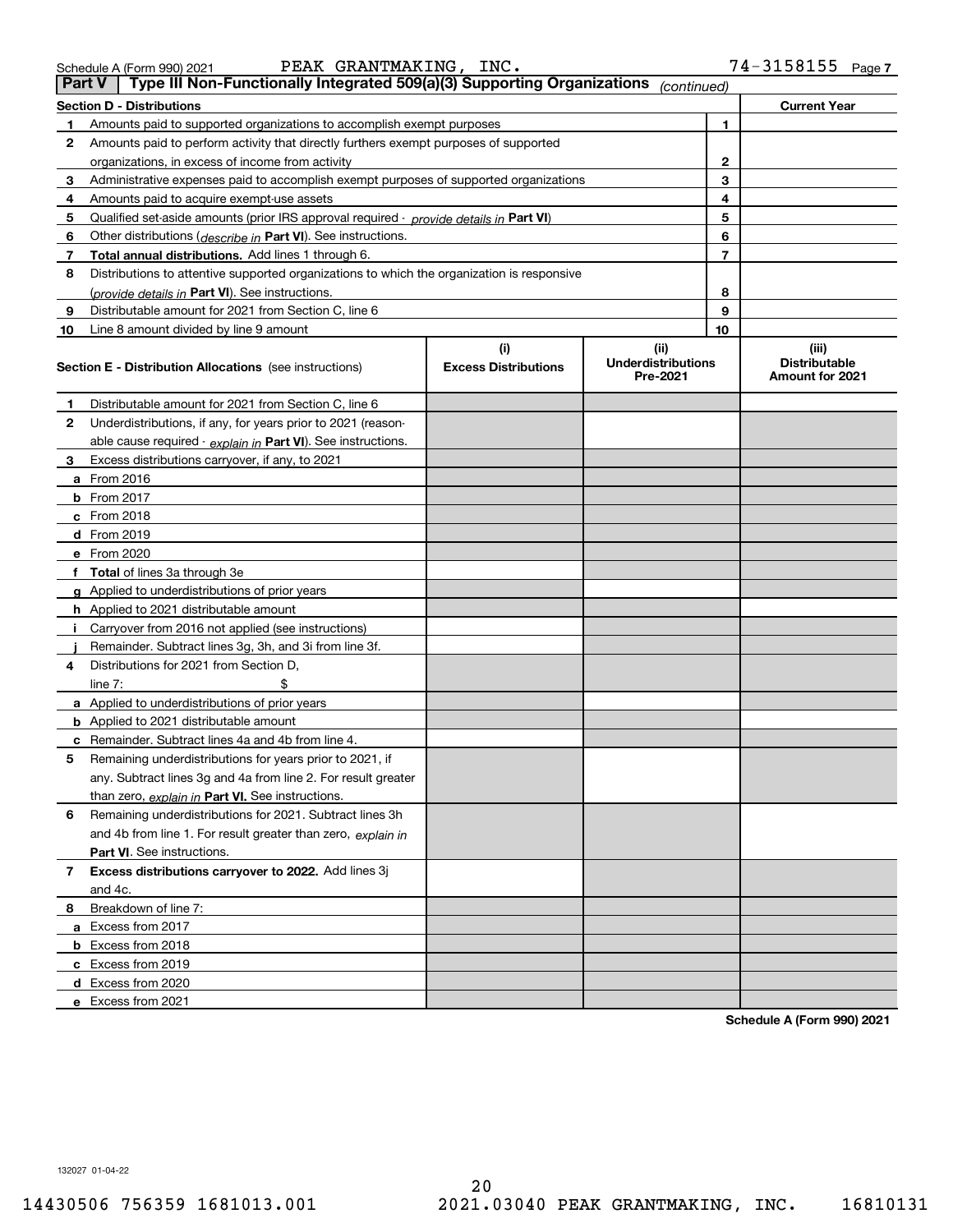|                 | line 1; Part IV, Section D, lines 2 and 3; Part IV, Section E, lines 1c, 2a, 2b, 3a, and 3b; Part V, line 1; Part V, Section B, line 1e; Part V,<br>Section D, lines 5, 6, and 8; and Part V, Section E, lines 2, 5, and 6. Also complete this part for any additional information.<br>(See instructions.) |
|-----------------|------------------------------------------------------------------------------------------------------------------------------------------------------------------------------------------------------------------------------------------------------------------------------------------------------------|
|                 |                                                                                                                                                                                                                                                                                                            |
|                 |                                                                                                                                                                                                                                                                                                            |
|                 |                                                                                                                                                                                                                                                                                                            |
|                 |                                                                                                                                                                                                                                                                                                            |
|                 |                                                                                                                                                                                                                                                                                                            |
|                 |                                                                                                                                                                                                                                                                                                            |
|                 |                                                                                                                                                                                                                                                                                                            |
|                 |                                                                                                                                                                                                                                                                                                            |
|                 |                                                                                                                                                                                                                                                                                                            |
|                 |                                                                                                                                                                                                                                                                                                            |
|                 |                                                                                                                                                                                                                                                                                                            |
|                 |                                                                                                                                                                                                                                                                                                            |
|                 |                                                                                                                                                                                                                                                                                                            |
|                 |                                                                                                                                                                                                                                                                                                            |
|                 |                                                                                                                                                                                                                                                                                                            |
|                 |                                                                                                                                                                                                                                                                                                            |
|                 |                                                                                                                                                                                                                                                                                                            |
|                 |                                                                                                                                                                                                                                                                                                            |
|                 |                                                                                                                                                                                                                                                                                                            |
|                 |                                                                                                                                                                                                                                                                                                            |
|                 |                                                                                                                                                                                                                                                                                                            |
|                 |                                                                                                                                                                                                                                                                                                            |
|                 |                                                                                                                                                                                                                                                                                                            |
|                 |                                                                                                                                                                                                                                                                                                            |
|                 |                                                                                                                                                                                                                                                                                                            |
|                 |                                                                                                                                                                                                                                                                                                            |
|                 |                                                                                                                                                                                                                                                                                                            |
|                 |                                                                                                                                                                                                                                                                                                            |
|                 |                                                                                                                                                                                                                                                                                                            |
|                 |                                                                                                                                                                                                                                                                                                            |
|                 |                                                                                                                                                                                                                                                                                                            |
|                 |                                                                                                                                                                                                                                                                                                            |
|                 |                                                                                                                                                                                                                                                                                                            |
|                 |                                                                                                                                                                                                                                                                                                            |
|                 |                                                                                                                                                                                                                                                                                                            |
|                 |                                                                                                                                                                                                                                                                                                            |
|                 |                                                                                                                                                                                                                                                                                                            |
|                 |                                                                                                                                                                                                                                                                                                            |
|                 |                                                                                                                                                                                                                                                                                                            |
|                 |                                                                                                                                                                                                                                                                                                            |
|                 |                                                                                                                                                                                                                                                                                                            |
|                 |                                                                                                                                                                                                                                                                                                            |
|                 |                                                                                                                                                                                                                                                                                                            |
| 132028 01-04-22 | Schedule A (Form 990) 2021                                                                                                                                                                                                                                                                                 |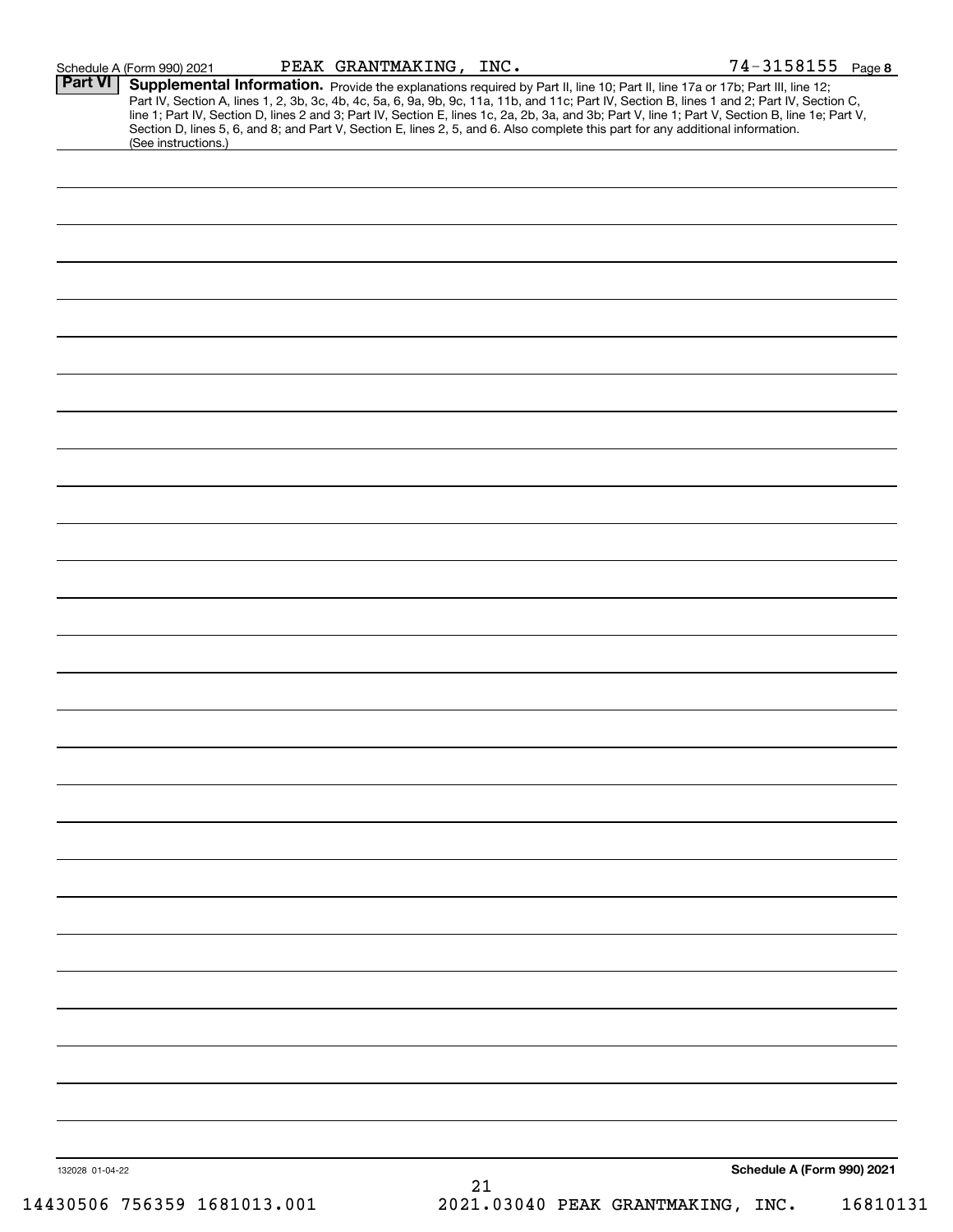Department of the Treasury Internal Revenue Service

Name of the organization

**Organization type** (check one):

#### \*\* PUBLIC DISCLOSURE COPY \*\*

# **Schedule B Schedule of Contributors**

**(Form 990) | Attach to Form 990 or Form 990-PF. | Go to www.irs.gov/Form990 for the latest information.** OMB No. 1545-0047

# **2021**

**Employer identification number**

NTMAKING, INC. 2002. [201] 74-3158155

| PEAK GRAI |  |
|-----------|--|

| Filers of:         | Section:                                                                    |
|--------------------|-----------------------------------------------------------------------------|
|                    |                                                                             |
| Form 990 or 990-EZ | $X$ 501(c)( 3) (enter number) organization                                  |
|                    | $4947(a)(1)$ nonexempt charitable trust not treated as a private foundation |
|                    | 527 political organization                                                  |
| Form 990-PF        | 501(c)(3) exempt private foundation                                         |
|                    | 4947(a)(1) nonexempt charitable trust treated as a private foundation       |
|                    | 501(c)(3) taxable private foundation                                        |

Check if your organization is covered by the **General Rule** or a **Special Rule. Note:**  Only a section 501(c)(7), (8), or (10) organization can check boxes for both the General Rule and a Special Rule. See instructions.

#### **General Rule**

 $\mathcal{L}^{\text{max}}$ 

For an organization filing Form 990, 990-EZ, or 990-PF that received, during the year, contributions totaling \$5,000 or more (in money or property) from any one contributor. Complete Parts I and II. See instructions for determining a contributor's total contributions.

#### **Special Rules**

contributor, during the year, total contributions of the greater of (1**)** \$5,000; or (2) 2% of the amount on (i) Form 990, Part VIII, line 1h;  $\boxed{\textbf{X}}$  For an organization described in section 501(c)(3) filing Form 990 or 990-EZ that met the 33 1/3% support test of the regulations under sections 509(a)(1) and 170(b)(1)(A)(vi), that checked Schedule A (Form 990), Part II, line 13, 16a, or 16b, and that received from any one or (ii) Form 990-EZ, line 1. Complete Parts I and II.

For an organization described in section 501(c)(7), (8), or (10) filing Form 990 or 990-EZ that received from any one contributor, during the year, total contributions of more than \$1,000 exclusively for religious, charitable, scientific, literary, or educational purposes, or for the prevention of cruelty to children or animals. Complete Parts I (entering "N/A" in column (b) instead of the contributor name and address), II, and III.  $\mathcal{L}^{\text{max}}$ 

purpose. Don't complete any of the parts unless the **General Rule** applies to this organization because it received *nonexclusively* year, contributions <sub>exclusively</sub> for religious, charitable, etc., purposes, but no such contributions totaled more than \$1,000. If this box is checked, enter here the total contributions that were received during the year for an  $\;$ exclusively religious, charitable, etc., For an organization described in section 501(c)(7), (8), or (10) filing Form 990 or 990-EZ that received from any one contributor, during the religious, charitable, etc., contributions totaling \$5,000 or more during the year  $\Box$ — $\Box$   $\Box$  $\mathcal{L}^{\text{max}}$ 

Caution: An organization that isn't covered by the General Rule and/or the Special Rules doesn't file Schedule B (Form 990), but it **must** answer "No" on Part IV, line 2, of its Form 990; or check the box on line H of its Form 990-EZ or on its Form 990-PF, Part I, line 2, to certify that it doesn't meet the filing requirements of Schedule B (Form 990).

LHA For Paperwork Reduction Act Notice, see the instructions for Form 990, 990-EZ, or 990-PF. **In the act and Schedule B** (Form 990) (2021)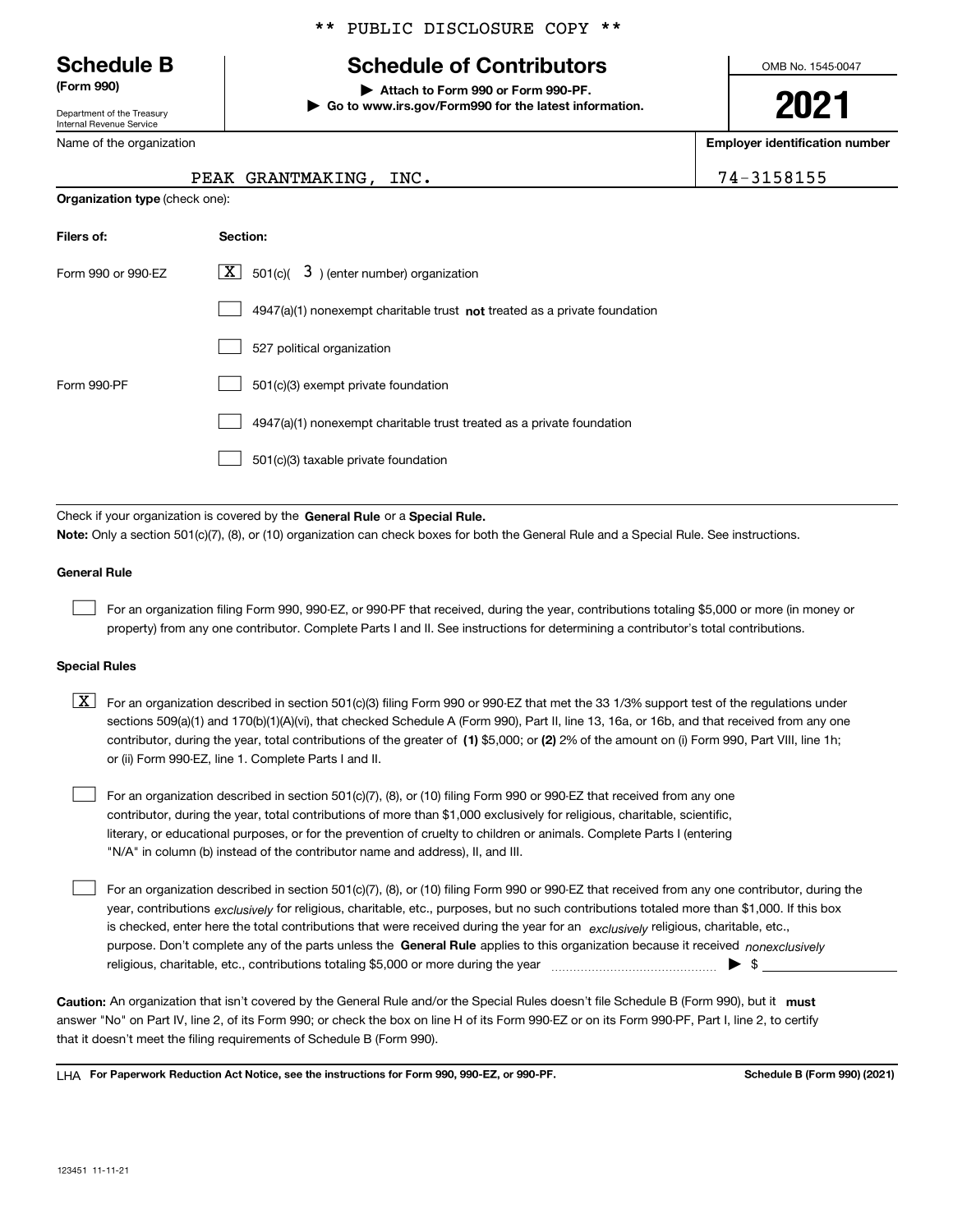PEAK GRANTMAKING, INC. The contract of the contract of the 194-3158155

#### 123452 11-11-21 **Schedule B (Form 990) (2021) (a)No.(b)Name, address, and ZIP + 4 (c)Total contributions (d)Type of contribution PersonPayrollNoncash (a)No.(b)Name, address, and ZIP + 4 (c)Total contributions (d)Type of contribution PersonPayrollNoncash (a)No.(b)Name, address, and ZIP + 4 (c)Total contributions (d)Type of contribution PersonPayrollNoncash (a) No.(b) Name, address, and ZIP + 4 (c) Total contributions (d) Type of contribution PersonPayrollNoncash (a) No.(b) Name, address, and ZIP + 4 (c) Total contributions (d) Type of contribution PersonPayrollNoncash(a) No.(b)Name, address, and ZIP + 4 (c) Total contributions (d)Type of contribution PersonPayrollNoncash Contributors** (see instructions). Use duplicate copies of Part I if additional space is needed. \$(Complete Part II for noncash contributions.) \$(Complete Part II for noncash contributions.) \$(Complete Part II for noncash contributions.) \$(Complete Part II for noncash contributions.) \$(Complete Part II for noncash contributions.) \$(Complete Part II for noncash contributions.) Chedule B (Form 990) (2021)<br> **2Page 2**<br> **2PAR GRANTMAKING, INC.**<br> **2Part I** Contributors (see instructions). Use duplicate copies of Part I if additional space is needed.  $|X|$  $\mathcal{L}^{\text{max}}$  $\mathcal{L}^{\text{max}}$  $\boxed{\text{X}}$  $\mathcal{L}^{\text{max}}$  $\mathcal{L}^{\text{max}}$  $\mathcal{L}^{\text{max}}$  $\mathcal{L}^{\text{max}}$  $\mathcal{L}^{\text{max}}$  $\mathcal{L}^{\text{max}}$  $\mathcal{L}^{\text{max}}$  $\mathcal{L}^{\text{max}}$  $\mathcal{L}^{\text{max}}$  $\mathcal{L}^{\text{max}}$  $\mathcal{L}^{\text{max}}$  $\mathcal{L}^{\text{max}}$  $\mathcal{L}^{\text{max}}$  $\mathcal{L}^{\text{max}}$ 1 X 3,000,000.  $2$  | Person  $\overline{\text{X}}$ 189,873.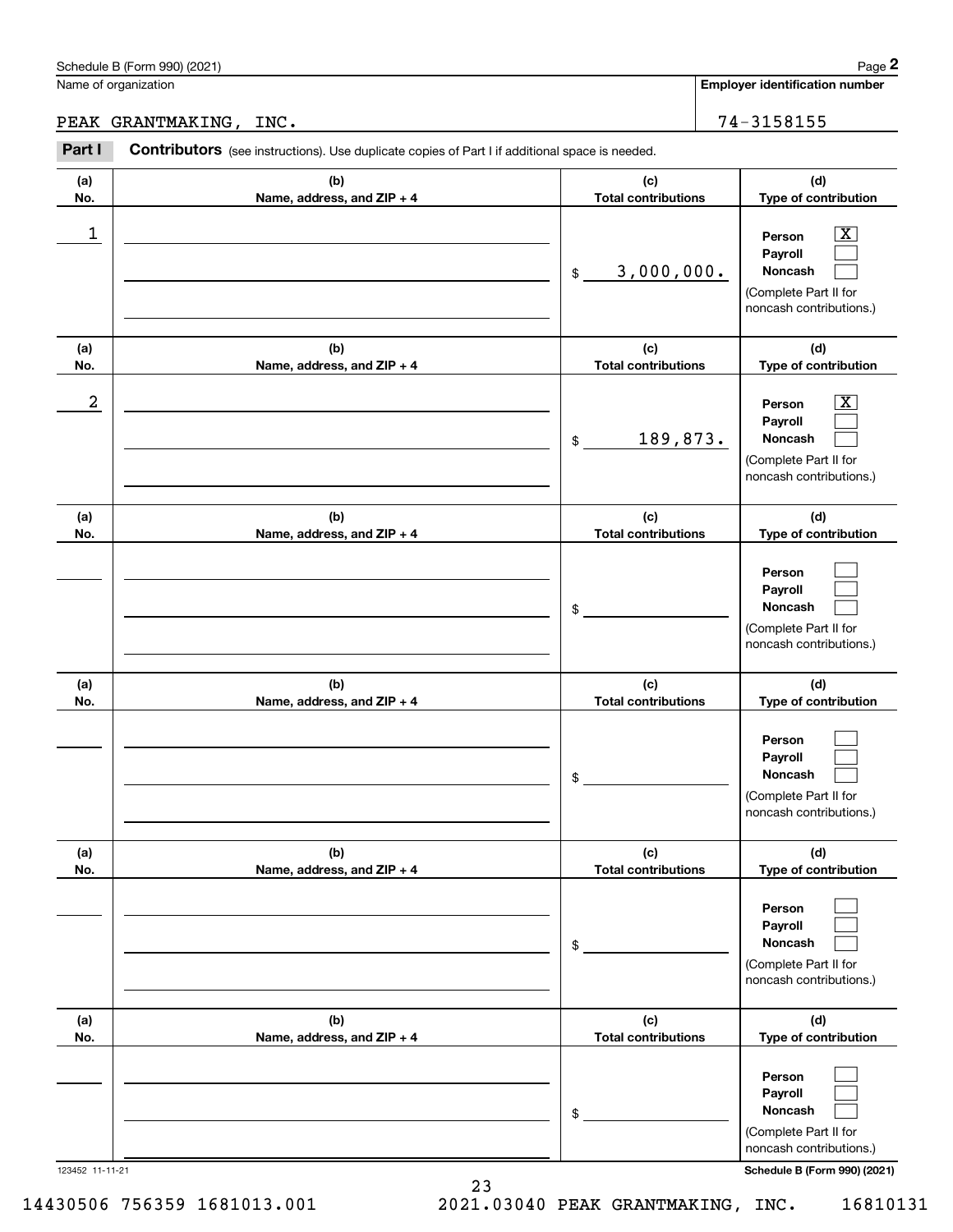| Schedule<br>ו 990) (2021)<br>: B (Form<br>the contract of the contract of |  |       |                         | $\cdot$ $\sim$<br>auc |
|---------------------------------------------------------------------------|--|-------|-------------------------|-----------------------|
|                                                                           |  | _____ | the control of the con- |                       |

Name of organization

**Employer identification number**

## PEAK GRANTMAKING, INC. 2008 2010 2020 2020 2031 204-3158155

(see instructions). Use duplicate copies of Part II if additional space is needed.<br> **3Part II Roncash Property** (see instructions). Use duplicate copies of Part II if additional space is needed.

| (a)<br>No.<br>from<br>Part I | (b)<br>Description of noncash property given | (c)<br>FMV (or estimate)<br>(See instructions.) | (d)<br>Date received         |
|------------------------------|----------------------------------------------|-------------------------------------------------|------------------------------|
|                              |                                              | \$                                              |                              |
| (a)<br>No.<br>from<br>Part I | (b)<br>Description of noncash property given | (c)<br>FMV (or estimate)<br>(See instructions.) | (d)<br>Date received         |
|                              |                                              | \$                                              |                              |
| (a)<br>No.<br>from<br>Part I | (b)<br>Description of noncash property given | (c)<br>FMV (or estimate)<br>(See instructions.) | (d)<br>Date received         |
|                              |                                              | \$                                              |                              |
| (a)<br>No.<br>from<br>Part I | (b)<br>Description of noncash property given | (c)<br>FMV (or estimate)<br>(See instructions.) | (d)<br>Date received         |
|                              |                                              | \$                                              |                              |
| (a)<br>No.<br>from<br>Part I | (b)<br>Description of noncash property given | (c)<br>FMV (or estimate)<br>(See instructions.) | (d)<br>Date received         |
|                              |                                              | \$                                              |                              |
| (a)<br>No.<br>from<br>Part I | (b)<br>Description of noncash property given | (c)<br>FMV (or estimate)<br>(See instructions.) | (d)<br>Date received         |
|                              |                                              | \$                                              |                              |
| 123453 11-11-21              |                                              |                                                 | Schedule B (Form 990) (2021) |

24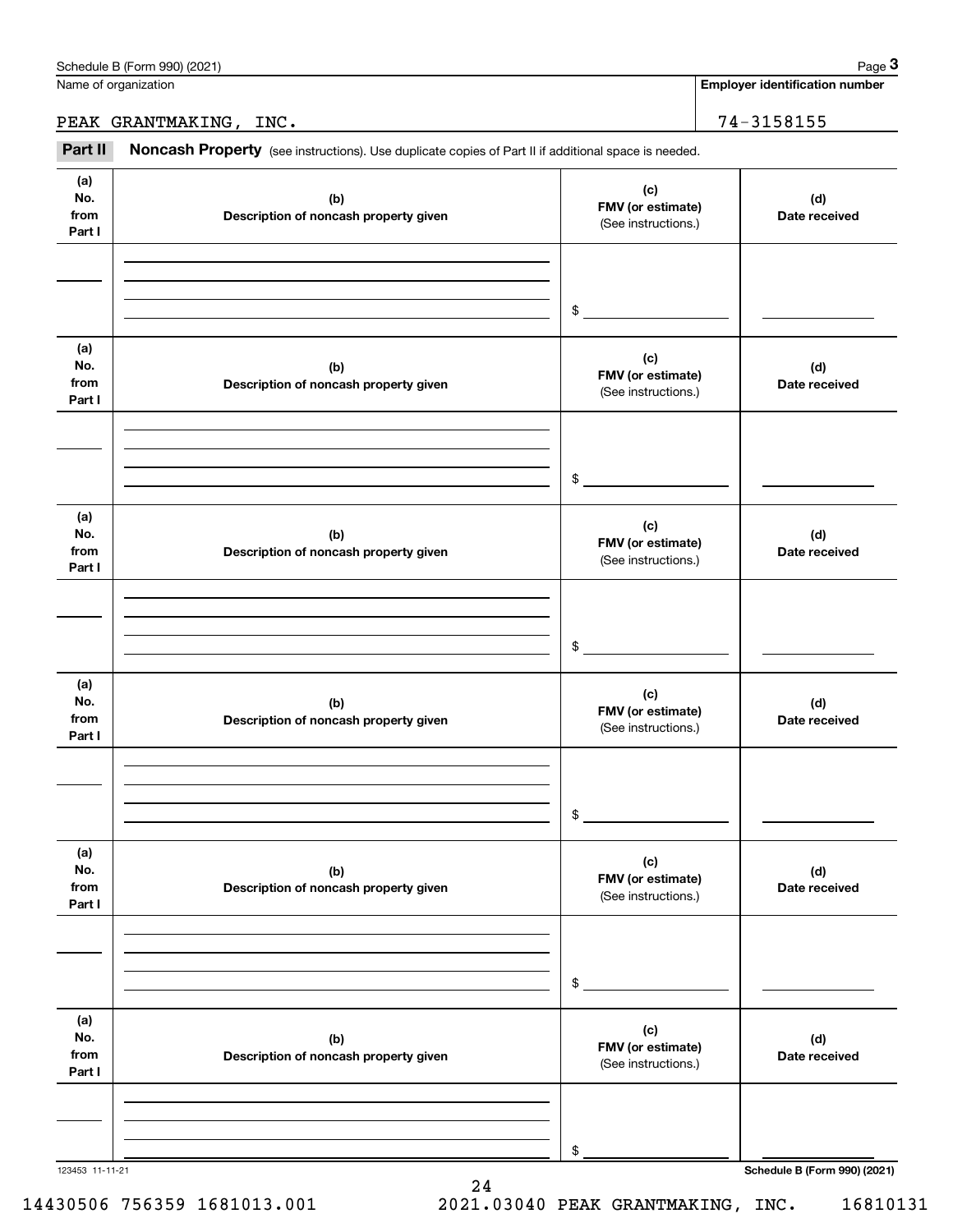|                           | Schedule B (Form 990) (2021)                                                                                                                                                                                                                                                                    |                      | Page 4                                   |
|---------------------------|-------------------------------------------------------------------------------------------------------------------------------------------------------------------------------------------------------------------------------------------------------------------------------------------------|----------------------|------------------------------------------|
|                           | Name of organization                                                                                                                                                                                                                                                                            |                      | <b>Employer identification number</b>    |
|                           | PEAK GRANTMAKING, INC.                                                                                                                                                                                                                                                                          |                      | 74-3158155                               |
| Part III                  | Exclusively religious, charitable, etc., contributions to organizations described in section 501(c)(7), (8), or (10) that total more than \$1,000 for the year                                                                                                                                  |                      |                                          |
|                           | from any one contributor. Complete columns (a) through (e) and the following line entry. For organizations<br>completing Part III, enter the total of exclusively religious, charitable, etc., contributions of \$1,000 or less for the year. (Enter this info. once.) $\blacktriangleright$ \$ |                      |                                          |
|                           | Use duplicate copies of Part III if additional space is needed.                                                                                                                                                                                                                                 |                      |                                          |
| (a) No.<br>from<br>Part I | (b) Purpose of gift                                                                                                                                                                                                                                                                             | (c) Use of gift      | (d) Description of how gift is held      |
|                           |                                                                                                                                                                                                                                                                                                 |                      |                                          |
|                           |                                                                                                                                                                                                                                                                                                 |                      |                                          |
|                           |                                                                                                                                                                                                                                                                                                 | (e) Transfer of gift |                                          |
|                           | Transferee's name, address, and ZIP + 4                                                                                                                                                                                                                                                         |                      | Relationship of transferor to transferee |
|                           |                                                                                                                                                                                                                                                                                                 |                      |                                          |
| (a) No.<br>from<br>Part I | (b) Purpose of gift                                                                                                                                                                                                                                                                             | (c) Use of gift      | (d) Description of how gift is held      |
|                           |                                                                                                                                                                                                                                                                                                 |                      |                                          |
|                           |                                                                                                                                                                                                                                                                                                 |                      |                                          |
|                           |                                                                                                                                                                                                                                                                                                 | (e) Transfer of gift |                                          |
|                           | Transferee's name, address, and $ZIP + 4$                                                                                                                                                                                                                                                       |                      | Relationship of transferor to transferee |
|                           |                                                                                                                                                                                                                                                                                                 |                      |                                          |
|                           |                                                                                                                                                                                                                                                                                                 |                      |                                          |
| (a) No.<br>from<br>Part I | (b) Purpose of gift                                                                                                                                                                                                                                                                             | (c) Use of gift      | (d) Description of how gift is held      |
|                           |                                                                                                                                                                                                                                                                                                 |                      |                                          |
|                           |                                                                                                                                                                                                                                                                                                 | (e) Transfer of gift |                                          |
|                           | Transferee's name, address, and $ZIP + 4$                                                                                                                                                                                                                                                       |                      | Relationship of transferor to transferee |
|                           |                                                                                                                                                                                                                                                                                                 |                      |                                          |
|                           |                                                                                                                                                                                                                                                                                                 |                      |                                          |
| (a) No.<br>from<br>Part I | (b) Purpose of gift                                                                                                                                                                                                                                                                             | (c) Use of gift      | (d) Description of how gift is held      |
|                           |                                                                                                                                                                                                                                                                                                 |                      |                                          |
|                           |                                                                                                                                                                                                                                                                                                 |                      |                                          |
|                           |                                                                                                                                                                                                                                                                                                 | (e) Transfer of gift |                                          |
|                           | Transferee's name, address, and $ZIP + 4$                                                                                                                                                                                                                                                       |                      | Relationship of transferor to transferee |
|                           |                                                                                                                                                                                                                                                                                                 |                      |                                          |
| 123454 11-11-21           |                                                                                                                                                                                                                                                                                                 |                      | Schedule B (Form 990) (2021)             |

25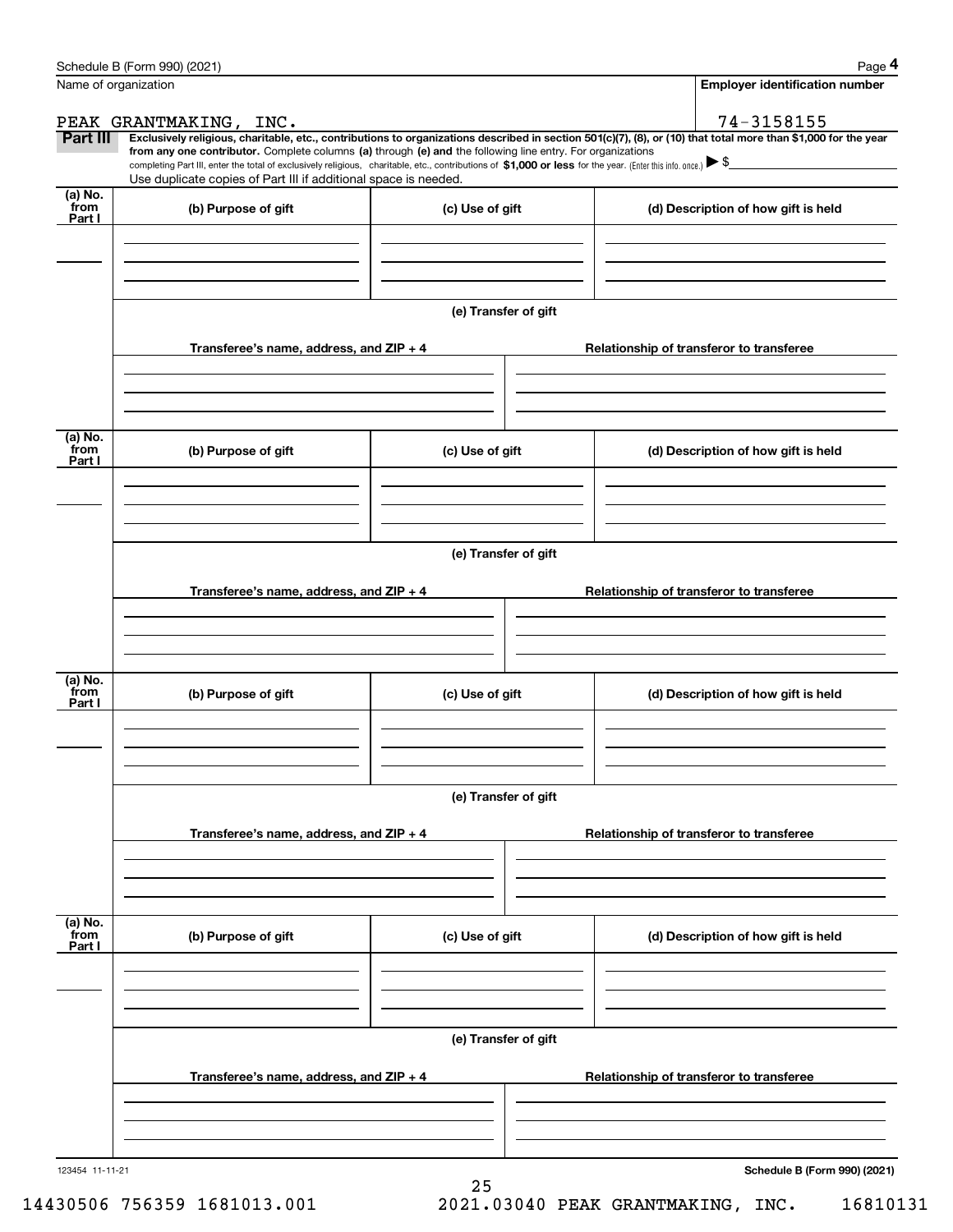|         |                                                                                                                                                                   |                                                                                                        | <b>Supplemental Financial Statements</b>                                                                                                                                                                                      |                         | OMB No. 1545-0047                                   |  |  |
|---------|-------------------------------------------------------------------------------------------------------------------------------------------------------------------|--------------------------------------------------------------------------------------------------------|-------------------------------------------------------------------------------------------------------------------------------------------------------------------------------------------------------------------------------|-------------------------|-----------------------------------------------------|--|--|
|         | <b>SCHEDULE D</b><br>(Form 990)                                                                                                                                   |                                                                                                        | Complete if the organization answered "Yes" on Form 990,                                                                                                                                                                      |                         |                                                     |  |  |
|         |                                                                                                                                                                   |                                                                                                        | Part IV, line 6, 7, 8, 9, 10, 11a, 11b, 11c, 11d, 11e, 11f, 12a, or 12b.<br>Attach to Form 990.                                                                                                                               |                         | <b>Open to Public</b>                               |  |  |
|         | Department of the Treasury<br>Internal Revenue Service                                                                                                            |                                                                                                        | Go to www.irs.gov/Form990 for instructions and the latest information.                                                                                                                                                        |                         | Inspection                                          |  |  |
|         | Name of the organization                                                                                                                                          | PEAK GRANTMAKING, INC.                                                                                 |                                                                                                                                                                                                                               |                         | <b>Employer identification number</b><br>74-3158155 |  |  |
| Part I  |                                                                                                                                                                   |                                                                                                        | Organizations Maintaining Donor Advised Funds or Other Similar Funds or Accounts. Complete if the                                                                                                                             |                         |                                                     |  |  |
|         |                                                                                                                                                                   | organization answered "Yes" on Form 990, Part IV, line 6.                                              |                                                                                                                                                                                                                               |                         |                                                     |  |  |
|         |                                                                                                                                                                   |                                                                                                        | (a) Donor advised funds                                                                                                                                                                                                       |                         | (b) Funds and other accounts                        |  |  |
| 1       |                                                                                                                                                                   |                                                                                                        |                                                                                                                                                                                                                               |                         |                                                     |  |  |
| 2       |                                                                                                                                                                   | Aggregate value of contributions to (during year)                                                      |                                                                                                                                                                                                                               |                         |                                                     |  |  |
| 3       |                                                                                                                                                                   |                                                                                                        | <u> 1989 - Johann Stein, mars an deus an deus Amerikaansk kommunister (</u>                                                                                                                                                   |                         |                                                     |  |  |
| 4       |                                                                                                                                                                   |                                                                                                        |                                                                                                                                                                                                                               |                         |                                                     |  |  |
| 5       | Did the organization inform all donors and donor advisors in writing that the assets held in donor advised funds                                                  |                                                                                                        |                                                                                                                                                                                                                               |                         |                                                     |  |  |
|         |                                                                                                                                                                   |                                                                                                        |                                                                                                                                                                                                                               |                         | Yes<br>No                                           |  |  |
| 6       | Did the organization inform all grantees, donors, and donor advisors in writing that grant funds can be used only                                                 |                                                                                                        |                                                                                                                                                                                                                               |                         |                                                     |  |  |
|         | for charitable purposes and not for the benefit of the donor or donor advisor, or for any other purpose conferring<br>impermissible private benefit?              |                                                                                                        |                                                                                                                                                                                                                               |                         |                                                     |  |  |
| Part II |                                                                                                                                                                   |                                                                                                        | Conservation Easements. Complete if the organization answered "Yes" on Form 990, Part IV, line 7.                                                                                                                             |                         | Yes<br>No                                           |  |  |
| 1       |                                                                                                                                                                   | Purpose(s) of conservation easements held by the organization (check all that apply).                  |                                                                                                                                                                                                                               |                         |                                                     |  |  |
|         |                                                                                                                                                                   | Preservation of land for public use (for example, recreation or education)                             | Preservation of a historically important land area                                                                                                                                                                            |                         |                                                     |  |  |
|         |                                                                                                                                                                   | Protection of natural habitat                                                                          | Preservation of a certified historic structure                                                                                                                                                                                |                         |                                                     |  |  |
|         |                                                                                                                                                                   | Preservation of open space                                                                             |                                                                                                                                                                                                                               |                         |                                                     |  |  |
| 2       |                                                                                                                                                                   |                                                                                                        | Complete lines 2a through 2d if the organization held a qualified conservation contribution in the form of a conservation easement on the last                                                                                |                         |                                                     |  |  |
|         | day of the tax year.                                                                                                                                              |                                                                                                        |                                                                                                                                                                                                                               |                         | Held at the End of the Tax Year                     |  |  |
| a       |                                                                                                                                                                   |                                                                                                        |                                                                                                                                                                                                                               | 2a                      |                                                     |  |  |
| b       |                                                                                                                                                                   | Total acreage restricted by conservation easements                                                     |                                                                                                                                                                                                                               | 2b                      |                                                     |  |  |
| с       |                                                                                                                                                                   |                                                                                                        |                                                                                                                                                                                                                               | 2c                      |                                                     |  |  |
|         |                                                                                                                                                                   |                                                                                                        | d Number of conservation easements included in (c) acquired after 7/25/06, and not on a historic structure                                                                                                                    |                         |                                                     |  |  |
|         |                                                                                                                                                                   |                                                                                                        | listed in the National Register [111] Marshall Register [11] Marshall Register [11] Marshall Register [11] Marshall Register [11] Marshall Register [11] Marshall Register [11] Marshall Register [11] Marshall Register [11] | 2d                      |                                                     |  |  |
| 3       | $year \blacktriangleright$                                                                                                                                        |                                                                                                        | Number of conservation easements modified, transferred, released, extinguished, or terminated by the organization during the tax                                                                                              |                         |                                                     |  |  |
| 4       |                                                                                                                                                                   | Number of states where property subject to conservation easement is located $\blacktriangleright$      |                                                                                                                                                                                                                               |                         |                                                     |  |  |
| 5       |                                                                                                                                                                   | Does the organization have a written policy regarding the periodic monitoring, inspection, handling of |                                                                                                                                                                                                                               |                         |                                                     |  |  |
|         |                                                                                                                                                                   | violations, and enforcement of the conservation easements it holds?                                    |                                                                                                                                                                                                                               |                         | Yes<br><b>No</b>                                    |  |  |
| 6       |                                                                                                                                                                   |                                                                                                        | Staff and volunteer hours devoted to monitoring, inspecting, handling of violations, and enforcing conservation easements during the year                                                                                     |                         |                                                     |  |  |
|         |                                                                                                                                                                   |                                                                                                        |                                                                                                                                                                                                                               |                         |                                                     |  |  |
| 7       |                                                                                                                                                                   |                                                                                                        | Amount of expenses incurred in monitoring, inspecting, handling of violations, and enforcing conservation easements during the year                                                                                           |                         |                                                     |  |  |
|         | $\blacktriangleright$ \$                                                                                                                                          |                                                                                                        |                                                                                                                                                                                                                               |                         |                                                     |  |  |
| 8       |                                                                                                                                                                   |                                                                                                        | Does each conservation easement reported on line 2(d) above satisfy the requirements of section 170(h)(4)(B)(i)                                                                                                               |                         |                                                     |  |  |
|         |                                                                                                                                                                   |                                                                                                        |                                                                                                                                                                                                                               |                         | Yes<br>No                                           |  |  |
| 9       |                                                                                                                                                                   |                                                                                                        | In Part XIII, describe how the organization reports conservation easements in its revenue and expense statement and                                                                                                           |                         |                                                     |  |  |
|         | balance sheet, and include, if applicable, the text of the footnote to the organization's financial statements that describes the                                 |                                                                                                        |                                                                                                                                                                                                                               |                         |                                                     |  |  |
|         | organization's accounting for conservation easements.<br>Organizations Maintaining Collections of Art, Historical Treasures, or Other Similar Assets.<br>Part III |                                                                                                        |                                                                                                                                                                                                                               |                         |                                                     |  |  |
|         |                                                                                                                                                                   | Complete if the organization answered "Yes" on Form 990, Part IV, line 8.                              |                                                                                                                                                                                                                               |                         |                                                     |  |  |
|         |                                                                                                                                                                   |                                                                                                        | 1a If the organization elected, as permitted under FASB ASC 958, not to report in its revenue statement and balance sheet works                                                                                               |                         |                                                     |  |  |
|         |                                                                                                                                                                   |                                                                                                        | of art, historical treasures, or other similar assets held for public exhibition, education, or research in furtherance of public                                                                                             |                         |                                                     |  |  |
|         |                                                                                                                                                                   |                                                                                                        | service, provide in Part XIII the text of the footnote to its financial statements that describes these items.                                                                                                                |                         |                                                     |  |  |
|         |                                                                                                                                                                   |                                                                                                        | <b>b</b> If the organization elected, as permitted under FASB ASC 958, to report in its revenue statement and balance sheet works of                                                                                          |                         |                                                     |  |  |
|         |                                                                                                                                                                   |                                                                                                        | art, historical treasures, or other similar assets held for public exhibition, education, or research in furtherance of public service,                                                                                       |                         |                                                     |  |  |
|         |                                                                                                                                                                   | provide the following amounts relating to these items:                                                 |                                                                                                                                                                                                                               |                         |                                                     |  |  |
|         |                                                                                                                                                                   |                                                                                                        |                                                                                                                                                                                                                               |                         | $\triangleright$ \$                                 |  |  |
|         |                                                                                                                                                                   |                                                                                                        | (ii) Assets included in Form 990, Part X [11] Marson Marson Marson Marson Marson Marson Marson Marson Marson M                                                                                                                |                         |                                                     |  |  |
| 2       |                                                                                                                                                                   |                                                                                                        | If the organization received or held works of art, historical treasures, or other similar assets for financial gain, provide                                                                                                  |                         |                                                     |  |  |
|         |                                                                                                                                                                   | the following amounts required to be reported under FASB ASC 958 relating to these items:              |                                                                                                                                                                                                                               |                         |                                                     |  |  |
|         |                                                                                                                                                                   |                                                                                                        |                                                                                                                                                                                                                               |                         | $\triangleright$ \$                                 |  |  |
|         |                                                                                                                                                                   |                                                                                                        |                                                                                                                                                                                                                               | $\blacktriangleright$ s |                                                     |  |  |
|         |                                                                                                                                                                   | LHA For Paperwork Reduction Act Notice, see the Instructions for Form 990.                             |                                                                                                                                                                                                                               |                         | Schedule D (Form 990) 2021                          |  |  |
|         | 132051 10-28-21                                                                                                                                                   |                                                                                                        |                                                                                                                                                                                                                               |                         |                                                     |  |  |

|      | 26 |     |  |
|------|----|-----|--|
| ດ ລາ |    | כ ח |  |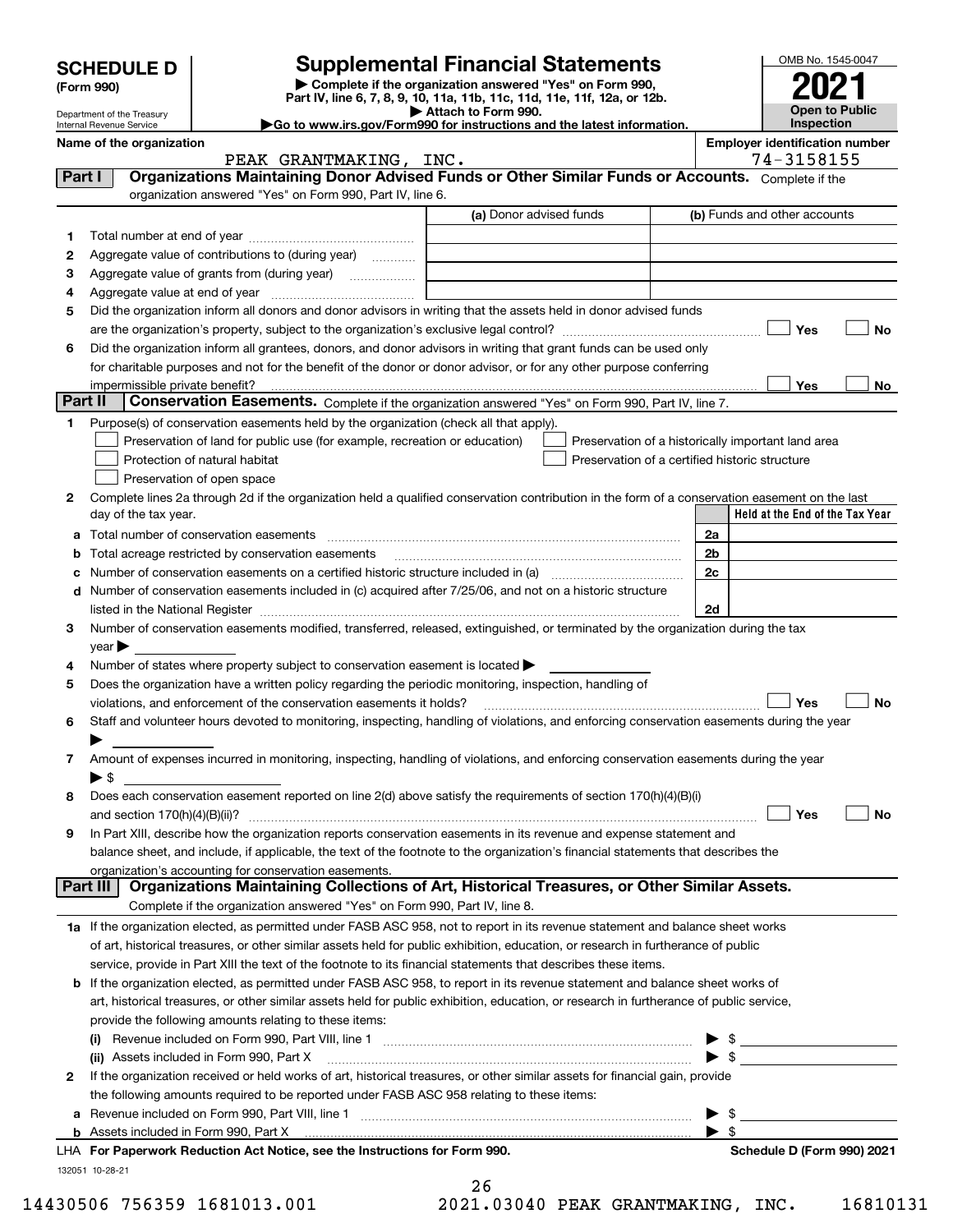|               | 74-3158155 Page 2<br>PEAK GRANTMAKING, INC.<br>Schedule D (Form 990) 2021                                                                                                                                                      |                                         |   |                |                                                                                                                                                                                                                                      |  |                 |                      |                     |            |    |
|---------------|--------------------------------------------------------------------------------------------------------------------------------------------------------------------------------------------------------------------------------|-----------------------------------------|---|----------------|--------------------------------------------------------------------------------------------------------------------------------------------------------------------------------------------------------------------------------------|--|-----------------|----------------------|---------------------|------------|----|
|               | Organizations Maintaining Collections of Art, Historical Treasures, or Other Similar Assets (continued)<br>Part III                                                                                                            |                                         |   |                |                                                                                                                                                                                                                                      |  |                 |                      |                     |            |    |
| 3             | Using the organization's acquisition, accession, and other records, check any of the following that make significant use of its                                                                                                |                                         |   |                |                                                                                                                                                                                                                                      |  |                 |                      |                     |            |    |
|               | collection items (check all that apply):                                                                                                                                                                                       |                                         |   |                |                                                                                                                                                                                                                                      |  |                 |                      |                     |            |    |
| a             | Public exhibition<br>Loan or exchange program                                                                                                                                                                                  |                                         |   |                |                                                                                                                                                                                                                                      |  |                 |                      |                     |            |    |
| b             | Scholarly research                                                                                                                                                                                                             |                                         |   |                | Other <u>with the contract of the contract of the contract of the contract of the contract of the contract of the contract of the contract of the contract of the contract of the contract of the contract of the contract of th</u> |  |                 |                      |                     |            |    |
| с             | Preservation for future generations                                                                                                                                                                                            |                                         |   |                |                                                                                                                                                                                                                                      |  |                 |                      |                     |            |    |
|               | Provide a description of the organization's collections and explain how they further the organization's exempt purpose in Part XIII.                                                                                           |                                         |   |                |                                                                                                                                                                                                                                      |  |                 |                      |                     |            |    |
| 5             | During the year, did the organization solicit or receive donations of art, historical treasures, or other similar assets                                                                                                       |                                         |   |                |                                                                                                                                                                                                                                      |  |                 |                      |                     |            |    |
|               | to be sold to raise funds rather than to be maintained as part of the organization's collection?<br>Yes<br>No                                                                                                                  |                                         |   |                |                                                                                                                                                                                                                                      |  |                 |                      |                     |            |    |
|               | <b>Part IV</b><br>Escrow and Custodial Arrangements. Complete if the organization answered "Yes" on Form 990, Part IV, line 9, or                                                                                              |                                         |   |                |                                                                                                                                                                                                                                      |  |                 |                      |                     |            |    |
|               | reported an amount on Form 990, Part X, line 21.                                                                                                                                                                               |                                         |   |                |                                                                                                                                                                                                                                      |  |                 |                      |                     |            |    |
|               | 1a Is the organization an agent, trustee, custodian or other intermediary for contributions or other assets not included                                                                                                       |                                         |   |                |                                                                                                                                                                                                                                      |  |                 |                      |                     |            |    |
|               | on Form 990, Part X? [11] matter continuum matter contract the contract of the contract of the contract of the                                                                                                                 |                                         |   |                |                                                                                                                                                                                                                                      |  |                 |                      | Yes                 |            | No |
|               | b If "Yes," explain the arrangement in Part XIII and complete the following table:                                                                                                                                             |                                         |   |                |                                                                                                                                                                                                                                      |  |                 |                      |                     |            |    |
|               |                                                                                                                                                                                                                                |                                         |   |                |                                                                                                                                                                                                                                      |  |                 |                      | Amount              |            |    |
|               |                                                                                                                                                                                                                                |                                         |   |                |                                                                                                                                                                                                                                      |  | 1c              |                      |                     |            |    |
|               | d Additions during the year manufactured and an account of the state of a distribution of Additions during the year manufactured and account of Additions during the year manufactured and account of Additional Additional Ad |                                         |   |                |                                                                                                                                                                                                                                      |  | 1d              |                      |                     |            |    |
|               | e Distributions during the year manufactured and continuum and contact the year manufactured and contact the year manufactured and contact the year manufactured and contact the year manufactured and contact the year manufa |                                         |   |                |                                                                                                                                                                                                                                      |  | 1e              |                      |                     |            |    |
| Ť.            |                                                                                                                                                                                                                                |                                         |   |                |                                                                                                                                                                                                                                      |  | 1f              |                      |                     |            |    |
|               | 2a Did the organization include an amount on Form 990, Part X, line 21, for escrow or custodial account liability?                                                                                                             |                                         |   |                |                                                                                                                                                                                                                                      |  |                 | .                    | Yes                 |            | No |
|               | <b>b</b> If "Yes," explain the arrangement in Part XIII. Check here if the explanation has been provided on Part XIII                                                                                                          |                                         |   |                |                                                                                                                                                                                                                                      |  |                 |                      |                     |            |    |
| <b>Part V</b> | <b>Endowment Funds.</b> Complete if the organization answered "Yes" on Form 990, Part IV, line 10.                                                                                                                             |                                         |   |                |                                                                                                                                                                                                                                      |  |                 |                      |                     |            |    |
|               |                                                                                                                                                                                                                                | (a) Current year                        |   | (b) Prior year | (c) Two years back                                                                                                                                                                                                                   |  |                 | (d) Three years back | (e) Four years back |            |    |
|               |                                                                                                                                                                                                                                |                                         |   |                |                                                                                                                                                                                                                                      |  |                 |                      |                     |            |    |
|               |                                                                                                                                                                                                                                |                                         |   |                |                                                                                                                                                                                                                                      |  |                 |                      |                     |            |    |
|               | Net investment earnings, gains, and losses                                                                                                                                                                                     |                                         |   |                |                                                                                                                                                                                                                                      |  |                 |                      |                     |            |    |
|               |                                                                                                                                                                                                                                |                                         |   |                |                                                                                                                                                                                                                                      |  |                 |                      |                     |            |    |
|               | e Other expenditures for facilities                                                                                                                                                                                            |                                         |   |                |                                                                                                                                                                                                                                      |  |                 |                      |                     |            |    |
|               | and programs                                                                                                                                                                                                                   |                                         |   |                |                                                                                                                                                                                                                                      |  |                 |                      |                     |            |    |
|               |                                                                                                                                                                                                                                |                                         |   |                |                                                                                                                                                                                                                                      |  |                 |                      |                     |            |    |
| g             |                                                                                                                                                                                                                                |                                         |   |                |                                                                                                                                                                                                                                      |  |                 |                      |                     |            |    |
| 2             | Provide the estimated percentage of the current year end balance (line 1g, column (a)) held as:                                                                                                                                |                                         |   |                |                                                                                                                                                                                                                                      |  |                 |                      |                     |            |    |
|               | Board designated or quasi-endowment                                                                                                                                                                                            |                                         | % |                |                                                                                                                                                                                                                                      |  |                 |                      |                     |            |    |
|               | Permanent endowment > <u>example</u>                                                                                                                                                                                           | %                                       |   |                |                                                                                                                                                                                                                                      |  |                 |                      |                     |            |    |
|               | Term endowment $\blacktriangleright$                                                                                                                                                                                           | %                                       |   |                |                                                                                                                                                                                                                                      |  |                 |                      |                     |            |    |
|               | The percentages on lines 2a, 2b, and 2c should equal 100%.                                                                                                                                                                     |                                         |   |                |                                                                                                                                                                                                                                      |  |                 |                      |                     |            |    |
|               | 3a Are there endowment funds not in the possession of the organization that are held and administered for the organization                                                                                                     |                                         |   |                |                                                                                                                                                                                                                                      |  |                 |                      |                     | <b>Yes</b> |    |
|               | by:                                                                                                                                                                                                                            |                                         |   |                |                                                                                                                                                                                                                                      |  |                 |                      |                     |            | No |
|               | (i)                                                                                                                                                                                                                            |                                         |   |                |                                                                                                                                                                                                                                      |  |                 |                      | 3a(i)               |            |    |
|               |                                                                                                                                                                                                                                |                                         |   |                |                                                                                                                                                                                                                                      |  |                 |                      | 3a(ii)              |            |    |
|               |                                                                                                                                                                                                                                |                                         |   |                |                                                                                                                                                                                                                                      |  |                 |                      | 3b                  |            |    |
|               | Describe in Part XIII the intended uses of the organization's endowment funds.<br>Land, Buildings, and Equipment.<br><b>Part VI</b>                                                                                            |                                         |   |                |                                                                                                                                                                                                                                      |  |                 |                      |                     |            |    |
|               | Complete if the organization answered "Yes" on Form 990, Part IV, line 11a. See Form 990, Part X, line 10.                                                                                                                     |                                         |   |                |                                                                                                                                                                                                                                      |  |                 |                      |                     |            |    |
|               |                                                                                                                                                                                                                                |                                         |   |                |                                                                                                                                                                                                                                      |  |                 |                      |                     |            |    |
|               | Description of property                                                                                                                                                                                                        | (a) Cost or other<br>basis (investment) |   |                | (b) Cost or other<br>basis (other)                                                                                                                                                                                                   |  | (c) Accumulated |                      | (d) Book value      |            |    |
|               |                                                                                                                                                                                                                                |                                         |   |                |                                                                                                                                                                                                                                      |  | depreciation    |                      |                     |            |    |
|               |                                                                                                                                                                                                                                |                                         |   |                |                                                                                                                                                                                                                                      |  |                 |                      |                     |            |    |
| b             |                                                                                                                                                                                                                                |                                         |   |                |                                                                                                                                                                                                                                      |  |                 |                      |                     |            |    |
|               |                                                                                                                                                                                                                                |                                         |   |                |                                                                                                                                                                                                                                      |  |                 |                      |                     | 23,812.    |    |
|               |                                                                                                                                                                                                                                |                                         |   |                | 59,928.                                                                                                                                                                                                                              |  | 36,116.         |                      |                     |            |    |
|               | 131,467.<br>131,127.<br>340.<br>24, 152.                                                                                                                                                                                       |                                         |   |                |                                                                                                                                                                                                                                      |  |                 |                      |                     |            |    |
|               |                                                                                                                                                                                                                                |                                         |   |                |                                                                                                                                                                                                                                      |  |                 |                      |                     |            |    |

**Schedule D (Form 990) 2021**

132052 10-28-21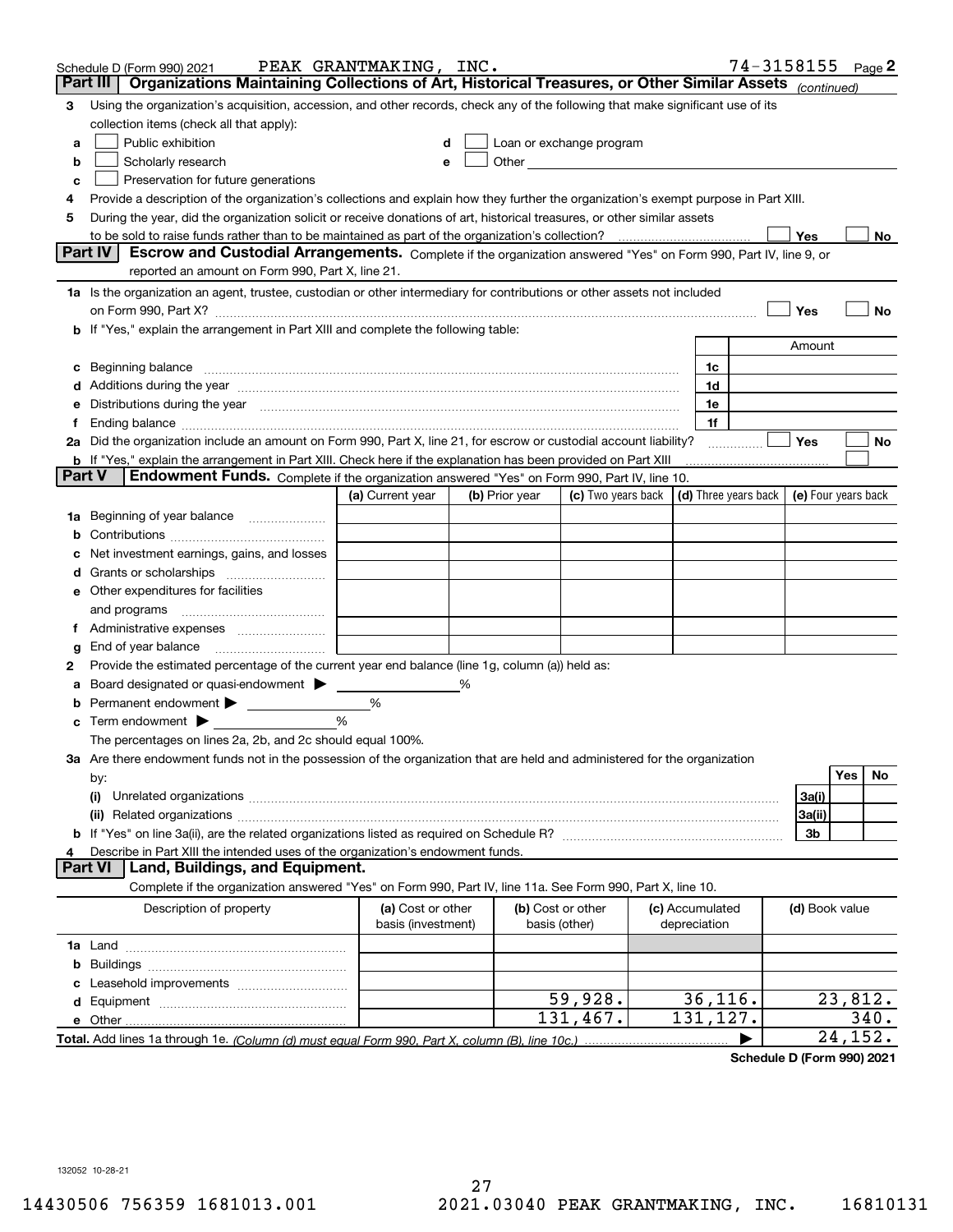| Schedule D (Form 990) 2021                      | PEAK GRANTMAKING, | INC. | 74-3158155 | Page J |
|-------------------------------------------------|-------------------|------|------------|--------|
| <b>Part VII</b> Investments - Other Securities. |                   |      |            |        |

Complete if the organization answered "Yes" on Form 990, Part IV, line 11b. See Form 990, Part X, line 12.

| (a) Description of security or category (including name of security)                   | (b) Book value | (c) Method of valuation: Cost or end-of-year market value |
|----------------------------------------------------------------------------------------|----------------|-----------------------------------------------------------|
| (1) Financial derivatives                                                              |                |                                                           |
| (2) Closely held equity interests                                                      |                |                                                           |
| (3) Other                                                                              |                |                                                           |
| (A)                                                                                    |                |                                                           |
| (B)                                                                                    |                |                                                           |
| (C)                                                                                    |                |                                                           |
| (D)                                                                                    |                |                                                           |
| (E)                                                                                    |                |                                                           |
| (F)                                                                                    |                |                                                           |
| (G)                                                                                    |                |                                                           |
| (H)                                                                                    |                |                                                           |
| Total. (Col. (b) must equal Form 990, Part X, col. (B) line 12.) $\blacktriangleright$ |                |                                                           |

#### **Part VIII Investments - Program Related.**

Complete if the organization answered "Yes" on Form 990, Part IV, line 11c. See Form 990, Part X, line 13.

| (a) Description of investment                                                          | (b) Book value | (c) Method of valuation: Cost or end-of-year market value |
|----------------------------------------------------------------------------------------|----------------|-----------------------------------------------------------|
| (1)                                                                                    |                |                                                           |
| (2)                                                                                    |                |                                                           |
| (3)                                                                                    |                |                                                           |
| (4)                                                                                    |                |                                                           |
| $\frac{1}{2}$                                                                          |                |                                                           |
| $\frac{6}{6}$                                                                          |                |                                                           |
| (7)                                                                                    |                |                                                           |
| (8)                                                                                    |                |                                                           |
| (9)                                                                                    |                |                                                           |
| Total. (Col. (b) must equal Form 990, Part X, col. (B) line 13.) $\blacktriangleright$ |                |                                                           |

#### **Part IX Other Assets.**

Complete if the organization answered "Yes" on Form 990, Part IV, line 11d. See Form 990, Part X, line 15.

| (a) Description                    | (b) Book value |
|------------------------------------|----------------|
| (1)                                |                |
| (2)                                |                |
| (3)                                |                |
| (4)                                |                |
| (5)                                |                |
| (6)                                |                |
|                                    |                |
| (8)                                |                |
| (9)                                |                |
|                                    |                |
| <b>Part X</b>   Other Liabilities. |                |

**1.(a)** Description of liability **Book value** Book value Book value Book value Book value Complete if the organization answered "Yes" on Form 990, Part IV, line 11e or 11f. See Form 990, Part X, line 25. (1)Federal income taxes (2)(3)(4)(5) (6)(7)

**Total.**  *(Column (b) must equal Form 990, Part X, col. (B) line 25.)*

 $\blacktriangleright$ 

**2.**Liability for uncertain tax positions. In Part XIII, provide the text of the footnote to the organization's financial statements that reports the organization's liability for uncertain tax positions under FASB ASC 740. Check here if the text of the footnote has been provided in Part XIII

**Schedule D (Form 990) 2021**

 $\boxed{\text{X}}$ 

132053 10-28-21

(8)(9)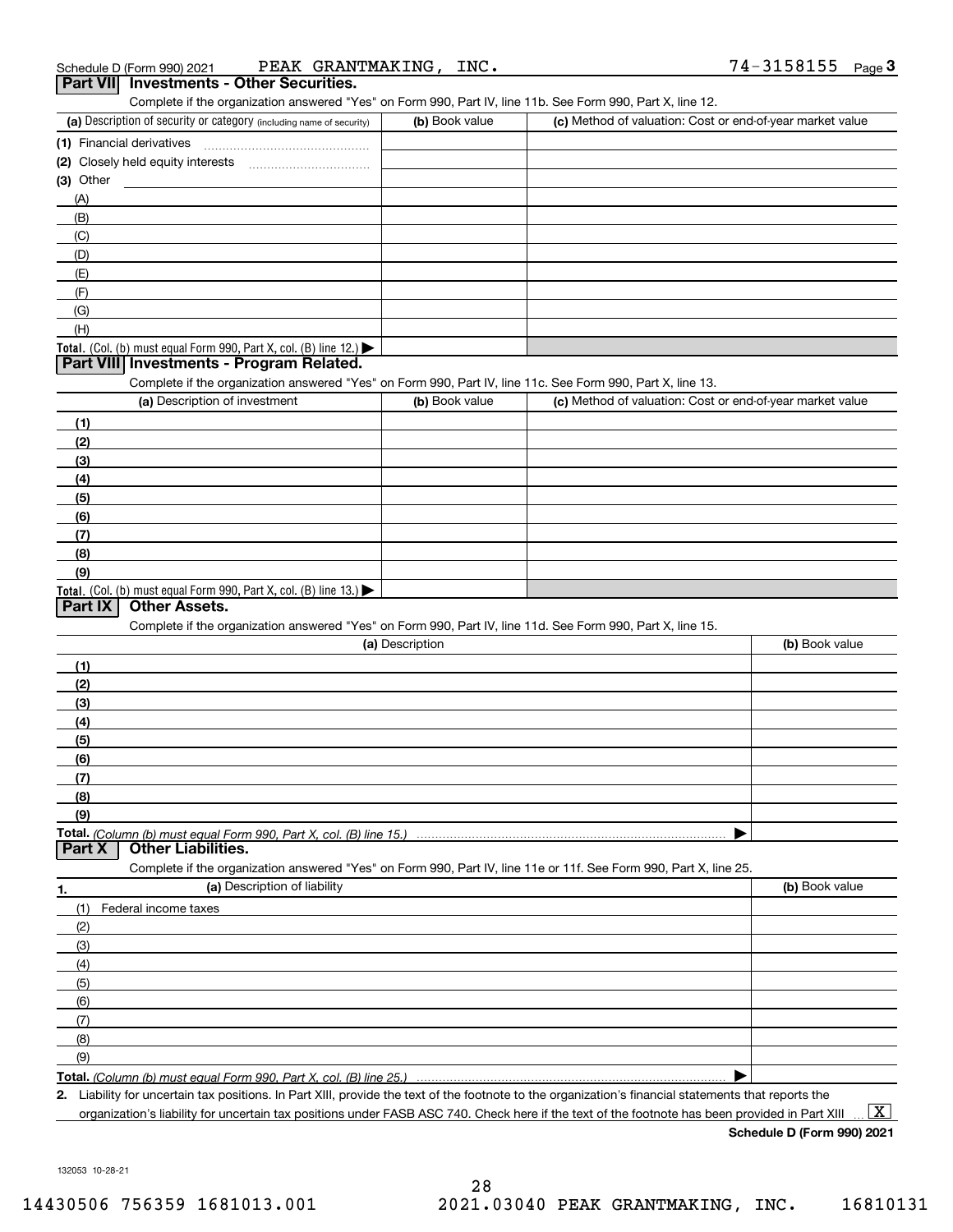|              | PEAK GRANTMAKING, INC.<br>Schedule D (Form 990) 2021                                                                                                                                                                                      |                | 74-3158155 Page 4 |
|--------------|-------------------------------------------------------------------------------------------------------------------------------------------------------------------------------------------------------------------------------------------|----------------|-------------------|
|              | Reconciliation of Revenue per Audited Financial Statements With Revenue per Return.<br>Part XI                                                                                                                                            |                |                   |
|              | Complete if the organization answered "Yes" on Form 990, Part IV, line 12a.                                                                                                                                                               |                |                   |
| 1            | Total revenue, gains, and other support per audited financial statements                                                                                                                                                                  | $\mathbf{1}$   | 6, 351, 762.      |
| $\mathbf{2}$ | Amounts included on line 1 but not on Form 990, Part VIII, line 12:                                                                                                                                                                       |                |                   |
|              | 129,419.<br>2a<br>Net unrealized gains (losses) on investments [11] matter contracts and the unrealized gains (losses) on investments                                                                                                     |                |                   |
| b            | 2 <sub>b</sub>                                                                                                                                                                                                                            |                |                   |
| c            | 2c                                                                                                                                                                                                                                        |                |                   |
| d            | 2d<br>Other (Describe in Part XIII.)                                                                                                                                                                                                      |                |                   |
| е            | Add lines 2a through 2d <b>continuum contract and all contract and all contract and all contract and all contract and all contract and all contract and all contract and all contract and all contract and all contract and all </b>      | 2e             | 129,419.          |
| 3            |                                                                                                                                                                                                                                           | 3              | 6, 222, 343.      |
|              | Amounts included on Form 990, Part VIII, line 12, but not on line 1:                                                                                                                                                                      |                |                   |
| a            | Investment expenses not included on Form 990, Part VIII, line 7b [100] [100] [100] [100] [100] [100] [100] [10<br>4a                                                                                                                      |                |                   |
| b            | 4 <sub>b</sub><br>Other (Describe in Part XIII.) <b>Construction Contract Construction</b> Construction Construction Construction Const                                                                                                   |                |                   |
|              | Add lines 4a and 4b                                                                                                                                                                                                                       | 4c             |                   |
| 5            |                                                                                                                                                                                                                                           | $5\phantom{1}$ | 6, 222, 343.      |
|              | Part XII   Reconciliation of Expenses per Audited Financial Statements With Expenses per Return.                                                                                                                                          |                |                   |
|              | Complete if the organization answered "Yes" on Form 990, Part IV, line 12a.                                                                                                                                                               |                |                   |
| 1            | Total expenses and losses per audited financial statements [11, 11] manuscription control expenses and losses per audited financial statements [11] manuscription of the statements [11] manuscription of the statements [11]             | $\blacksquare$ | 3, 288, 955.      |
| 2            | Amounts included on line 1 but not on Form 990, Part IX, line 25:                                                                                                                                                                         |                |                   |
| a            | 2a                                                                                                                                                                                                                                        |                |                   |
| b            | 2 <sub>b</sub>                                                                                                                                                                                                                            |                |                   |
| c            | 2c                                                                                                                                                                                                                                        |                |                   |
| d            | 2d                                                                                                                                                                                                                                        |                |                   |
|              |                                                                                                                                                                                                                                           | 2e             |                   |
| з            |                                                                                                                                                                                                                                           | $\mathbf{a}$   | 3,288,955.        |
| 4            | Amounts included on Form 990, Part IX, line 25, but not on line 1:                                                                                                                                                                        |                |                   |
|              | Investment expenses not included on Form 990, Part VIII, line 7b [100] [100] [100] [100] [100] [100] [100] [10<br>4a                                                                                                                      |                |                   |
| b            | 4h<br>Other (Describe in Part XIII.) <b>2006</b> 2006 2010 2010 2010 2010 2011 2012 2013 2014 2015 2016 2017 2018 2019 2016 2016 2017 2018 2019 2016 2017 2018 2019 2016 2017 2018 2019 2018 2019 2016 2017 2018 2019 2019 2018 2019 2018 |                |                   |
|              | c Add lines 4a and 4b                                                                                                                                                                                                                     | 4c             |                   |
|              |                                                                                                                                                                                                                                           | 5              | 3, 288, 955.      |
|              | Part XIII Supplemental Information.                                                                                                                                                                                                       |                |                   |

Provide the descriptions required for Part II, lines 3, 5, and 9; Part III, lines 1a and 4; Part IV, lines 1b and 2b; Part V, line 4; Part X, line 2; Part XI, lines 2d and 4b; and Part XII, lines 2d and 4b. Also complete this part to provide any additional information.

#### PART X, LINE 2:

|  | PEAK GRANTMAKING RECOGNIZES THE EFFECT OF INCOME TAX POSITIONS ONLY WHEN  |  |  |  |  |  |  |  |  |  |
|--|---------------------------------------------------------------------------|--|--|--|--|--|--|--|--|--|
|  | THEY ARE MORE LIKELY THAN NOT TO BE SUSTAINED. MANAGEMENT HAS DETERMINED  |  |  |  |  |  |  |  |  |  |
|  | THAT PEAK GRANTMAKING HAD NO UNCERTAIN TAX POSITIONS THAT WOULD REOUIRE   |  |  |  |  |  |  |  |  |  |
|  | FINANCIAL STATEMENT RECOGNITION OR DISCLOSURE. PEAK GRANTMAKING IS NO     |  |  |  |  |  |  |  |  |  |
|  | LONGER SUBJECT TO EXAMINATIONS BY THE APPLICABLE TAXING JURISDICTIONS FOR |  |  |  |  |  |  |  |  |  |
|  | THE PERIODS PRIOR TO 2018.                                                |  |  |  |  |  |  |  |  |  |
|  |                                                                           |  |  |  |  |  |  |  |  |  |
|  |                                                                           |  |  |  |  |  |  |  |  |  |

132054 10-28-21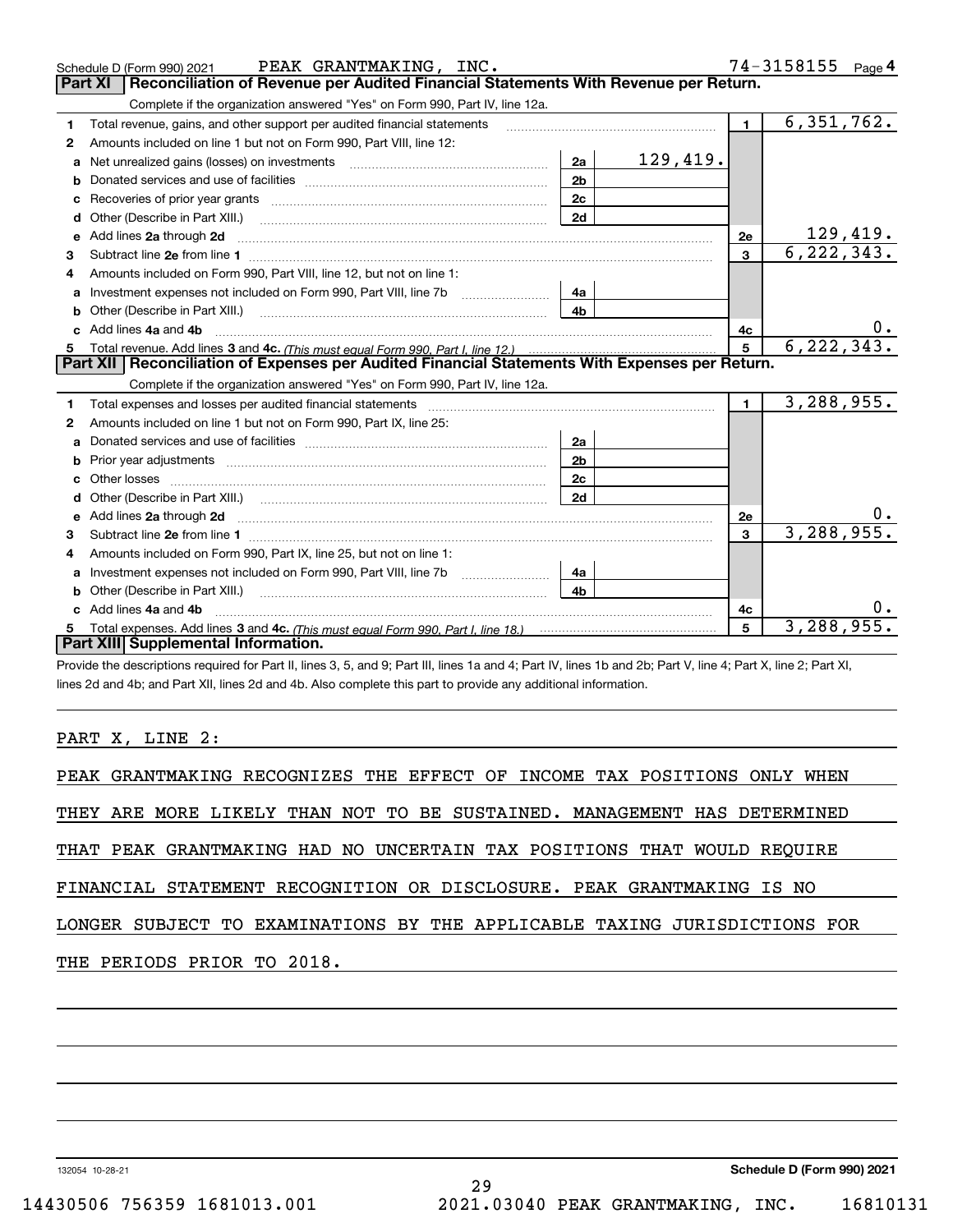|                                                                                                               | <b>Compensation Information</b><br><b>SCHEDULE J</b>                                                                                                                                                                                 | OMB No. 1545-0047          |            |                         |  |  |
|---------------------------------------------------------------------------------------------------------------|--------------------------------------------------------------------------------------------------------------------------------------------------------------------------------------------------------------------------------------|----------------------------|------------|-------------------------|--|--|
|                                                                                                               | (Form 990)<br>For certain Officers, Directors, Trustees, Key Employees, and Highest                                                                                                                                                  |                            |            |                         |  |  |
|                                                                                                               | <b>Compensated Employees</b>                                                                                                                                                                                                         | 2021                       |            |                         |  |  |
|                                                                                                               | Complete if the organization answered "Yes" on Form 990, Part IV, line 23.                                                                                                                                                           | <b>Open to Public</b>      |            |                         |  |  |
|                                                                                                               | Attach to Form 990.<br>Department of the Treasury<br>Go to www.irs.gov/Form990 for instructions and the latest information.<br>Internal Revenue Service                                                                              | <b>Inspection</b>          |            |                         |  |  |
|                                                                                                               | <b>Employer identification number</b><br>Name of the organization                                                                                                                                                                    |                            |            |                         |  |  |
|                                                                                                               | PEAK GRANTMAKING, INC.                                                                                                                                                                                                               | 74-3158155                 |            |                         |  |  |
| Part I                                                                                                        | <b>Questions Regarding Compensation</b>                                                                                                                                                                                              |                            |            |                         |  |  |
|                                                                                                               |                                                                                                                                                                                                                                      |                            | <b>Yes</b> | No                      |  |  |
|                                                                                                               | 1a Check the appropriate box(es) if the organization provided any of the following to or for a person listed on Form 990,                                                                                                            |                            |            |                         |  |  |
|                                                                                                               | Part VII, Section A, line 1a. Complete Part III to provide any relevant information regarding these items.                                                                                                                           |                            |            |                         |  |  |
|                                                                                                               | First-class or charter travel<br>Housing allowance or residence for personal use                                                                                                                                                     |                            |            |                         |  |  |
|                                                                                                               | Travel for companions<br>Payments for business use of personal residence                                                                                                                                                             |                            |            |                         |  |  |
|                                                                                                               | Health or social club dues or initiation fees<br>Tax indemnification and gross-up payments                                                                                                                                           |                            |            |                         |  |  |
|                                                                                                               | Discretionary spending account<br>Personal services (such as maid, chauffeur, chef)                                                                                                                                                  |                            |            |                         |  |  |
|                                                                                                               |                                                                                                                                                                                                                                      |                            |            |                         |  |  |
|                                                                                                               | <b>b</b> If any of the boxes on line 1a are checked, did the organization follow a written policy regarding payment or                                                                                                               |                            |            |                         |  |  |
|                                                                                                               | reimbursement or provision of all of the expenses described above? If "No," complete Part III to explain                                                                                                                             | 1b                         |            |                         |  |  |
| 2                                                                                                             | Did the organization require substantiation prior to reimbursing or allowing expenses incurred by all directors,                                                                                                                     |                            |            |                         |  |  |
|                                                                                                               | trustees, and officers, including the CEO/Executive Director, regarding the items checked on line 1a?                                                                                                                                | $\mathbf{2}$               |            |                         |  |  |
|                                                                                                               |                                                                                                                                                                                                                                      |                            |            |                         |  |  |
| З                                                                                                             | Indicate which, if any, of the following the organization used to establish the compensation of the organization's                                                                                                                   |                            |            |                         |  |  |
|                                                                                                               | CEO/Executive Director. Check all that apply. Do not check any boxes for methods used by a related organization to                                                                                                                   |                            |            |                         |  |  |
|                                                                                                               | establish compensation of the CEO/Executive Director, but explain in Part III.                                                                                                                                                       |                            |            |                         |  |  |
|                                                                                                               | $ \mathbf{X} $ Compensation committee<br>Written employment contract                                                                                                                                                                 |                            |            |                         |  |  |
|                                                                                                               | $X$ Compensation survey or study<br>Independent compensation consultant                                                                                                                                                              |                            |            |                         |  |  |
|                                                                                                               | $\boxed{\textbf{X}}$ Form 990 of other organizations<br>$\mathbf{X}$ Approval by the board or compensation committee                                                                                                                 |                            |            |                         |  |  |
|                                                                                                               |                                                                                                                                                                                                                                      |                            |            |                         |  |  |
|                                                                                                               | During the year, did any person listed on Form 990, Part VII, Section A, line 1a, with respect to the filing                                                                                                                         |                            |            |                         |  |  |
|                                                                                                               | organization or a related organization:                                                                                                                                                                                              |                            |            |                         |  |  |
| а                                                                                                             | Receive a severance payment or change-of-control payment?                                                                                                                                                                            | 4a                         |            | х                       |  |  |
| b                                                                                                             | Participate in or receive payment from a supplemental nonqualified retirement plan?                                                                                                                                                  | 4b                         |            | $\overline{\textbf{X}}$ |  |  |
| с                                                                                                             | Participate in or receive payment from an equity-based compensation arrangement?                                                                                                                                                     | 4c                         |            | $\overline{\mathbf{x}}$ |  |  |
| If "Yes" to any of lines 4a-c, list the persons and provide the applicable amounts for each item in Part III. |                                                                                                                                                                                                                                      |                            |            |                         |  |  |
|                                                                                                               |                                                                                                                                                                                                                                      |                            |            |                         |  |  |
|                                                                                                               | Only section 501(c)(3), 501(c)(4), and 501(c)(29) organizations must complete lines 5-9.                                                                                                                                             |                            |            |                         |  |  |
|                                                                                                               | For persons listed on Form 990, Part VII, Section A, line 1a, did the organization pay or accrue any compensation                                                                                                                    |                            |            |                         |  |  |
|                                                                                                               | contingent on the revenues of:                                                                                                                                                                                                       |                            |            |                         |  |  |
|                                                                                                               | a The organization? <b>Entitation</b> and the organization?                                                                                                                                                                          | 5a                         |            | х                       |  |  |
|                                                                                                               |                                                                                                                                                                                                                                      | 5b                         |            | $\overline{\mathbf{x}}$ |  |  |
|                                                                                                               | If "Yes" on line 5a or 5b, describe in Part III.                                                                                                                                                                                     |                            |            |                         |  |  |
| 6.                                                                                                            | For persons listed on Form 990, Part VII, Section A, line 1a, did the organization pay or accrue any compensation                                                                                                                    |                            |            |                         |  |  |
|                                                                                                               | contingent on the net earnings of:                                                                                                                                                                                                   |                            |            |                         |  |  |
|                                                                                                               | a The organization? <b>Entitled Strategies and Strategies and Strategies and Strategies and Strategies and Strategies and Strategies and Strategies and Strategies and Strategies and Strategies and Strategies and Strategies a</b> | 6a                         |            | х                       |  |  |
|                                                                                                               |                                                                                                                                                                                                                                      | 6b                         |            | $\overline{\mathbf{x}}$ |  |  |
|                                                                                                               | If "Yes" on line 6a or 6b, describe in Part III.                                                                                                                                                                                     |                            |            |                         |  |  |
|                                                                                                               | 7 For persons listed on Form 990, Part VII, Section A, line 1a, did the organization provide any nonfixed payments                                                                                                                   |                            |            |                         |  |  |
|                                                                                                               |                                                                                                                                                                                                                                      | $\overline{7}$             | X          |                         |  |  |
| 8                                                                                                             | Were any amounts reported on Form 990, Part VII, paid or accrued pursuant to a contract that was subject to the                                                                                                                      |                            |            |                         |  |  |
|                                                                                                               | initial contract exception described in Regulations section 53.4958-4(a)(3)? If "Yes," describe in Part III                                                                                                                          | 8                          |            | х                       |  |  |
| 9                                                                                                             | If "Yes" on line 8, did the organization also follow the rebuttable presumption procedure described in                                                                                                                               |                            |            |                         |  |  |
|                                                                                                               |                                                                                                                                                                                                                                      | 9                          |            |                         |  |  |
|                                                                                                               | For Danorwork Poduction Act Notice, see the Instructions for Form 000                                                                                                                                                                | Schodule 1 (Form 000) 2021 |            |                         |  |  |

LHA For Paperwork Reduction Act Notice, see the Instructions for Form 990. Schedule J (Form 990) 2021

132111 11-02-21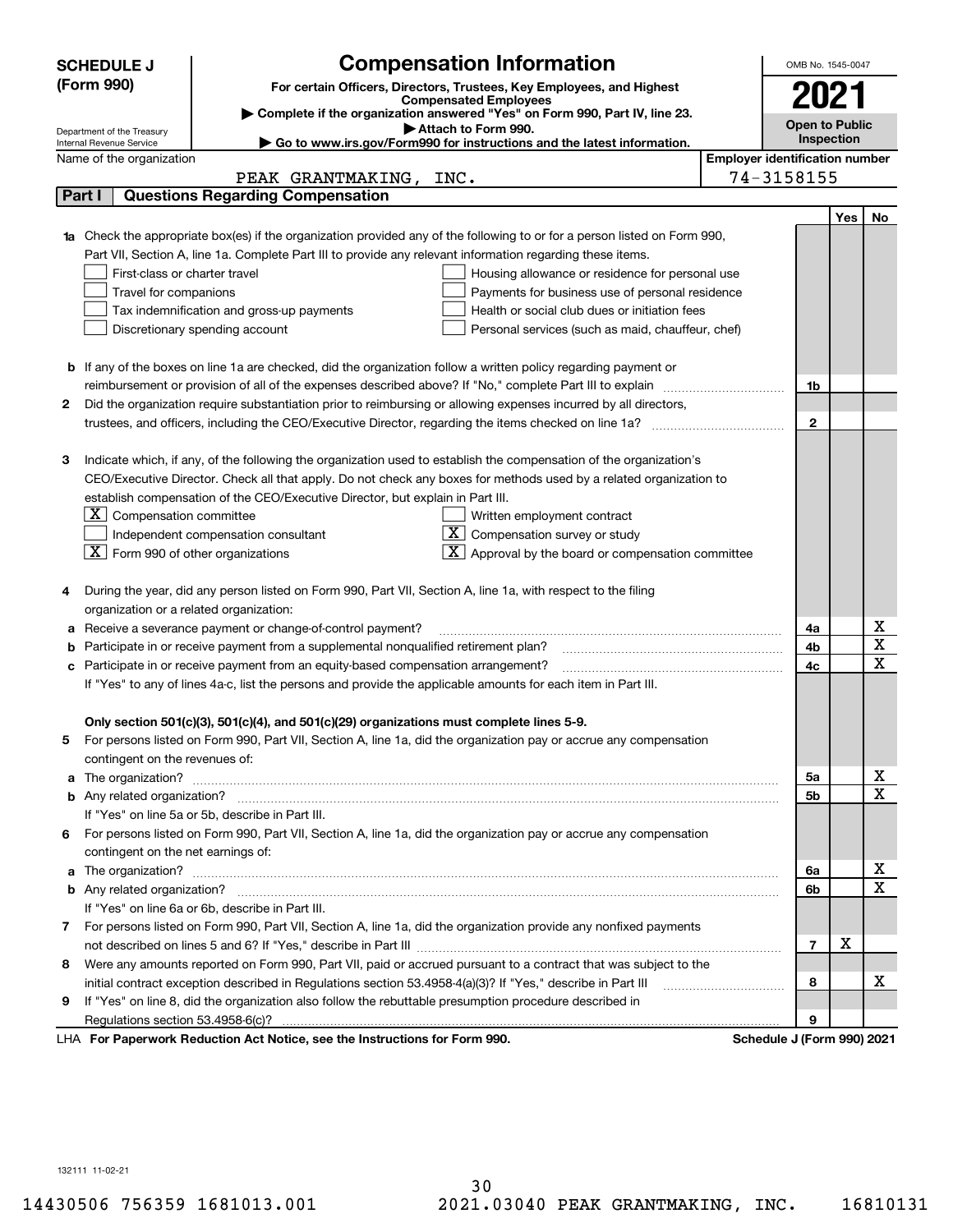74-3158155

**2**

# **Part II Officers, Directors, Trustees, Key Employees, and Highest Compensated Employees.**  Schedule J (Form 990) 2021 Page Use duplicate copies if additional space is needed.

For each individual whose compensation must be reported on Schedule J, report compensation from the organization on row (i) and from related organizations, described in the instructions, on row (ii). Do not list any individuals that aren't listed on Form 990, Part VII.

**Note:**  The sum of columns (B)(i)-(iii) for each listed individual must equal the total amount of Form 990, Part VII, Section A, line 1a, applicable column (D) and (E) amounts for that individual.

| (A) Name and Title      |                              |                          | compensation                              | (B) Breakdown of W-2 and/or 1099-MISC and/or 1099-NEC | (C) Retirement and<br>other deferred | (D) Nontaxable<br>benefits | (E) Total of columns<br>$(B)(i)-(D)$ | (F) Compensation<br>in column (B)         |  |
|-------------------------|------------------------------|--------------------------|-------------------------------------------|-------------------------------------------------------|--------------------------------------|----------------------------|--------------------------------------|-------------------------------------------|--|
|                         |                              | (i) Base<br>compensation | (ii) Bonus &<br>incentive<br>compensation | (iii) Other<br>reportable<br>compensation             | compensation                         |                            |                                      | reported as deferred<br>on prior Form 990 |  |
| SATONYA FAIR<br>(1)     | $(\sf{i})$                   | 239,200.                 | 1,500.                                    | $\overline{0}$ .                                      | $\overline{0}$ .                     | 17,896.                    | 258,596.                             | 0.                                        |  |
| CHIEF EXECUTIVE OFFICER | (ii)                         | $\overline{0}$ .         | $\overline{0}$ .                          | $\overline{0}$ .                                      | $\overline{0}$ .                     | 0.                         | 0.                                   | $\overline{\mathbf{0}}$ .                 |  |
| DOLORES ESTRADA<br>(2)  | (i)                          | 187,270.                 | 1,500.                                    | $\overline{0}$ .                                      | $\overline{0}$ .                     | 16, 517.                   | 205, 287.                            | $\overline{0}$ .                          |  |
| CHIEF OPERATING OFFICER | (ii)                         | 0.                       | $\overline{0}$ .                          | $\overline{0}$ .                                      | $\overline{0}$ .                     | 0.                         | $\overline{0}$ .                     | $\overline{0}$ .                          |  |
|                         | $(\sf{i})$                   |                          |                                           |                                                       |                                      |                            |                                      |                                           |  |
|                         | (ii)                         |                          |                                           |                                                       |                                      |                            |                                      |                                           |  |
|                         | $(\sf{i})$                   |                          |                                           |                                                       |                                      |                            |                                      |                                           |  |
|                         | (ii)                         |                          |                                           |                                                       |                                      |                            |                                      |                                           |  |
|                         | $(\sf{i})$                   |                          |                                           |                                                       |                                      |                            |                                      |                                           |  |
|                         | (ii)                         |                          |                                           |                                                       |                                      |                            |                                      |                                           |  |
|                         | (i)                          |                          |                                           |                                                       |                                      |                            |                                      |                                           |  |
|                         | (ii)                         |                          |                                           |                                                       |                                      |                            |                                      |                                           |  |
|                         | $(\sf{i})$                   |                          |                                           |                                                       |                                      |                            |                                      |                                           |  |
|                         | (ii)                         |                          |                                           |                                                       |                                      |                            |                                      |                                           |  |
|                         | $(\sf{i})$                   |                          |                                           |                                                       |                                      |                            |                                      |                                           |  |
|                         | (ii)                         |                          |                                           |                                                       |                                      |                            |                                      |                                           |  |
|                         | $(\sf{i})$                   |                          |                                           |                                                       |                                      |                            |                                      |                                           |  |
|                         | (ii)                         |                          |                                           |                                                       |                                      |                            |                                      |                                           |  |
|                         | $\qquad \qquad \textbf{(i)}$ |                          |                                           |                                                       |                                      |                            |                                      |                                           |  |
|                         | (i)                          |                          |                                           |                                                       |                                      |                            |                                      |                                           |  |
|                         | $(\sf{i})$                   |                          |                                           |                                                       |                                      |                            |                                      |                                           |  |
|                         | (ii)                         |                          |                                           |                                                       |                                      |                            |                                      |                                           |  |
|                         | $\qquad \qquad \textbf{(i)}$ |                          |                                           |                                                       |                                      |                            |                                      |                                           |  |
|                         | (ii)                         |                          |                                           |                                                       |                                      |                            |                                      |                                           |  |
|                         | (i)                          |                          |                                           |                                                       |                                      |                            |                                      |                                           |  |
|                         | (ii)                         |                          |                                           |                                                       |                                      |                            |                                      |                                           |  |
|                         | (i)                          |                          |                                           |                                                       |                                      |                            |                                      |                                           |  |
|                         | (ii)                         |                          |                                           |                                                       |                                      |                            |                                      |                                           |  |
|                         | $\qquad \qquad \textbf{(i)}$ |                          |                                           |                                                       |                                      |                            |                                      |                                           |  |
|                         | (ii)                         |                          |                                           |                                                       |                                      |                            |                                      |                                           |  |
|                         | $(\sf{i})$                   |                          |                                           |                                                       |                                      |                            |                                      |                                           |  |
|                         | (ii)                         |                          |                                           |                                                       |                                      |                            |                                      |                                           |  |

**Schedule J (Form 990) 2021**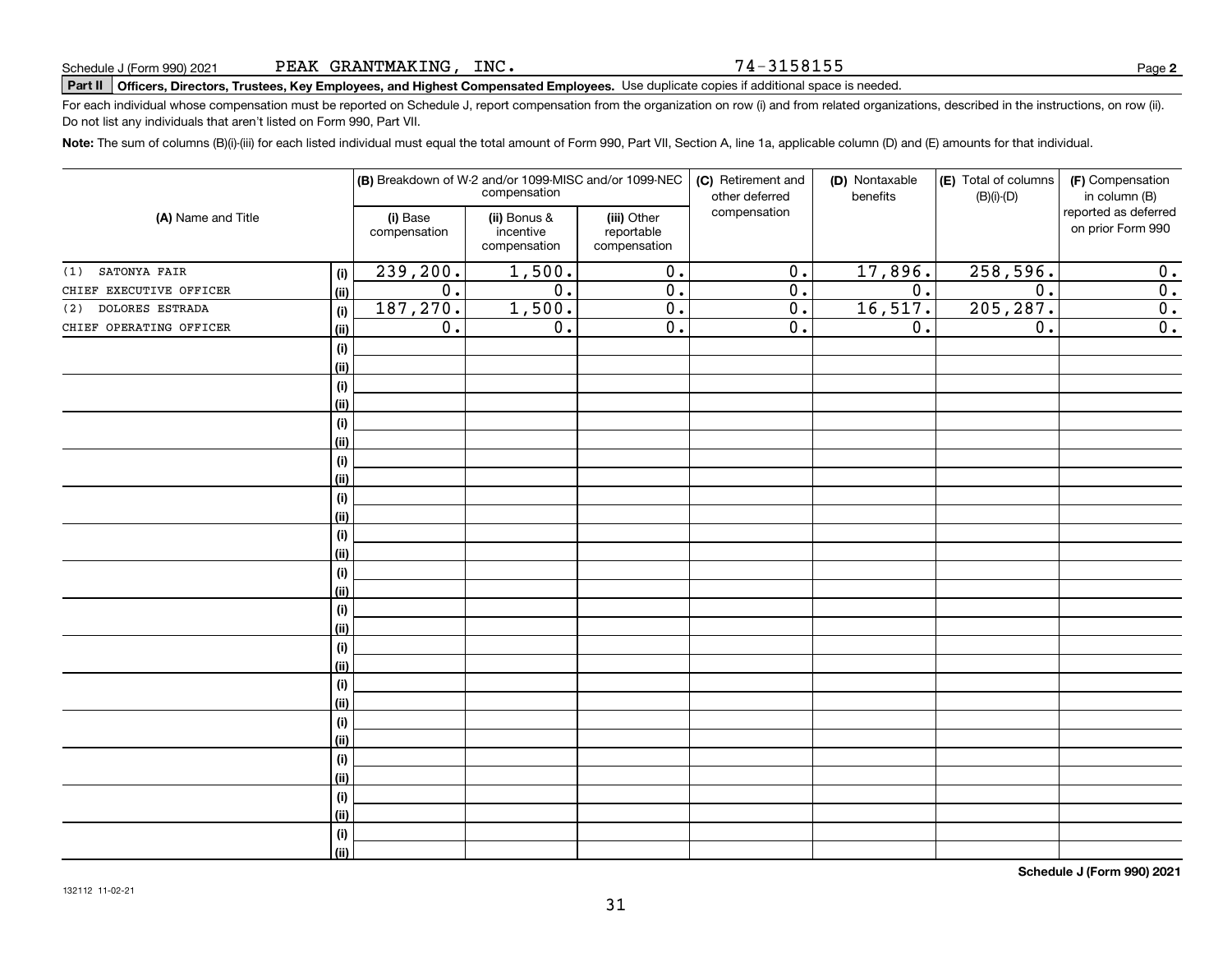#### **Part III Supplemental Information**

Schedule J (Form 990) 2021 PEAK GRANTMAKING, INC.<br>Part III Supplemental Information<br>Provide the information, explanation, or descriptions required for Part I, lines 1a, 1b, 3, 4a, 4b, 4c, 5a, 5b, 6a, 6b, 7, and 8, and for

PART I, LINE 7:

THE INDIVIDUALS REPORTED IN PART II EACH RECEIVED A BONUS DURING CALENDAR

YEAR 2021 WHICH WAS INCLUDED IN THEIR TAXABLE COMPENSATON. THE BONUS

AMOUNTS ARE REPORTED IN PART II, COLUMN B(II).

**Schedule J (Form 990) 2021**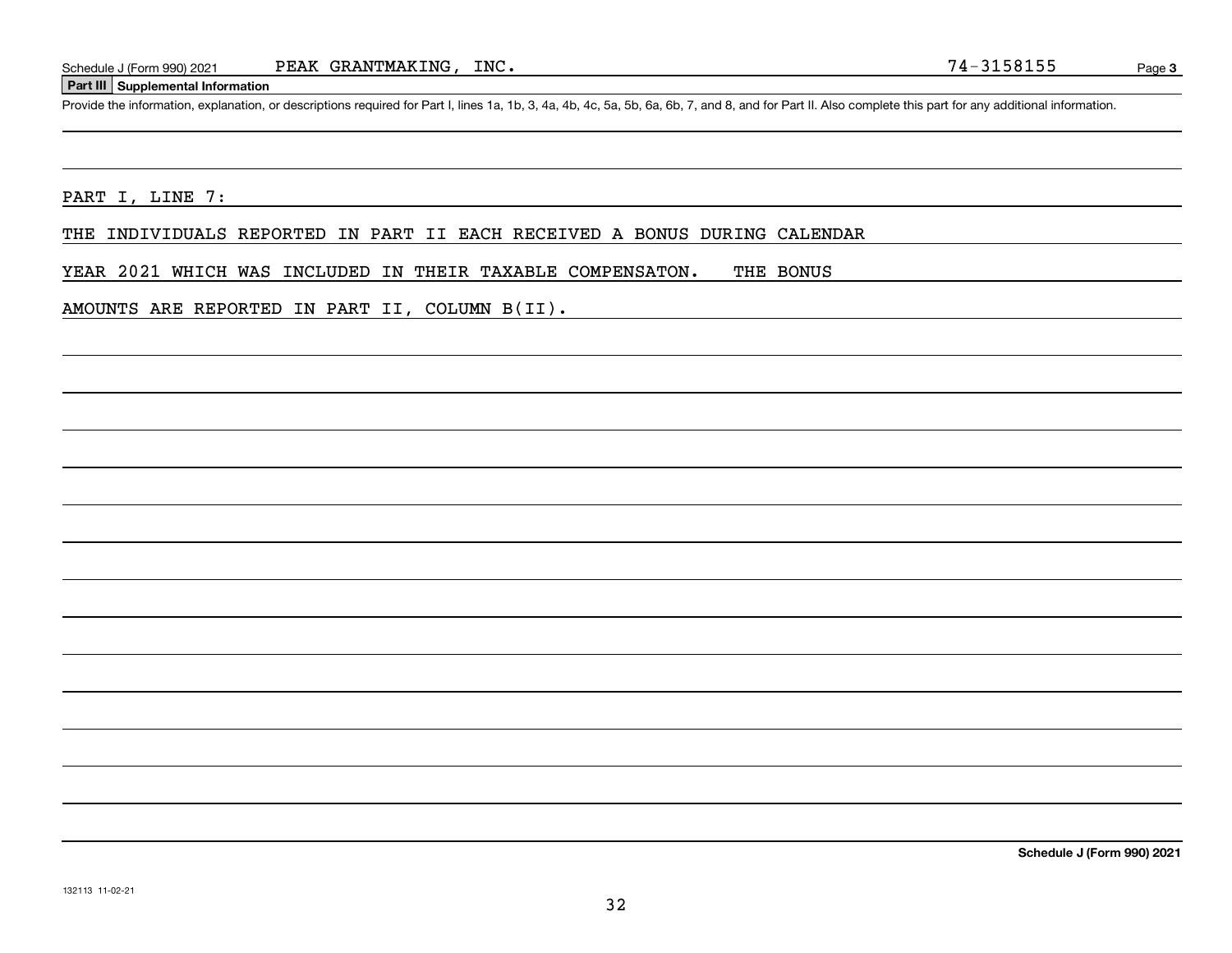**(Form 990)**

Department of the Treasury Internal Revenue Service

Name of the organization

**Complete to provide information for responses to specific questions on Form 990 or 990-EZ or to provide any additional information. | Attach to Form 990 or Form 990-EZ. | Go to www.irs.gov/Form990 for the latest information. SCHEDULE O Supplemental Information to Form 990 or 990-EZ**



PEAK GRANTMAKING, INC.  $\vert$  74-3158155

FORM 990, PART III, LINE 4A, PROGRAM SERVICE ACCOMPLISHMENTS:

ENGAGING 527 MEMBERS. OUR CONNECT ONLINE DISCUSSION FORUM CONTINUED TO

BE A VITAL RESOURCE, ENGAGING 2,800 MEMBERS ACROSS THE YEAR.

FORM 990, PART III, LINE 4B, PROGRAM SERVICE ACCOMPLISHMENTS:

MEMBERS, AND 63 CONTRIBUTORS TO OUR PUBLISHING PROGRAM.

FORM 990, PART VI, SECTION A, LINE 6:

THE ORGANIZATION HAS A SINGLE CLASS OF VOTING MEMBERS.

FORM 990, PART VI, SECTION A, LINE 7A:

THE ORGANIZATION'S MEMBERS HAVE THE RIGHT TO ELECT THE ORGANIZATION'S BOARD OF DIRECTORS.

FORM 990, PART VI, SECTION A, LINE 7B:

THE DECISION TO APPROVE THE AMENDMENT OF THE ORGANIZATION'S BYLAWS IS

RESERVED TO THE ORGANIZATION'S MEMBERS.

FORM 990, PART VI, SECTION B, LINE 11B:

THE ORGANIZATION'S FORM 990 IS PREPARED BY AN OUTSIDE ACCOUNTING FIRM. IT

IS REVIEWED BY THE CHIEF OPERATING OFFICER, AND PRESENTED TO THE FINANCE

COMMITTEE OF THE BOARD FOR REVIEW. A COMPLETE COPY OF THE RETURN IS

PROVIDED TO ALL MEMBERS OF THE ORGANIZATION'S GOVERNING BODY FOR THEIR

REVIEW PRIOR TO FILING WITH THE IRS.

FORM 990, PART VI, SECTION B, LINE 12C: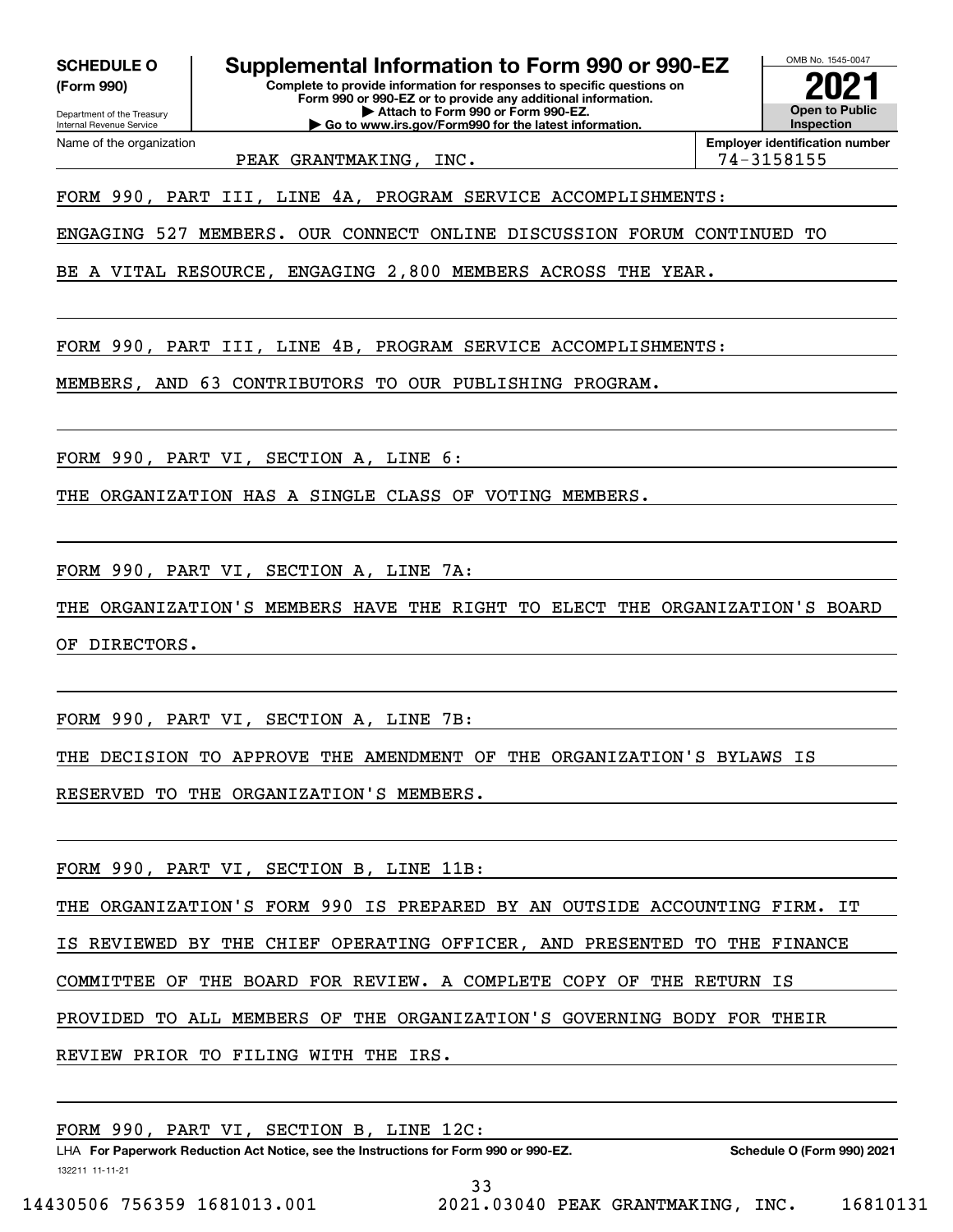| Schedule O (Form 990) 2021                                                                  | Page 2                                              |
|---------------------------------------------------------------------------------------------|-----------------------------------------------------|
| Name of the organization<br>PEAK GRANTMAKING, INC.                                          | <b>Employer identification number</b><br>74-3158155 |
| ORGANIZATION HAS A CONFLICTS OF INTEREST POLICY<br>THE                                      | WHICH APPLIES TO                                    |
| EMPLOYEES (INTERESTED<br>PERSONS).<br>DIRECTORS, OFFICERS, AND                              | SUCH PERSONS,<br>ΙN                                 |
| WITH ANY ACTUAL OR POSSIBLE CONFLICT OF<br>CONNECTION                                       | INTEREST, MUST DISCLOSE                             |
| BOARD MEMBERS AND MEMBERS OF COMMITTEES WITH POWERS<br>ALL MATERIAL FACTS TO                |                                                     |
| PROPOSED<br><b>BOARD</b><br>CONSIDER<br>THE<br>TRANSACTION<br>DELEGATED<br>ВY<br>THE.<br>TО | ARRANGEMENT.<br>OR.                                 |

AN INTERESTED PERSON WHO IS IN DOUBT AS TO THE EXISTENCE OF A CONFLICT OF INTEREST IS REQUESTED TO DISCLOSE ALL FACTS PERTAINING TO THE TRANSACTION OR ARRANGEMENT BEFORE UNDERTAKING THE TRANSACTION OR ARRANGEMENT OR MAKING ANY DECISION IN THE MATTER.

IT IS THE RESPONSIBILITY OF THE BOARD, OR A DELEGATED COMMITEE THEREOF, TO DETERMINE WHETHER A POSSIBLE CONFLICT OF INTEREST IS IN FACT A CONFLICT, AS WELL AS TO REVIEW THE PROPOSED TRANSACTION OR ARRANGEMENT.

THE INTERESTED PERSON IS NOT PERMITTED TO VOTE ON WHETHER THE TRANSACTION OR ARRANGEMENT IS IN THE ORGANIZATION'S BEST INTEREST, FOR ITS OWN BENEFIT, AND WHETHER IT IS FAIR AND REASONABLE.

FORM 990, PART VI, SECTION B, LINE 15:

THE ORGANIZATION'S PROCESS FOR DETERMINING THE COMPENSATION OF THE

PRESIDENT AND CEO AND THE CHIEF OPERATING OFFICER USES BENCHMARKNG DATA

FROM COMPENSATION SURVEYS/STUDIES, AND FORM 990S OF PEER ORGANIZATIONS.

THEIR COMPENSATION IS THEN APPROVED BY THE ORGANIZATION'S EXECUTIVE

COMMITTEE AFTER CONVERSATION AND REVIEW OF COMPARABLE DATA. DECISIONS ARE

INTERNALLY DOCUMENTED BY THE ORGANIZATION AND THE PROCESS LAST OCCURRED IN

34

2021.

132212 11-11-21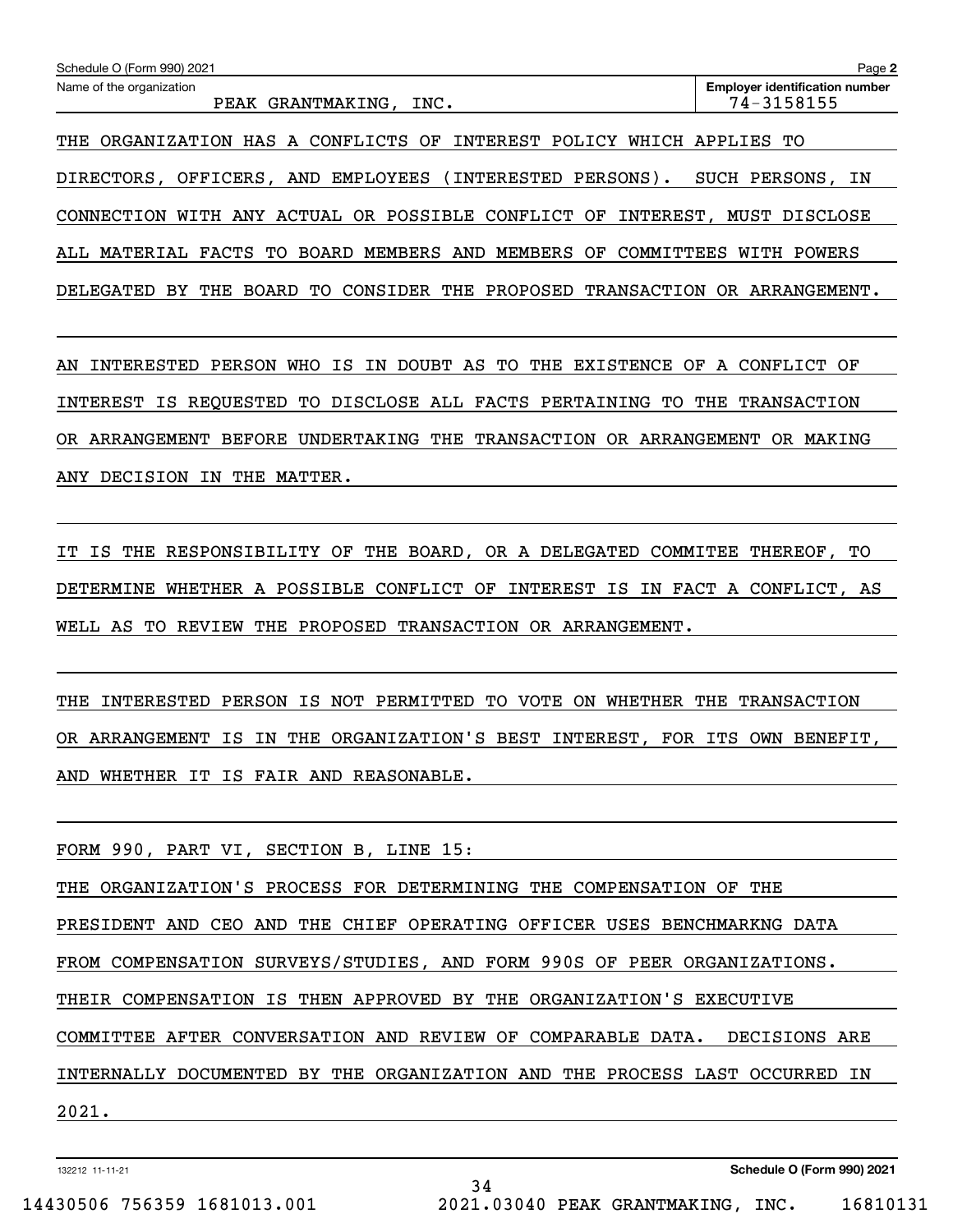| Name of the organization<br>PEAK GRANTMAKING, INC.                          | <b>Employer identification number</b><br>74-3158155                         |
|-----------------------------------------------------------------------------|-----------------------------------------------------------------------------|
| FORM 990, PART VI, SECTION C, LINE 19:                                      |                                                                             |
| THE ORGANIZATION MAKES ITS FORM 990, FINANCIAL STATEMENTS, AND CONFLICTS OF |                                                                             |
| INTEREST POLICY AVAILABLE TO THE PUBLIC BY POSTING ON THEIR WEBSITE. THESE  |                                                                             |
| DOCUMENTS, AS WELL AS THE ORGANIZATION'S BYLAWS, ARE ALSO AVAILABLE UPON    |                                                                             |
| REQUEST TO THE ORGANIZATION.                                                |                                                                             |
|                                                                             |                                                                             |
| FORM 990, PART IX, LINE 11G, OTHER FEES:                                    |                                                                             |
| GRAPHIC DESIGN:                                                             |                                                                             |
| PROGRAM SERVICE EXPENSES                                                    | 21,613.                                                                     |
| MANAGEMENT AND GENERAL EXPENSES                                             | 10,928.                                                                     |
| FUNDRAISING EXPENSES                                                        | 18,408.                                                                     |
| TOTAL EXPENSES                                                              | 50,949.                                                                     |
| HR SERVICES:                                                                |                                                                             |
| PROGRAM SERVICE EXPENSES                                                    | 28, 113.                                                                    |
| MANAGEMENT AND GENERAL EXPENSES                                             | 14, 214.                                                                    |
| <b>FUNDRAISING EXPENSES</b>                                                 | 23,944.                                                                     |
| TOTAL EXPENSES                                                              | 66,271.                                                                     |
| EVENT MANAGEMENT:                                                           |                                                                             |
| PROGRAM SERVICE EXPENSES                                                    | 35,499.                                                                     |
| MANAGEMENT AND GENERAL EXPENSES                                             | 17,949.                                                                     |
| FUNDRAISING EXPENSES                                                        | 30, 235.                                                                    |
| TOTAL EXPENSES                                                              | 83,683.                                                                     |
| CONSULTANTS:                                                                |                                                                             |
| PROGRAM SERVICE EXPENSES                                                    | 78,012.                                                                     |
| MANAGEMENT AND GENERAL EXPENSES                                             | 39,444.                                                                     |
| 132212 11-11-21<br>35<br>14430506 756359 1681013.001                        | Schedule O (Form 990) 2021<br>16810131<br>2021.03040 PEAK GRANTMAKING, INC. |